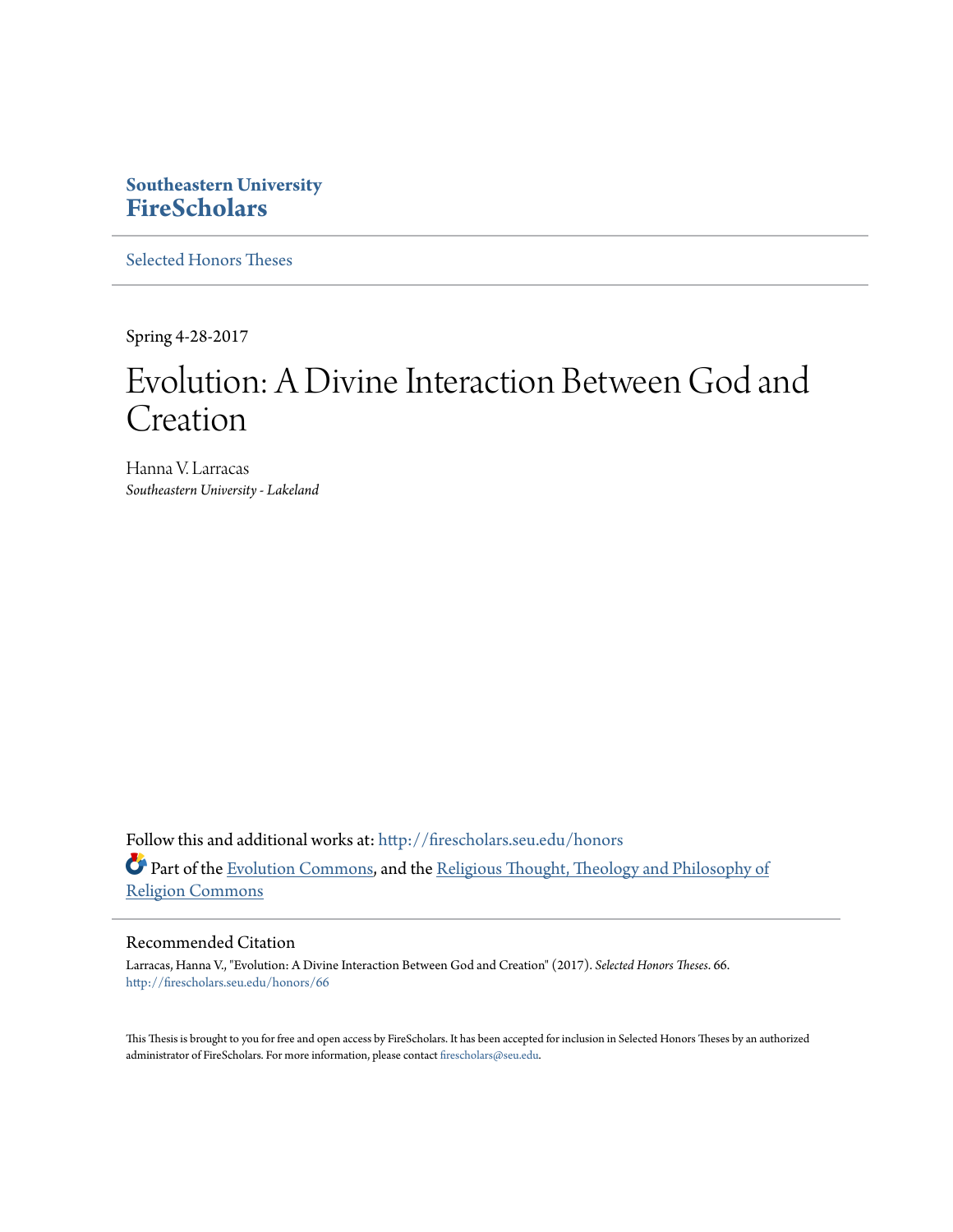Evolution: A Divine Interaction Between God and Creation

by

# Hanna Larracas

Submitted to the Honors Program Committee

in partial fulfillment

of the requirements for University Honors Scholars

Southeastern University

2017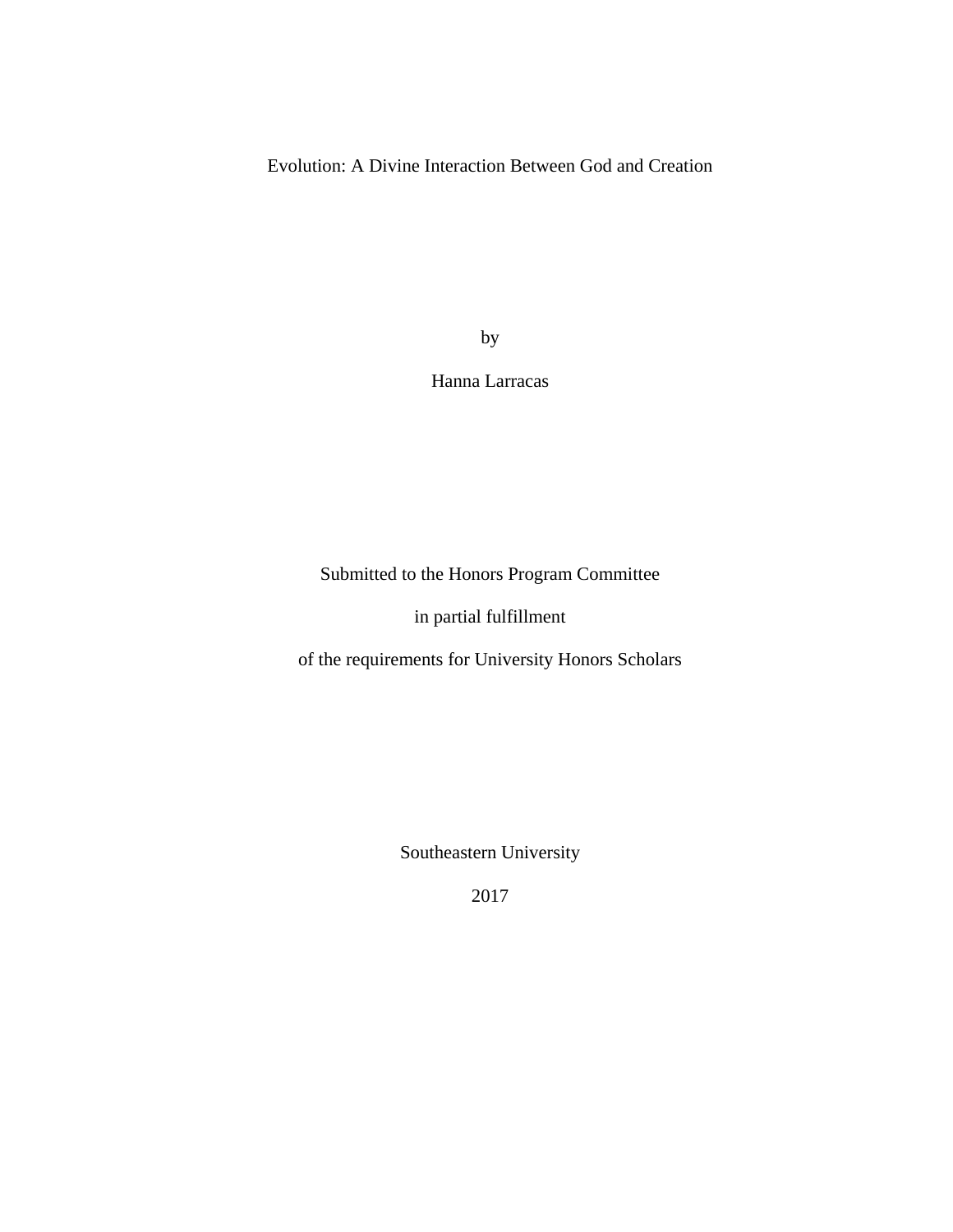© Copyright by Hanna Larracas 2017

All Rights Reserved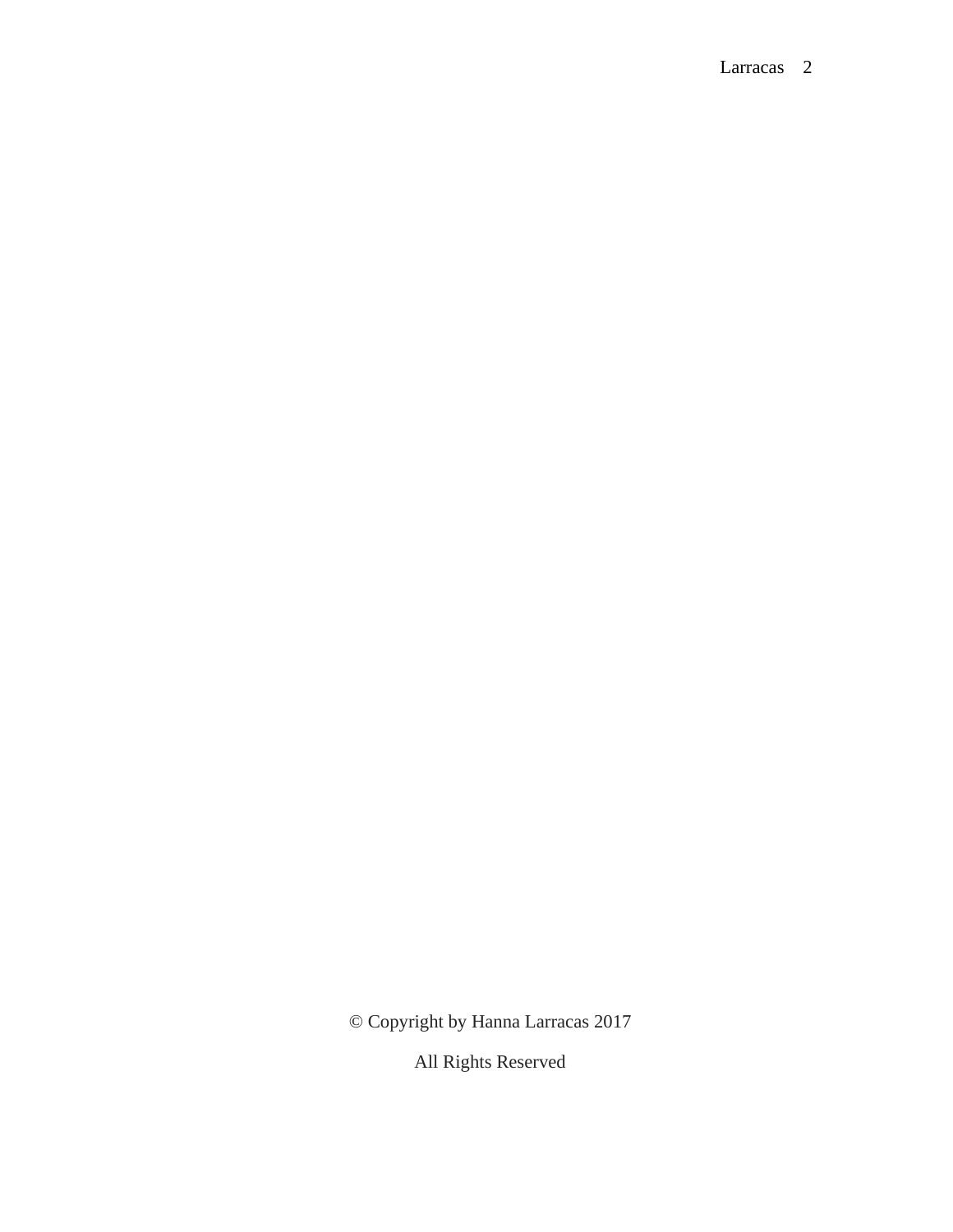#### **Abstract**

The purpose of this paper is to provide a framework through relational theology for understanding the randomness evident in genetic variation which is an element within evolution. I propose that evolution can be incorporated into a theology of creation by placing evolution in context of the interaction of love between God and creation when interpreted through a framework of relational theology. Relational theology, as engaging God as primarily self-giving and holistically hospitable (towards God's self in the Trinity and towards creation), provides space for a theological understanding of randomness genetic variation and mutation within the evolutionary process. Chapter 1 discusses Ian Barbour's four methods of engagement (or disengagement) between theology and the empirical sciences, and concludes with Barbour's method of dialogue as the chosen method for continuing the discourse through a mutually illuminative conversation. Chapter 2 considers the central theme of kenosis in the nature and activity of the economic and the immanent Trinity (identified as existing in perichoretic harmony). The Triune God's self-limitation means that God to exist in authentic relationship with all that is created; hence, creation is also empowered to exist as a free agent. Ultimately, the kenotic perichoresis of the Trinity carries deeply embedded implications for the nature of creation and its evolutionary development. Chapter 3 addresses a theology of evolution, specifically the randomness of genetic mutation and variation, through a framework of relational theology which seeks to interpret God's power in terms of God's primary nature of love. God's love sustains creation's existence and simultaneously invites creation to participate in creating by empowering creation to become more of itself through the evolutionary process.

**Key Terms:** evolution, economic Trinity, immanent Trinity, perichoresis, kenosis, panentheism, critical realism, metaphysical naturalism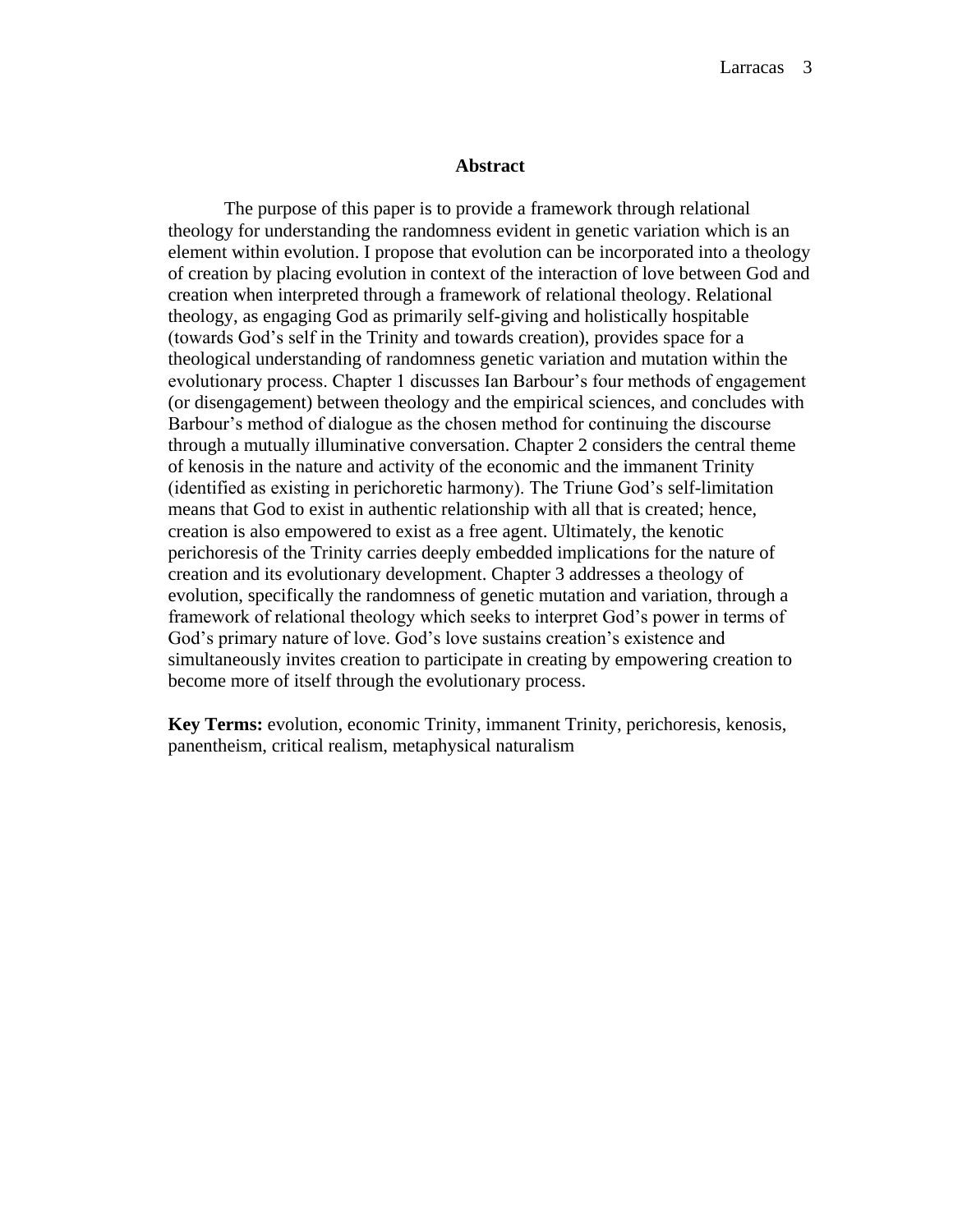# **Contents**

| Introduction                                                          | $\mathfrak s$ |
|-----------------------------------------------------------------------|---------------|
| <b>Thesis Statement</b>                                               | 11            |
| Definitions                                                           | 14            |
| I.<br>The Relationship of Theology and the Empirical Sciences         | 26            |
| Conflict                                                              | 27            |
| Independence                                                          | 28            |
| Dialogue                                                              | 29            |
| Integration                                                           | 29            |
| Expanding Upon the Dialogical Method                                  | 30            |
| Summary                                                               | 33            |
| II.<br>Kenosis and Perichoresis in a Framework of Relational Theology | 35            |
| Summary                                                               | 40            |
| III.<br>A Theology of Evolution                                       | 42            |
| Summary                                                               | 49            |
| Conclusion                                                            | 51            |
| <b>Continuing Research and Final Thoughts</b>                         | 53            |
| Bibliography                                                          | 55            |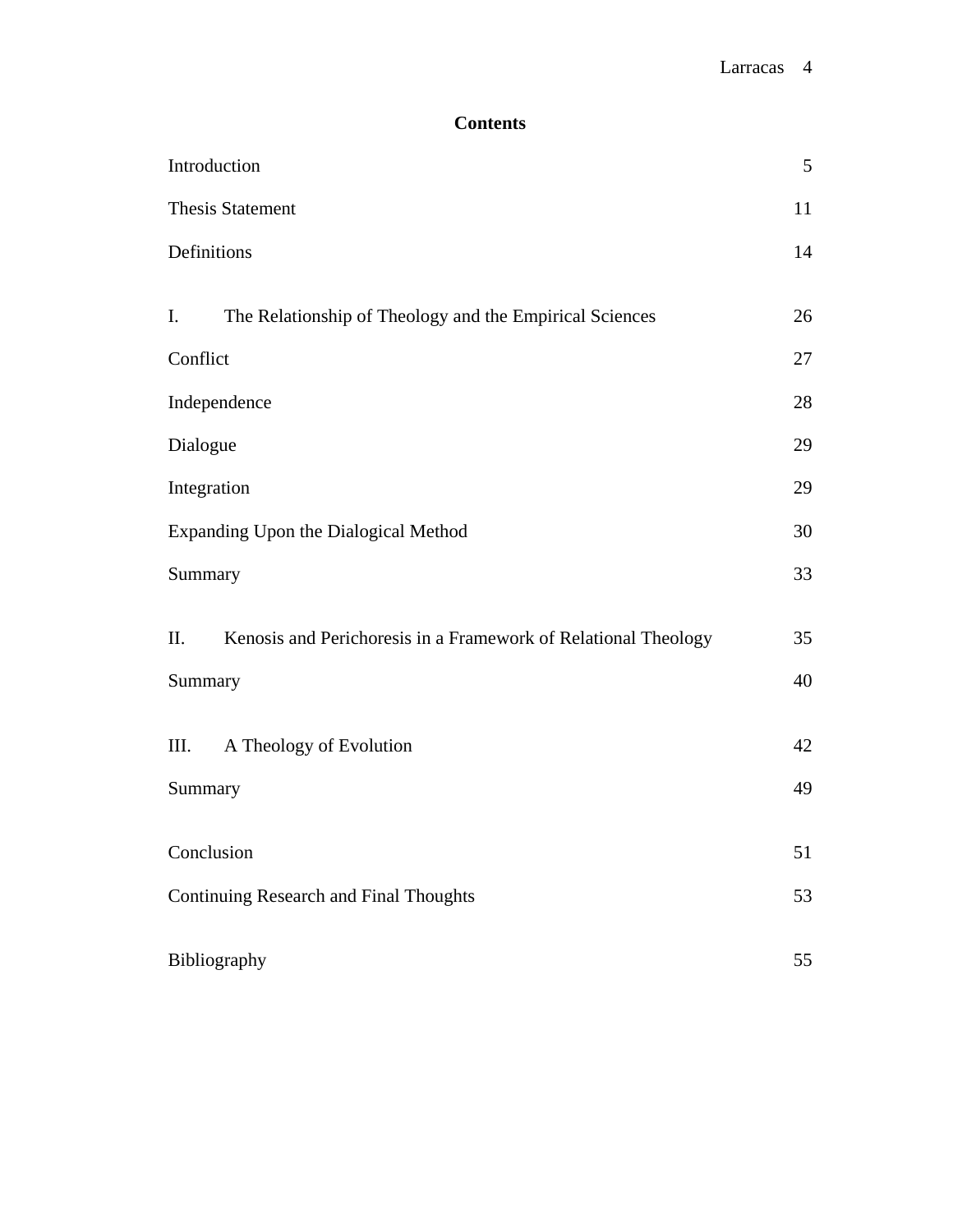# **Introduction**

No man is an island entire of itself; every man is a piece of the continent, a part of the main; if a clod be washed away by the sea, Europe is the less, as well as if a promontory were, as well as any manner of thy friends or of thine own were; any man's death diminishes me, because I am involved in mankind. And therefore never send to know for whom the bell tolls; it tolls for thee.<sup>1</sup>

Those familiar with famed 16th century metaphysical English poet, John Donne, may recall one of his most famous poems, Meditation XVII, published in *Devotions upon Emergent Occasions*. In fact, Ernest Hemingway published his book *For Whom The Bell Tolls* in honor of Donne for in the last two lines of Meditation XVII, Donne pens "And therefore never send to know for whom/the bell tolls; it tolls for thee."<sup>2</sup> Meditation XVII reflects the interconnectedness of humanity through a profound geographical metaphor. As every person is "a piece of the continent, a part of the main," each individual belongs in community. If any aspect of this continent, representative of all of humanity, is affected then all of humanity is affected. Specifically, the last two lines relay that when the funeral bell may toll for one person, it tolls of all of humanity for the death of one involves the rest of humanity.

Similarly as "no man is an island," no academic discipline should exist as an island. Change in one disciplines effects a change, to a degree, in other disciplines. Community is a place where conversations should flourish and growth should be

<sup>&</sup>lt;sup>1</sup> John Donne, *Devotions Upon Emergent Occasions Together with Death's Duel*, 1st ed. (Michigan: Ann Arbor Paperbacks: The University of Michigan Press, 1959), 108,109.

<sup>2</sup> William Harris, "For Whom the Bell Tolls," accessed March 15, 2017, http://community.middlebury.edu/~harris/donne.html.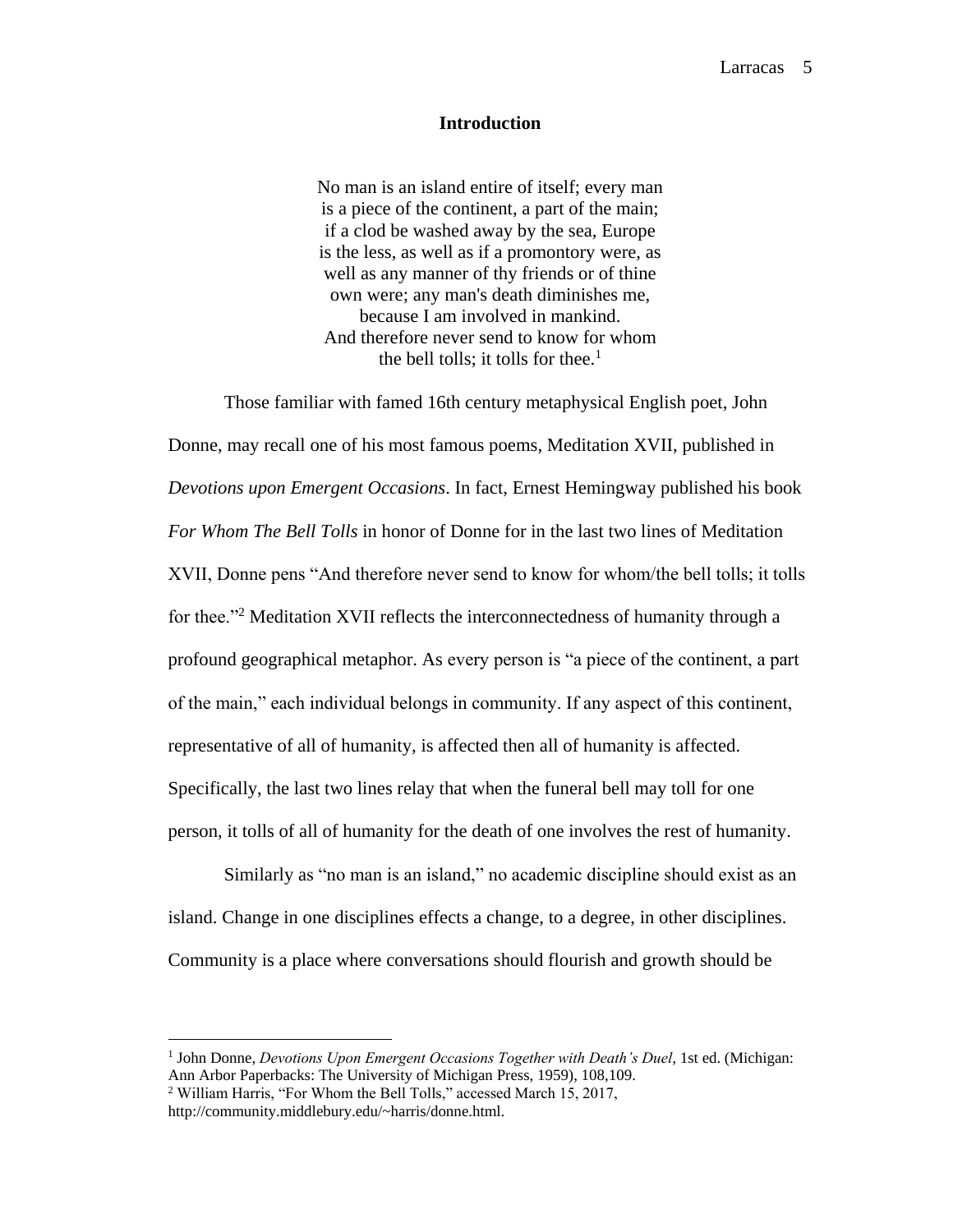spurred onward, interpersonally and ideologically. Differences provide a platform for discovery through a journey of seeking in order to better understand, seeking to teach and be taught. Existing in community enables the possibility of a safe space for disciplinary discourse and communication in order to advance forward. Isolation, on the other hand, may hinder potential for refinement through learning.

In academic studies, changes in one discipline have historically affected different fields. As John F. Haught proposes, discovery in evolutionary mechanisms should be an invitation for revisioning Christian theology.<sup>3</sup> The Christian community has already witnessed individuals, who will be mentioned later, attempting to assimilate evolution into a deterministic theological model. In this process, the integrity of evolution within the scientific discipline is lost and compromised. Similarly, some evolutionary biologists go so far as to say evolution removes the need for any religious God since all of creation can be explained through this process. We will see how this extreme also violates the disciplinary boundaries of both empirical sciences and theology.

Those who never venture beyond an ideological bubble (in this instance the bubble of Christian theology and evolutionary biology) are limited to only addressing others located in that ideological bubble. Recognizing and acknowledging that which exists outside of one's preconceived boundaries enriches the ability to engage a variety of cultures (worldviews) and most importantly, people. As no one people group or ideology holds the complete answer for the complexity of life, tolerance and humility allow us to have receptive ears to listen and keen eyes to see.

<sup>3</sup> John F. Haught, *God after Darwin: A Theology of Evolution* (Boulder: Westview Press, 2000), ix.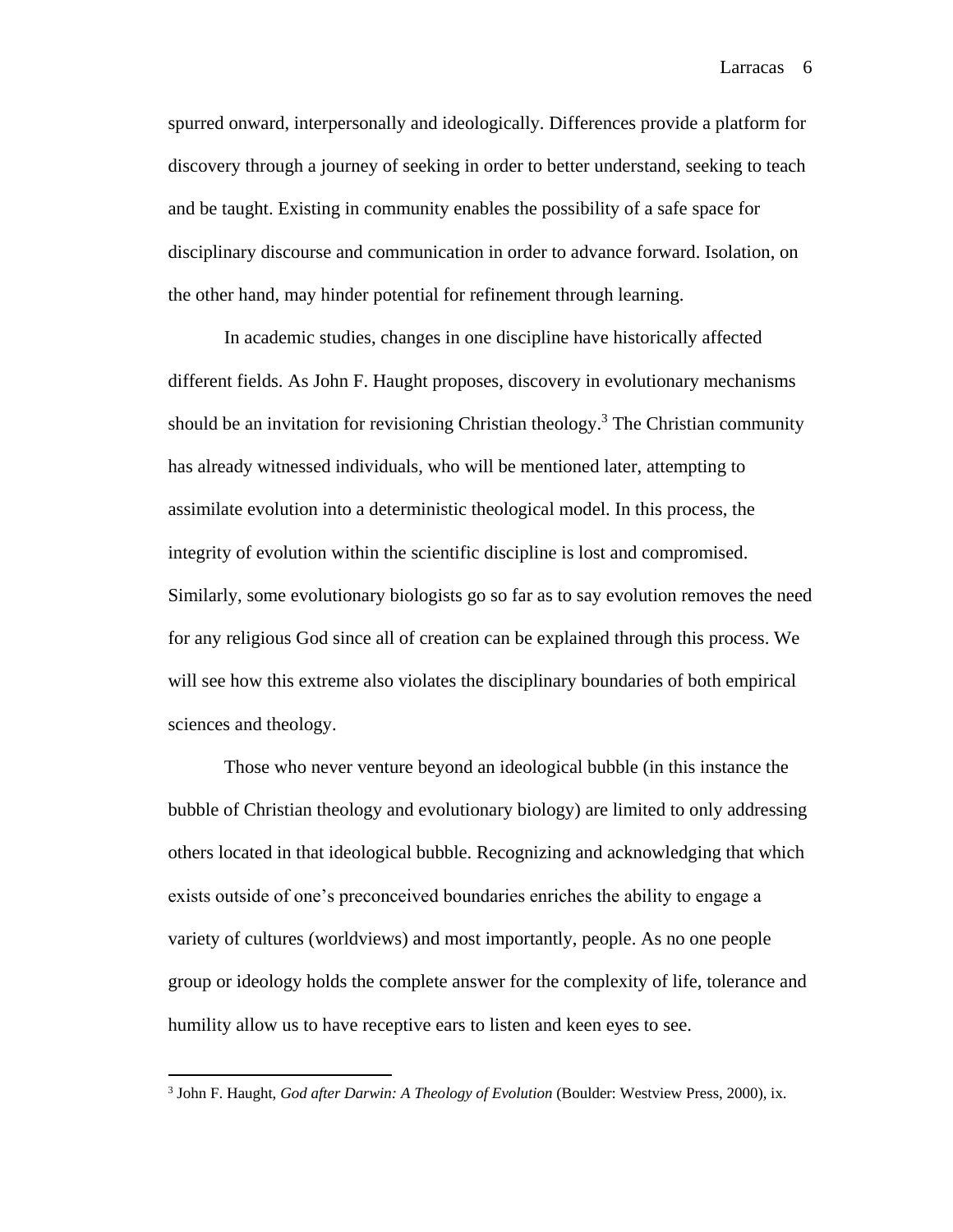Evolutionary biology has already contributed to improving antibiotics in medicine, agricultural yield in previously infertile regions, quality of energy sources (renewable and non-renewable energy), and other innumerable areas.<sup>4</sup> Scientists consider evolution to be one of, if not the most important contribution to modern biology.<sup>5</sup> Given its indispensable role in science, why are some Christians fighting so adamantly to keep evolution out of churches and Christianity? Have we hindered ourselves from an opportunity to even better understand the God whom we love and seek to continuously discover? This paper serves as an invitation to listen, rather than stubbornly galvanize our positions. We tread dangerous waters in assuming certainty, and maintaining a rigid religious stance in order to protect propositions which hold our paradigm about the world intact as if we had the power in our hands. In doing so, we isolate ourselves as a disjointed and uninformed island apart from the main continent of disciplines.

Henry M. Morris, president of the Institute for Creation Research and researcher, exemplifies a Christian anti-evolution crowd. In the foreword of *Scientific Creationism*, he makes a case for why creationism needs to be taught in schools. "Secularized schools have begotten a secularized society. The child is the father of the man and, if the child is led to believe he is merely an evolved beast, the man he becomes will behave as a beast, either aggressively struggling for supremacy himself or blindly following aggressive leaders."<sup>6</sup> Morris first suggests a sociologically

<sup>&</sup>lt;sup>4</sup> "Teaching About Evolution and the Nature of Science," 4, accessed February 27, 2017, http://web.a.ebscohost.com.seu.idm.oclc.org/ehost/ebookviewer/ebook/bmxlYmtfXzkwNF9fQU41?sid =eba99a15-daa1-4b12-adbd-fe5b36d07fdf@sessionmgr4006&vid=0&format=EB&rid=1. 5 Ibid., viii.

<sup>6</sup> Henry M. Morris, *Scientific Creationism*, 2nd ed. (Green Forest, AR: Master Books, 2001), iii.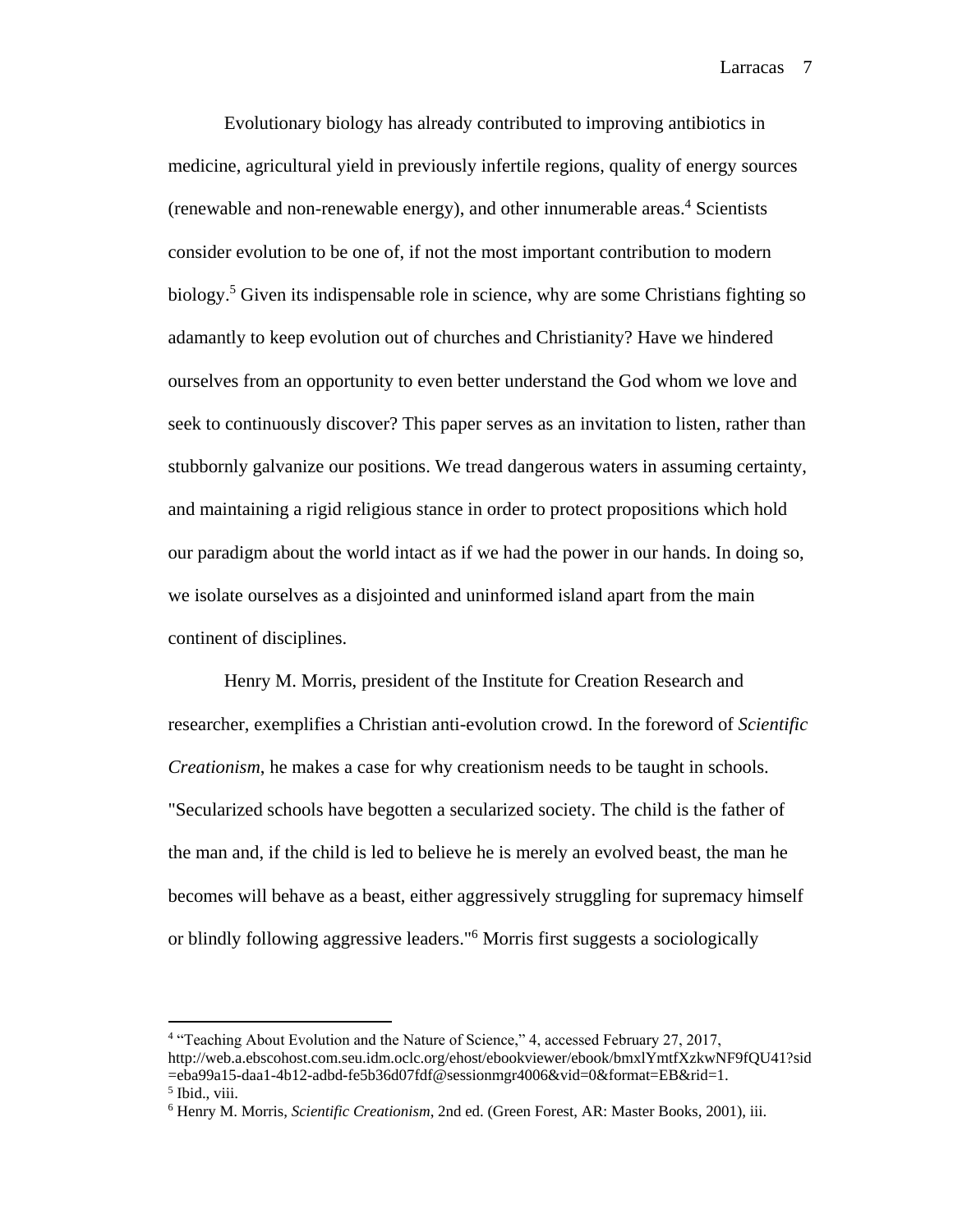damaging effect of allowing evolution to 'infiltrate' public school curriculum. Evolution carries the religion of nontheistic secular humanism, which he calls the "official state religion promoted in the public schools."<sup>7</sup> Morris states that as creation is offered as an alternative to evolution, teachers who are in favor of evolution have "been indoctrinated with the evolutionary point of view in their studies in college."<sup>8</sup> Morris peppers the book with this phrase.

Henry M. Morris' authority to speak on creationism should be under suspect given the field of his training. He received his Ph.D. in hydraulic engineering, yet proceeded to publish in the disciplines of science and theology/philosophy without recognizing the disciplinary boundaries and limitations of each field of study. Morris' lack of academic training in theological and philosophical discourse is evident in his approach to evolution/creationism discussions.

Stephen Jay Gould, evolutionary biologist and paleontologist, represents another community that understands evolution eradicates the need for any kind of God or religion. In his book *Full House: The Spread of Excellence from Plato to Darwin*, Gould deviates greatly from Morris in his approach by seeking to demystify any notion of progress interpreted into the evolutionary process. Gould claims that evolution, correctly understood in its plain meaning, is "profoundly antithetical to some of the deepest social beliefs and psychological discomforts of Western life –

<sup>7</sup> Ibid.

<sup>8</sup> Ibid., 3.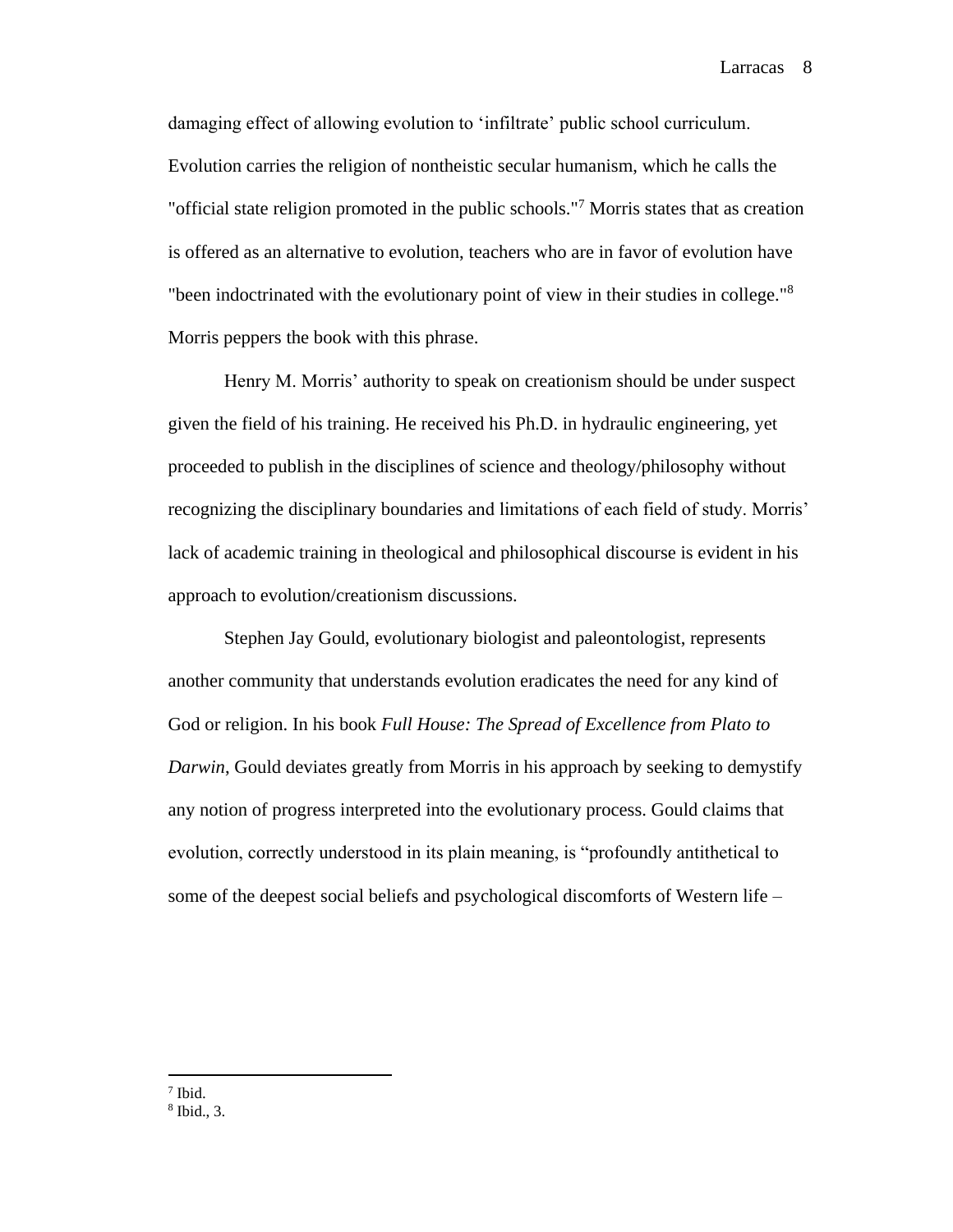and that popular culture has therefore been unwilling to bite this fourth Freudian bullet" which seeks to ultimately dethrone human arrogance.<sup>9</sup>

Gould exemplifies false dichotomization by claiming that:

"only two options seem logically available in our attempted denial [of evolution]. We might, first of all, continue to espouse biblical literalism and insist that the earth is but a few thousand years old, with humans created by God just a few days after the inception of planetary time. But such mythology is not an option for thinking people who must respect the factuality of both time's immensity and evolution's veracity."<sup>10</sup>

Furthermore, social and cultural biases, psychological preferences, and mental limitations are, according to Gould, nothing more than smoke and mirrors which cloud our vision and darken the glass from knowing nature which can be objectively known.<sup>11</sup> These qualities are minimized to social factors which Gould disputes may not be received as truths. By inferring that nature (which may be objectively known), the natural world as the end which we seek to ultimately understand, is only hindered by obstacles of the metaphysical disciplines, Gould implies a hierarchy of disciplines with science (investigating observable and empirical aspects of reality) as inherently superior. Gould challenges his readers to see beyond biased descriptions of evolution which pacifies the human fear of irrelevance and unimportance, hence the proposed

<sup>9</sup> Stephen Jay Gould, *Full House: The Spread of Excellence from Plato to Darwin* (Cambridge, MA and London, England: The Belknap Press of Harvard University Press, 2011), 19, https://ebookcentralproquest-com.seu.idm.oclc.org/lib/seu/reader.action?docID=3301009.

Gould interprets major scientific revolutions as consistent in dethroning human arrogance. He follows psychologist Sigmund Freud in identifying four notable revolutions, which he numerically names in terms of Freudian bullets and the fourth of which is stated above. Gould does not delve deeper in to the first three Freudian bullets besides addressing Copernicus, Galileo, and Newton contributed to the historic and sequential dethronement of the human ego.

Ibid., 17.

<sup>10</sup> Gould, *Full House: The Spread of Excellence from Plato to Darwin*, 19.  $11$  Ibid., 8.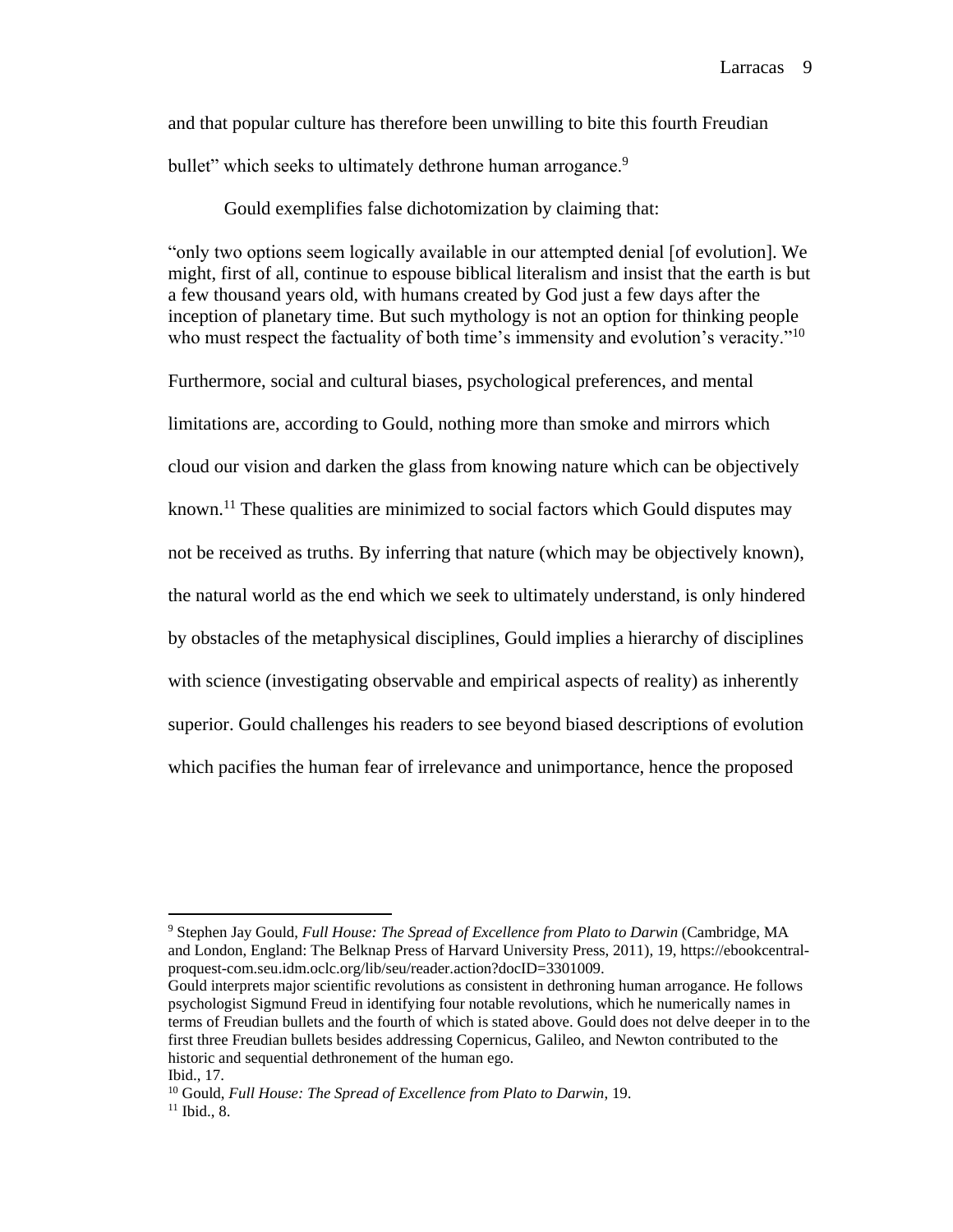motive for why humanity conjures up reasons to affirm humanity's evolutionary significance. $12$ 

To give Gould some credit for his response, few individuals from Christian circles have offered sound approaches and critiques to the evolution and theology debate, many of which did not surface or gain traction until later in the  $20<sup>th</sup>$ century/early 21st century (these prominent figures will be addressed in later portions of this paper). Some streams within Christianity hold to a strict tradition of antiintellectual, and pseudo-scientific approach in understanding evolution, which are subpar in quality and content.

While Gould's understanding of evolution's mechanisms is more accurate than Henry J. Morris' understanding, Gould unnecessarily attaches philosophical claims with his scientific findings and evidence. In doing so, he passively blurs the boundaries between disciplines of empirical sciences and that of philosophy and theology.

Moving beyond the creationism and the evolution debate seeks to understand how the theory of evolution can coexist with belief in God. Evolution does not need to be godless even if creation was not a literal six-day event.<sup>13</sup> The given perspectival examples above clearly demonstrate the dichotomization of the disciplines into mutually exclusive binaries, leaving no room for interdisciplinary discourse and communication.

 $12$  Ibid.

<sup>&</sup>lt;sup>13</sup> Denis O. Lamoureux, "Evolutionary Creation: A Christian Approach to Evolution," 2, accessed December 6, 2016,

http://site.ebrary.com.seu.idm.oclc.org/lib/seuniversity/reader.action?ppg=12&docID=10907228&tm= 1480995123543.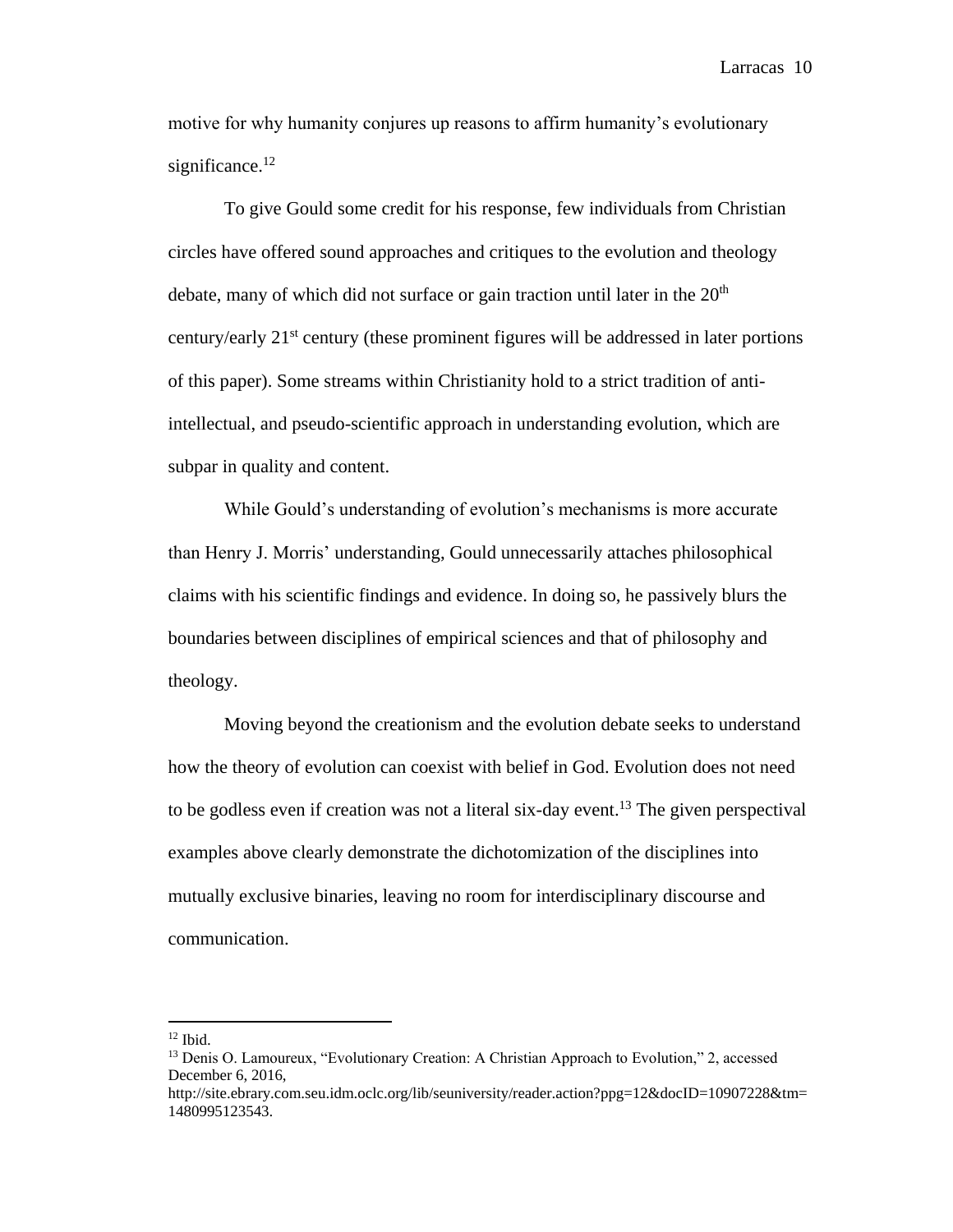Denis O. Lamoureux identifies the categorization of Christianity versus evolution as a dichotomy that has constructed an endless war between science and the Christian faith.<sup>14</sup> He proposes that creation and evolution have been falsely dichotomized into either/or and black-or-white categories which invalidate the wide spectrum of positions in between. Lamoureux approaches the discussion by outlining different kinds of concordism (theological, historical, and scientific), but I will begin my approach from understanding the interaction between the disciplines of the empirical science and theology, and inevitably invokes all three concordisms Lamoureux investigates.<sup>15</sup>

Arthur Peacocke, John Polkinghorne, and Ian Barbour approach the contentious divide by nuancing overlooked epistemological methods employed in this historical discourse, and proposing alternative and appropriate methods of addressing science and theology. This paper largely follows in their footsteps by seeking to define the proper ways in which science and theology should interact while retaining the integrity of each respective discipline.

### **Thesis Statement**

The purpose of this paper is to provide a framework through relational theology for understanding the randomness evident in genetic variation which is an element within evolution. I propose that evolution can be incorporated into a theology

<sup>14</sup> Ibid., 1.

<sup>&</sup>lt;sup>15</sup> Lamoureux further develops the conversation by nuancing evolution in terms of teleological or dysteleological as well as different types of concordism which seeks to harmonize the Biblical narrative concerning the natural world with findings in the empirical sciences. The scope of his book transcends beyond the purpose of this paper, but offers critical information regarding the relationship between theology and the empirical sciences. Ibid., 2.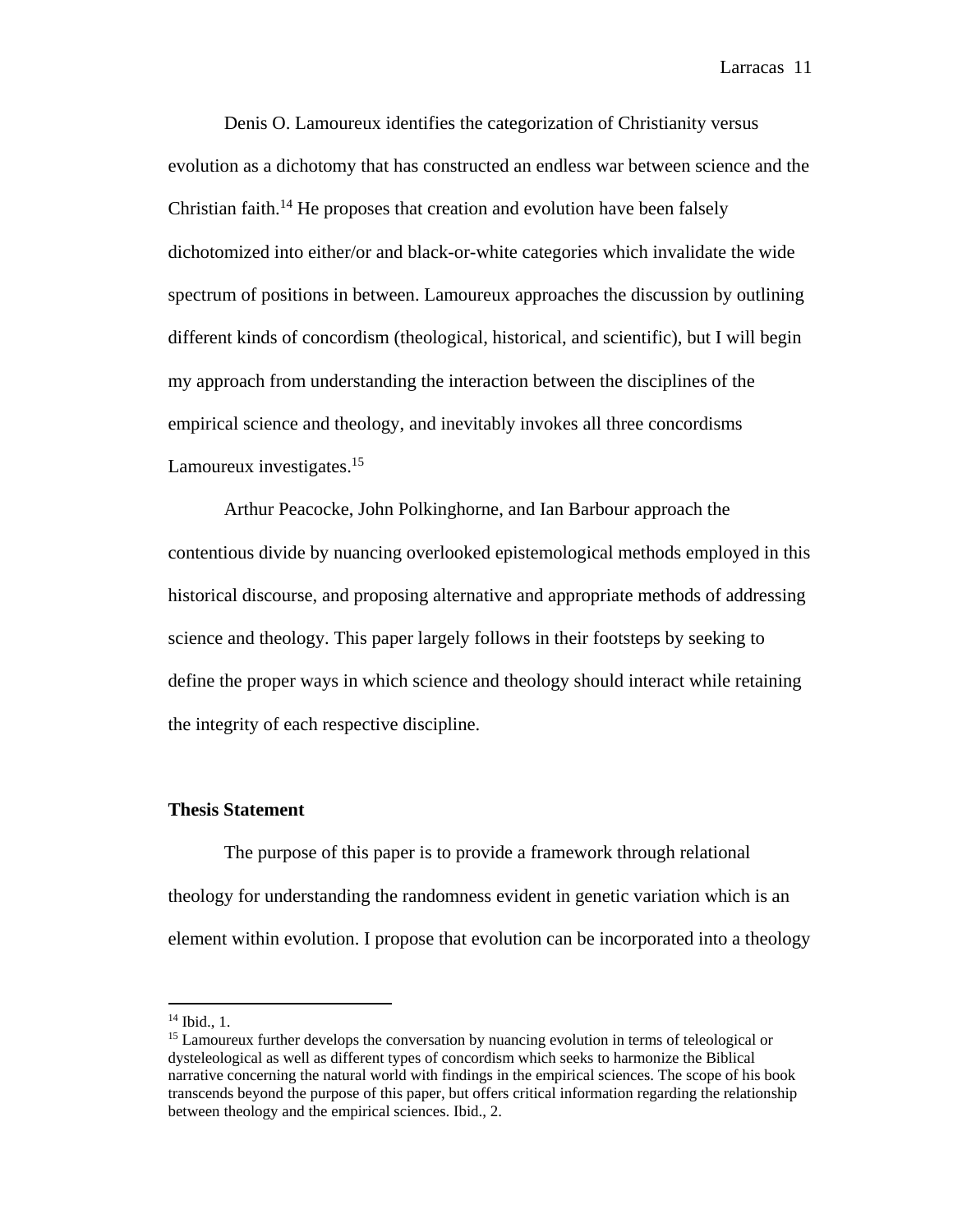of creation by placing evolution in context of the interaction of love between God and creation when interpreted through a framework of relational theology. Relational theology, as engaging God as primarily self-giving and holistically hospitable (towards God's self in the Trinity and towards creation), provides space for a theological understanding of randomness evident in genetic variation and mutation within the evolutionary process.

This paper seeks to focus on the role of genetic mutations in the evolutionary process, rather than addressing both genetic mutation and natural selection. While the emergence of genetic variations and mutations are random, natural selection is not. <sup>16</sup> The framework of relational theology redefines the nature of power, energy, and God's involvement with creation that sustain the continuing and progressive evolutionary process. The Triune God's kenotic nature and activity, immanently and economically, makes room for evolution as an ongoing open and relational creative dynamic.

Furthermore, rather than simply interacting I propose science and theology can be mutually illuminative and informing when recognizing the two disciplines ask entirely different questions about reality. Conflict between science and theology, in particular evolution and Christian theology, emerge when the boundaries of each discipline are compromised and attempt to speak for the other.

In expounding this presented thesis statement, several critical questions arise:

 How should theology and the empirical sciences engage (or disengage) each other in order to continue in a constructive dialogue?

<sup>&</sup>lt;sup>16</sup> "Teaching About Evolution and the Nature of Science," 16.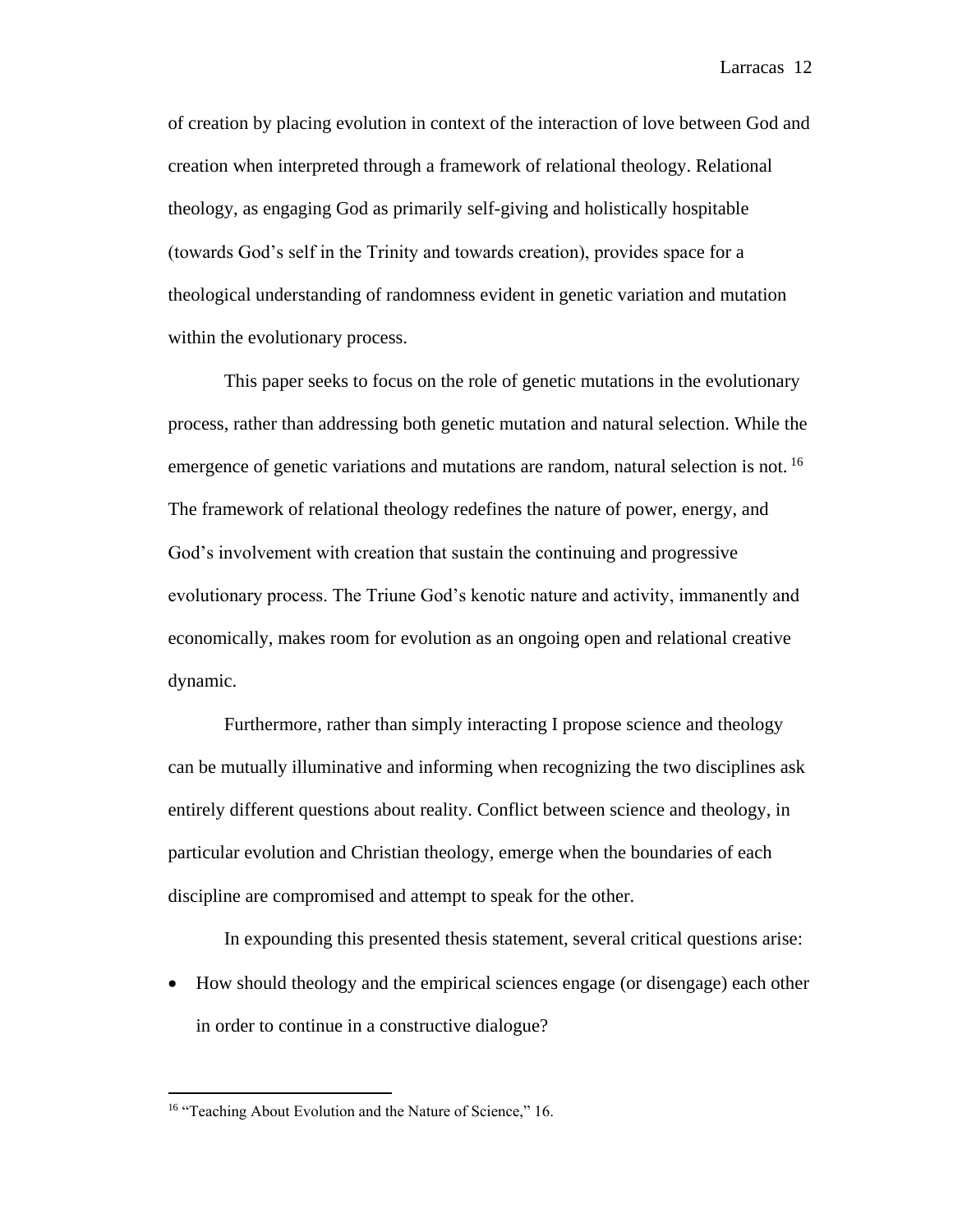How does the nature of the Triune God (immanent and economic) affect creation through evolution?

 How can we understand evolution as a creative expression from a loving God? In order to demonstrate the thesis' development, the purpose of each chapter will be outlined. Chapter 1 outlines Ian Barbour's four methodological approaches to faith and science by offering models that articulate different modes of intersection between theology and evolution. This paper employs Barbour's dialogical method which allows for informative conversation between theology and the empirical sciences by identifying the use of metaphors and analogies in conveying that which is discovered and analyzed in each respective discipline. The boundaries and scope of study of each discipline (theology and the empirical sciences) is demonstrated for the purpose of illustrating how the two disciplines can interact in a mutually illuminative conversation.

Chapter 2 discusses the central theme of kenosis in the nature and activity of the economic and the immanent Trinity (identified as existing in perichoretic harmony). The chapter begins with the advent of Christ's incarnation as a point of entry for acknowledging the Trinity's fully embodied expression, inwardly and outwardly, of kenosis and, therefore, relationality. The Triune God's choice to selflimit enables God to exist in authentic relationship with all that is created. Hence, creation is also empowered to exist as a free agent. Ultimately, the kenotic perichoresis of the Trinity carries deeply embedded implications for the nature of creation and its evolutionary development.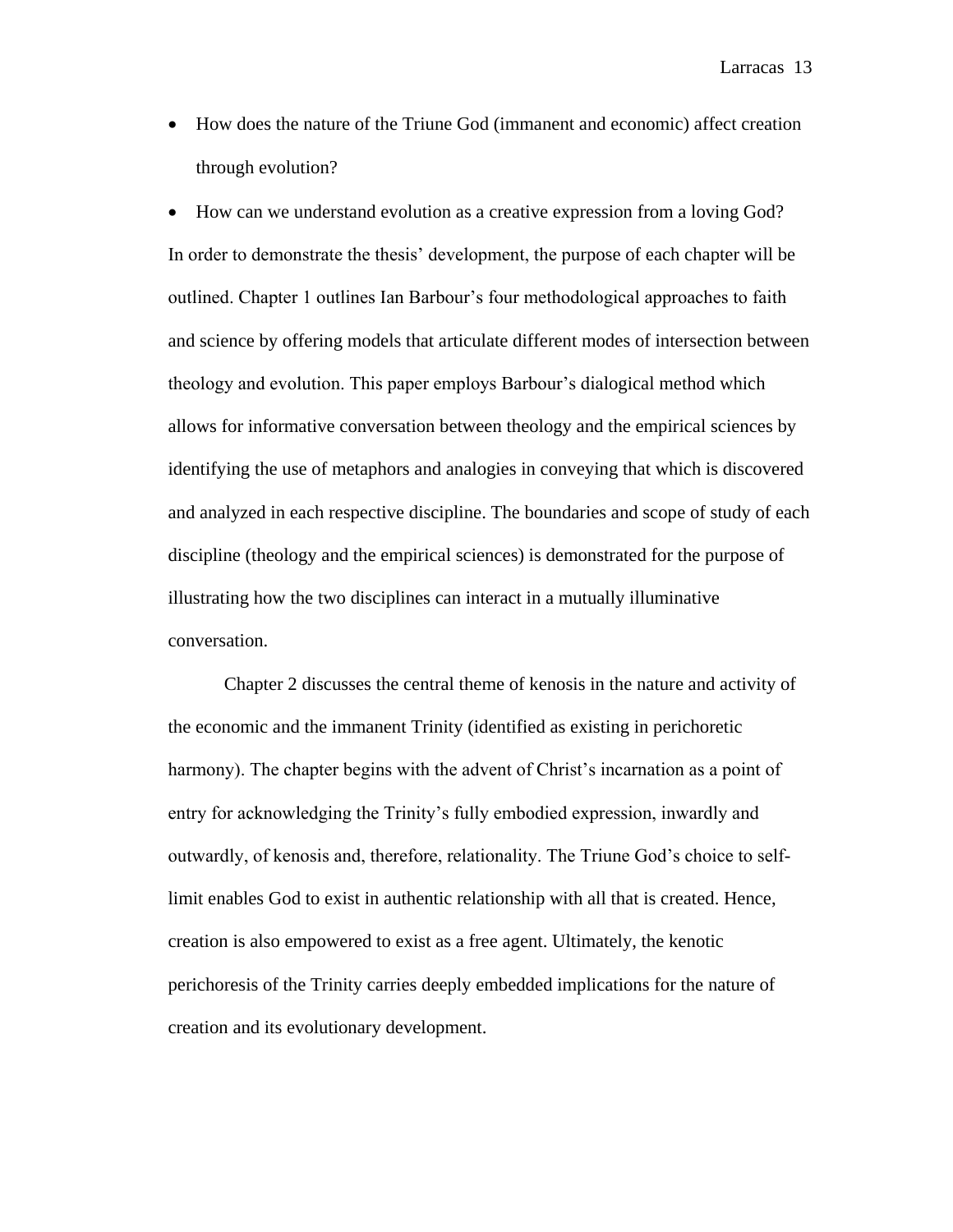Chapter 3 addresses a theology of evolution, specifically the randomness of genetic mutation and variation, through a framework of relational theology which seeks to interpret God's power in terms of God's primary nature of love. God's love sustains creation's existence and simultaneously invites creation to participate in creating by empowering creation to become more of itself through the evolutionary process. Investigation of the proposed thesis statement will be conducted through a literature review as demonstrated through the provided outline.

# **Definitions**

Before delving any further, I will first establish definitions for terms critical to this paper throughout each section. These definitions will ideally prevent misconceptions and miscommunication by clearly nuancing the usage of each term. Literature included in the footnotes may also provide to readers a clearer understanding of concepts and paradigms than what is expounded upon in this paper.

#### *Evolution*

The process of evolution helps scientists understand how geographical changes and the vast diversity of life has come to be what we observe today. In the mid-19th century naturalist Charles Darwin was one of the first individuals to identify and publish writings about slight differences among organisms in his revolutionary book *On the Origin of Species by Natural Selection.* One of the many phenomena he observed concerned the different species of finches on the Galapagos Islands.<sup>17</sup>

<sup>17</sup> Ibid., 19.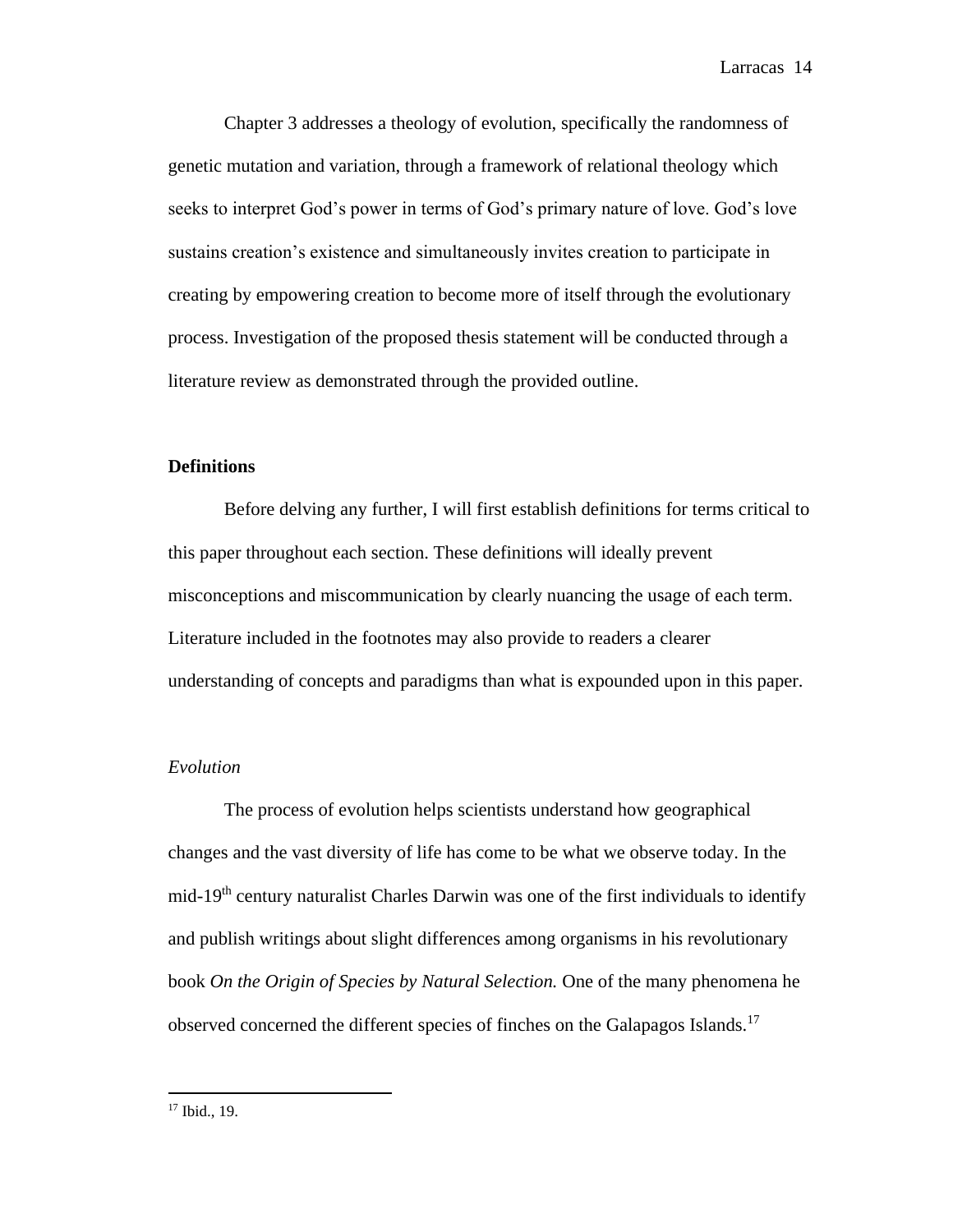Though these finches appeared similar, they differed in their beak size and structure and Darwin inquired about the strikingly similar yet distinct features. Later, researchers Peter and Rosemary Grant of Princeton University would discover the role of drought in driving the speciation of finches.<sup>18</sup> Droughts caused nuts and seeds to develop hardy outer shells, thus finches with stronger beaks were naturally selected.

Darwin proposed there was a difference between surviving offspring, and offspring which did not. Heritable characteristics which better enabled organisms to survive and reproduce are likely to be passed on to future offspring. Over generations, individuals best suited to survive and reproduce in certain environments are selected through a process called natural selection.<sup>19</sup> However, he remained unsure about how favorable and unfavorable heritable characteristics emerged in offspring.

Around the same time Gregor Mendel, Augustinian friar and scientist, had been crossbreeding pea plants and observing the role of genetics in passing on inheritable traits.<sup>20</sup> When crossbreeding pea plants in order to observe probabilities of traits emerging in subsequent generations Mendel identified the influence of discrete units of heredity, what would come to be known as genes.<sup>21</sup> Then in the 1930s, a group of biologists discovered that phenotypic changes, changes in an organism's physiological construct, were due to genetic variations and/or mutations. <sup>22</sup> The emergence of genetic variations and mutations seems to be a random and non-

 $\overline{a}$ 

 $21$  Ibid.

 $^{18}$  Ibid.

<sup>19</sup> Ibid., 13.

<sup>20</sup> Ibid., 14.

<sup>22</sup> Ibid., 14.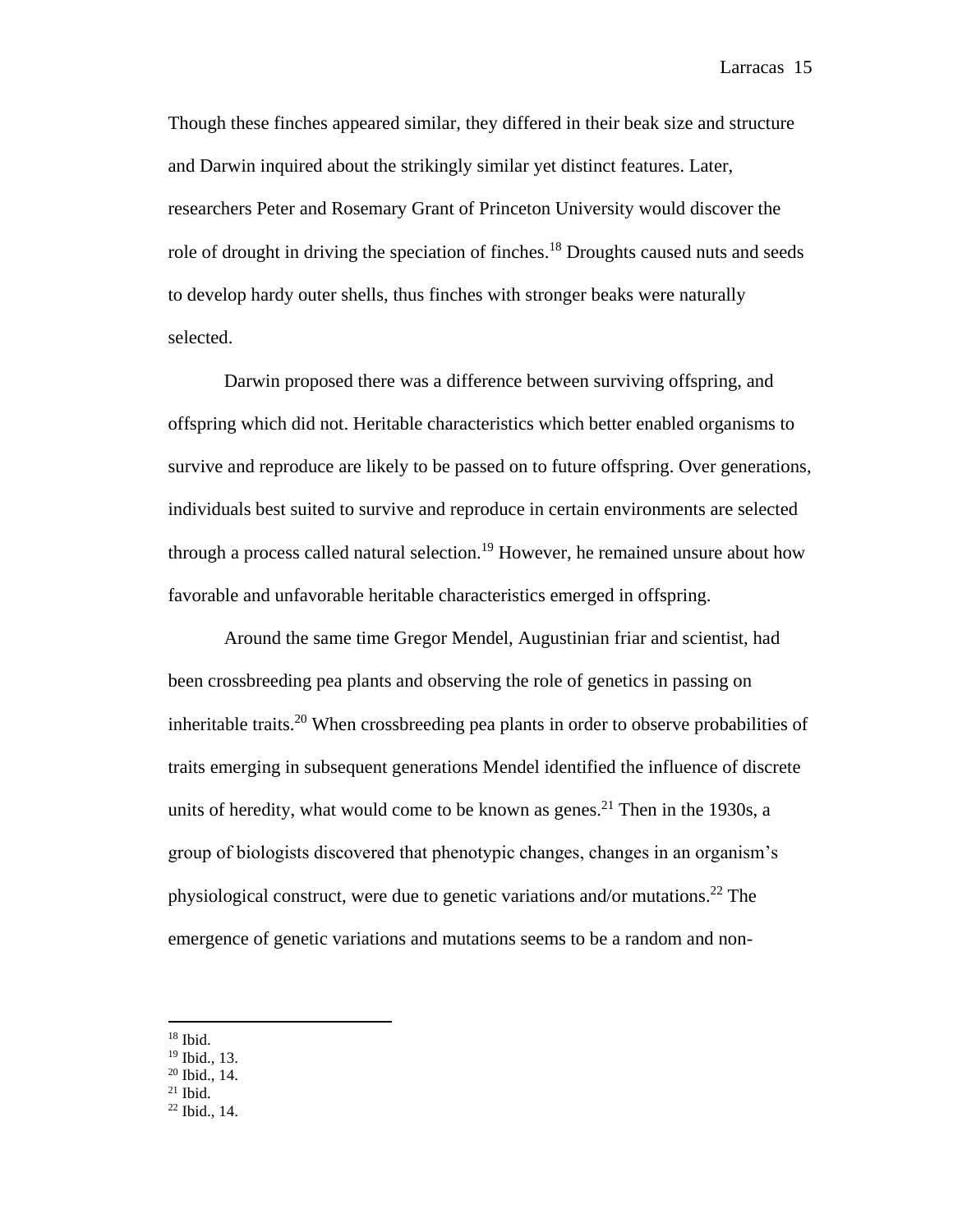determinable process. External environments are not able to pressure favorable genetic changes in offspring.<sup>23</sup>

With the discovery of DNA in 1953, scientists could identify that genetic variations and mutations occurred DNA's sequence of chemical bases. The sequence of chemical bases in DNA "determine which proteins are synthesized in which cells."<sup>24</sup> Changes in the arrangement of nucleic acids yield phenotypic changes in the offspring which may or may not contribute to its survival and reproductive capabilities. Hence, "the modification of DNA through occasional changes or rearrangements in the base sequences underlies the emergence of new traits, and thus new species, in evolution."<sup>25</sup>

In short, beneficial mutations yield phenotypic changes which enable an offspring to survive and reproduce more effectively than other offspring of the same species, or undergo the process of natural selection. This effectively surviving and reproducing offspring is more likely to pass on its genes into future generations.<sup>26</sup> If there are enough offspring with this beneficial heritable characteristic, they may become a separate population and over time develop a separate gene pool no longer able to breed with the former population. This is an overview of the process of speciation or evolution through genetic variations and natural selection. In order to engage in cross-disciplinary discussion, I will need to define a number of theological concepts as well in the following sections.

<sup>25</sup> Ibid.

 $23$  Ibid., 16.

 $24$  Ibid., 15.

<sup>26</sup> Ibid., 14.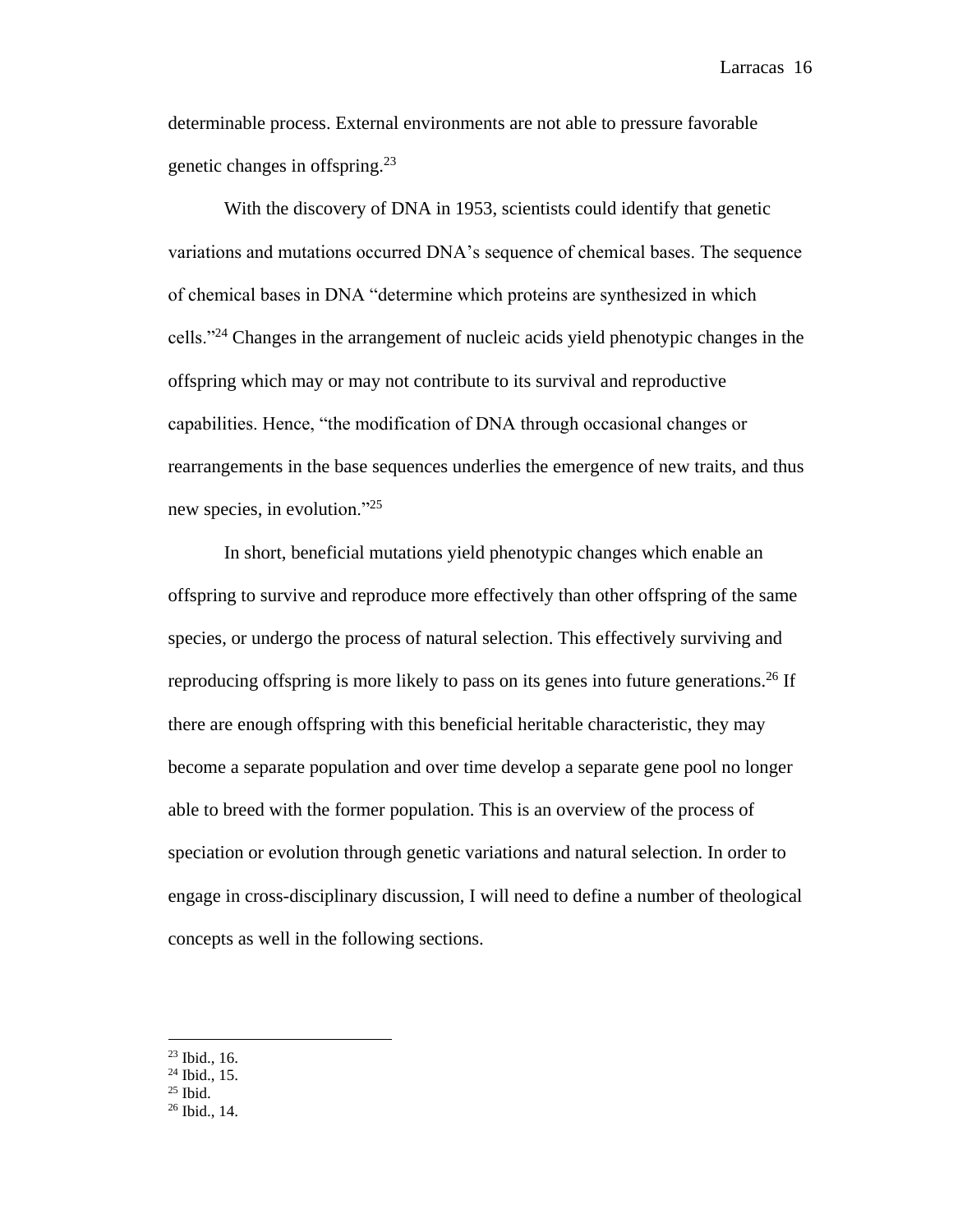# *Economic and Immanent Trinity*

 $\overline{a}$ 

In particular, a Trinitarian theology is critical to this paper as it occupies an essential space within the theological aspect of the argument. To gain a better understanding of the Trinity, theologians have identified the interconnected nature of the Trinity's inner life among all three Beings (God the Father, Jesus Christ the Son, and Holy Spirit), and outer life as the Trinity interacts with the created other (humanity and creation).<sup>27</sup> Pentecostal theologian Steven Studebaker in *From Pentecost to the Triune God* articulates the interaction between the economic Trinity and the immanent Trinity through a Pentecostal/charismatic tradition for the contribution of a formal Pentecostal theology and introduction of Pentecostal theology into academic circles.<sup>28</sup> Studebaker begins his discussion with the role of Spirit baptism (a function of the economic Trinity) as a point of entry into the Trinity's inner life. This paper will draw on Studebaker's proposed theological Trinitarian principle "economic activity arises from immanent identity" as a method of describing the relationship between the economic and immanent Trinity.<sup>29</sup> Karl Rahner, in *The Trinity*, more explicitly states "the 'economic' Trinity is the 'immanent' Trinity and the 'immanent' Trinity is the 'economic' Trinity."<sup>30</sup>

This paper does not seek to justify the legitimacy of Pentecostal theology occupying space within ecumenical discussions. Theologians including (but not limited to) Walter J. Hollenwager, Frank Macchia, Keith Warrington, and Frederick D. Bruner have already undertaken the effort of presenting the validity and vibrancy of a formalized Pentecostal theology.  $29$  Ibid., 3.

<sup>27</sup> Joseph A Bracken, "Trinity: Economic and Immanent," *Horizons* 25, no. 1 (1998): 32, 33. <sup>28</sup> Steven M. Studebaker, *From Pentecost to the Triune God: A Pentecostal Trinitarian Theology* (Grand Rapids, MI: William B. Eerdsmans Publishing Company, 2012), 2.

<sup>30</sup> Karl Rahner, *The Trinity*, trans. Joseph Danceel (Great Britain: Herder & Herder, 1970), 22, http://site.ebrary.com/lib/seuniversity/reader.action?ppg=1&docID=10250734&tm=1481320922844.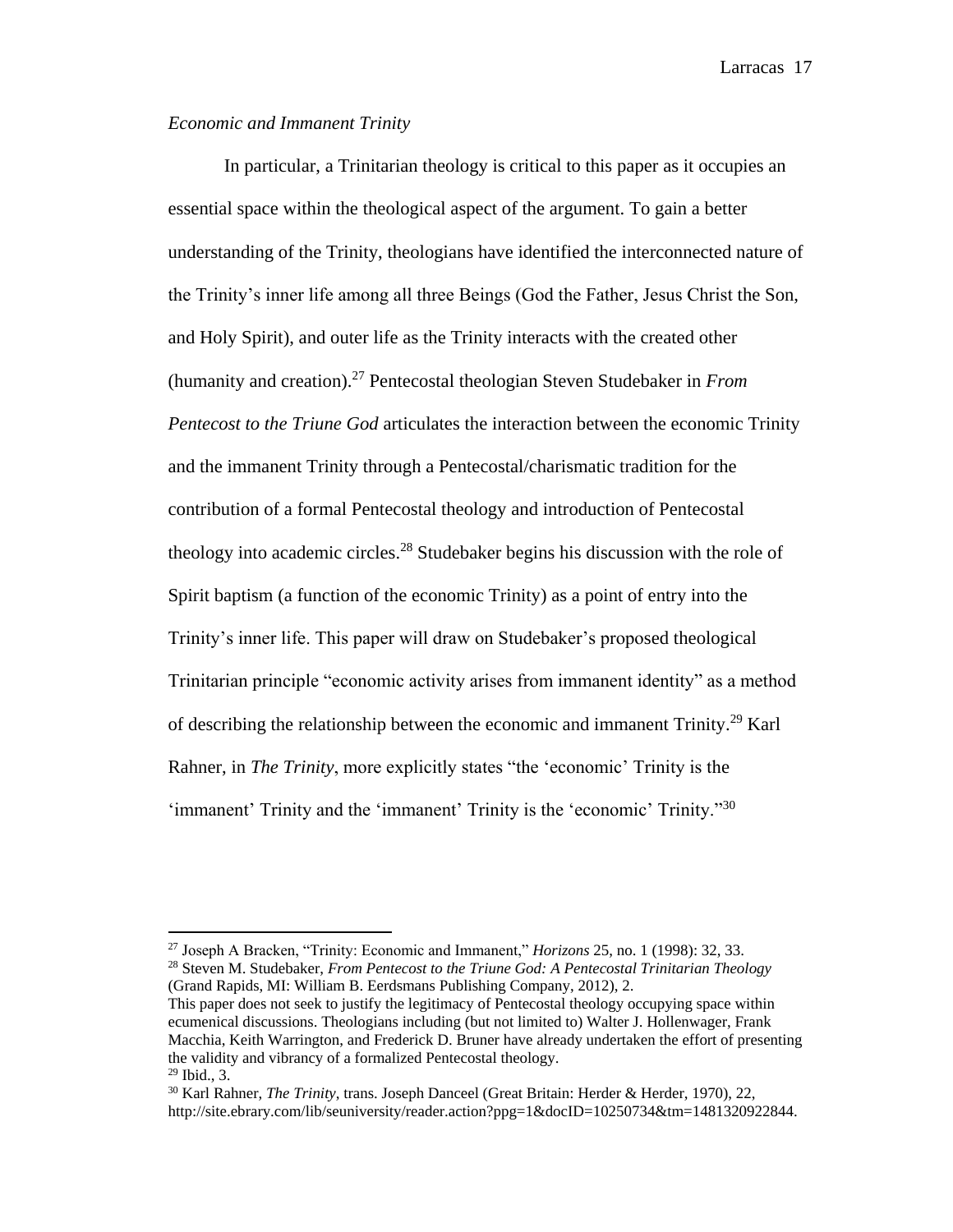Joseph A. Bracken presents a case for the mutual necessity of both the economic and immanent Trinity in his paper "Trinity: Economic *and* Immanent" through a historical analysis of Trinitarian theology, analysis of epistemological models in understanding the Trinity, and proposing a Trinitarian model upholding the necessity of both aspects of the Trinity.<sup>31</sup> He criticizes theologians who ignore the importance of the Trinity's inner life, and exclusively prioritize the economic Trinity as the only relevant aspect of the Trinity as it relates to Christianity. While the scope of Bracken's argument exceeds the purpose of this paper, his definitions of the economic and immanent Trinity will be engaged.

The economic Trinity concerns the methods of God's outward creativity and self-expression to humanity and creation, and provides the point of entry into understanding the Trinity's inner life.<sup>32</sup> God expresses God's self through Christ and Holy Spirit.<sup>33</sup>

Rahner gives the examples of salvation, and the incarnation of Jesus (theological implications of Christ's incarnation will be addressed later in the paper) as functions of the economic Trinity, while Studebaker offers that of Spirit baptism.

Rahner then makes the connection that the immanent Trinity is "the necessary condition of the possibility of God's free-self communication."<sup>34</sup> Since the immanent Trinity only concerns the inner life among God the Father, God the Son, and God as Holy Spirit this aspect leans towards a theoretical and abstract endeavor. Studebaker adds that the immanent Trinity is more than the economic Trinity because while the

<sup>&</sup>lt;sup>31</sup> Bracken, "Trinity."

<sup>32</sup> Rahner, *The Trinity*, 82.

<sup>33</sup> Ibid., 84.

<sup>34</sup> Ibid., 102.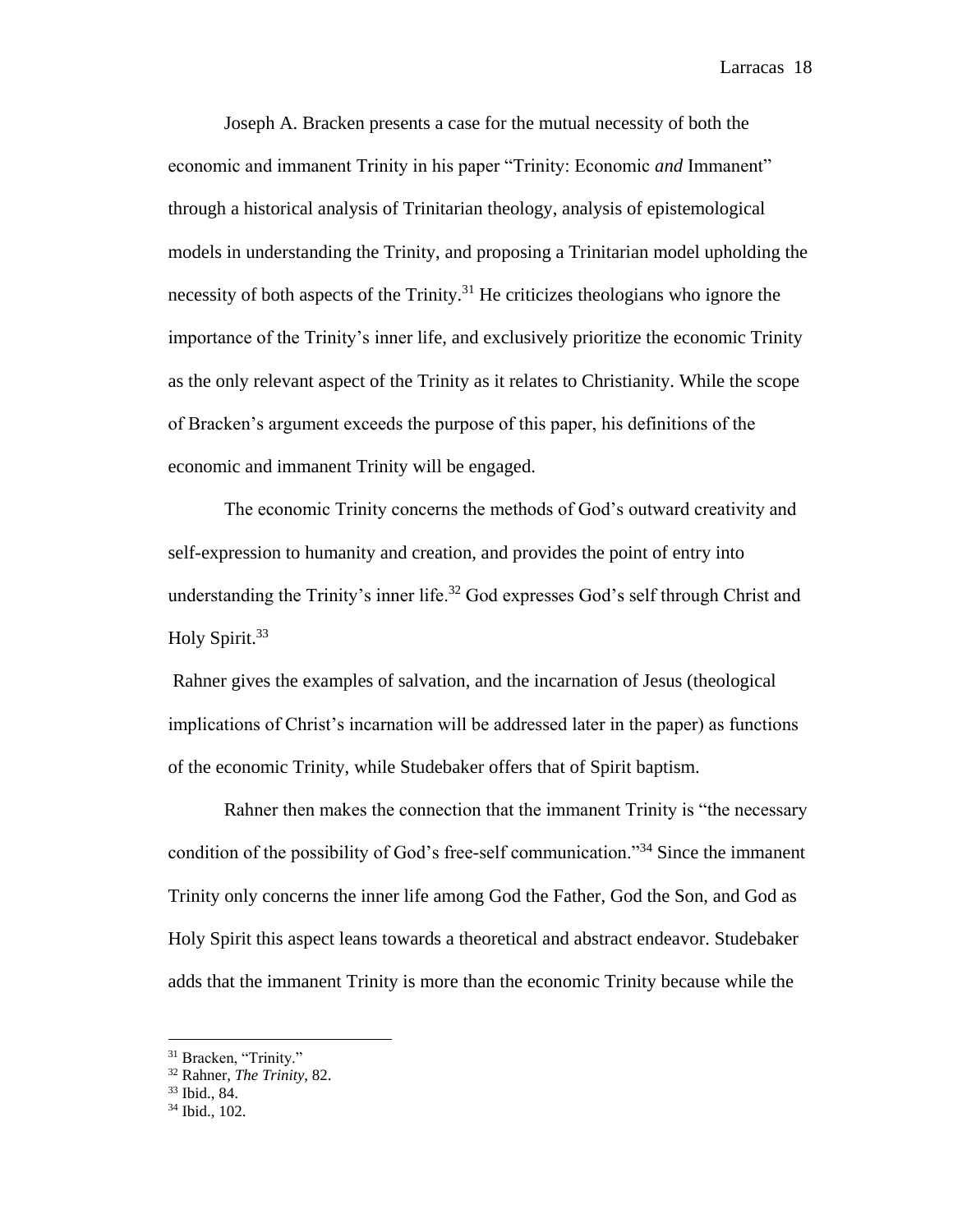economic Trinity draws from the immanent Trinity, it is not exhaustive of the immanent Trinity's qualities.<sup>35</sup>

Bracken describes the relationship between the immanent and economic Trinity as a balance between the Trinity's metaphysics of being and the Trinity's metaphysics of becoming "as the appropriate conceptuality for an understanding both of the doctrine of the Trinity and of the God-world relationship."<sup>36</sup> Again, theological reflection necessarily begins with the economic Trinity since humanity has no access to the Trinity's inner life.

# *Perichoresis*

To continue nuancing the discussion on Trinitarian theology, the immanent Trinity's inner life will be described in terms of perichoretic harmony. The immanent Trinity as existing in perichoresis, *peri* – around and *choreo* – 'to go' or 'to contain,' may serve as the best model depicting the Trinity's equal and interpenetrating relationship with each other.<sup>37</sup> Perichoresis is the mutual openness and involvement within and between Persons of the Trinity so they exist as distinct from each other, yet equal.<sup>38</sup> It affirms God's existence as divine relationality.<sup>39</sup> More specifically, this metaphor describes the Trinity as existing in an ongoing circling dance where

<sup>35</sup> Studebaker, *From Pentecost to the Triune God: A Pentecostal Trinitarian Theology*, 4.

<sup>36</sup> Bracken, "Trinity," 8.

<sup>&</sup>lt;sup>37</sup> Scriptural references include, but are not limited to John 14:11; 10:30,38; and 17:21. Karen Kilby, "Perichoresis," ed. Ian A. McFarland and David A. S. Ferguson, *Cambridge Dictionary of Christian Theology* (Cambridge University Press, 2011),

https://seu.idm.oclc.org/login?url=http://search.credoreference.com/content/entry/cupdct/perichoresis/0 ?institutionId=1038.

<sup>38</sup> David T. Williams, "Kenosis and the Nature of the Persons in the Trinity," *Koers: Bulletin for Christian Scholarship* 69, no. 4 (2004): 636.

 $39$  Ibid.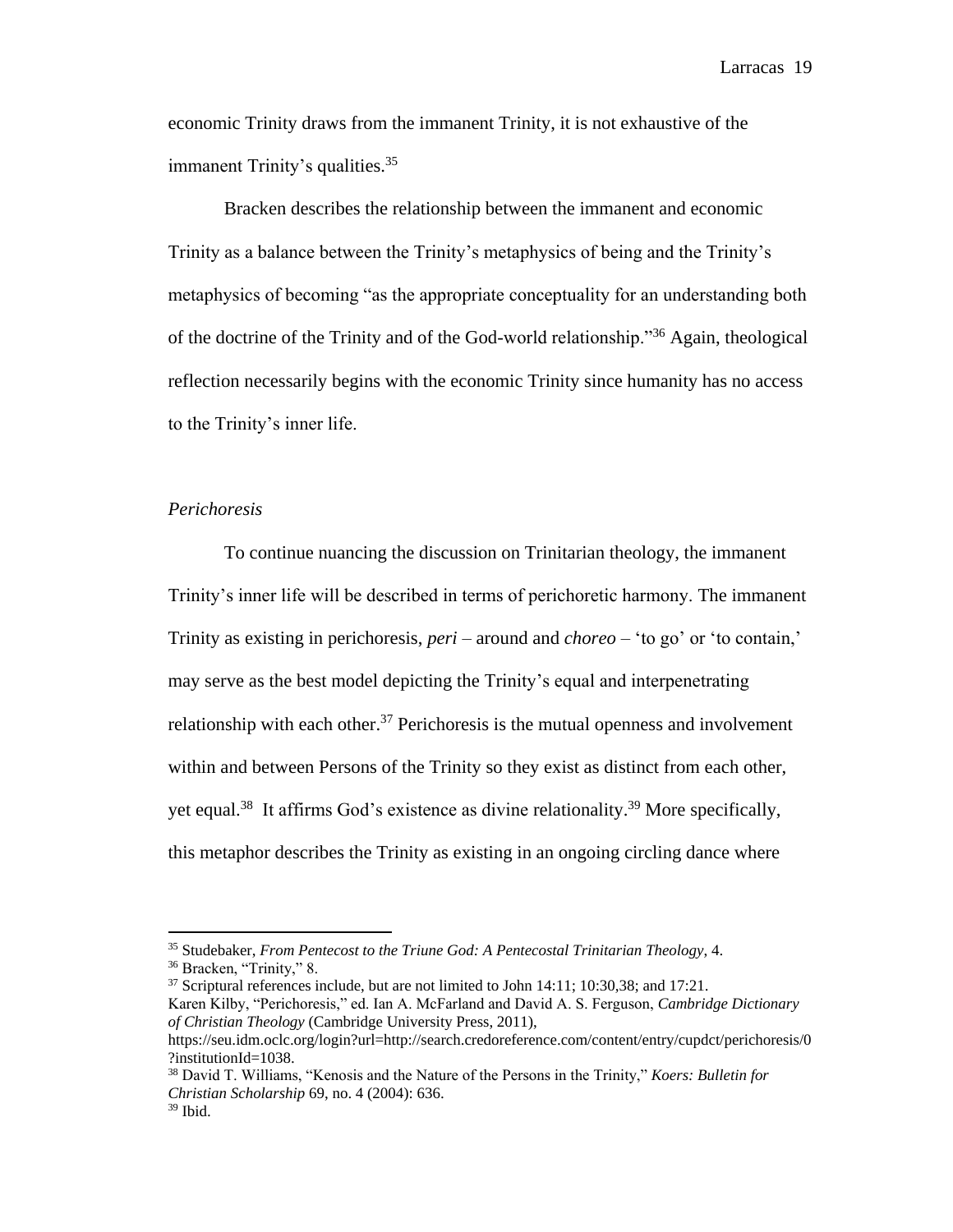each Being can be identified from the other, yet necessarily exists within the Others. Perichoresis describes how the inner Trinity relates to each other while kenosis relates how the Trinity interacts with creation.

Other metaphors convey Beings in the Trinity as static and disparate entities which lean into tritheistic models of the Trinity. These images lack appreciation for the coherence and ground of commonality among the Godhead. Contrastingly, metaphors may also lean into a monotheistic understanding of God which ignore the vibrancy and difference of Beings in the Trinity. Though the term was originally coined to describe Christ's dual nature of humanity and divinity, in the  $8<sup>th</sup>$  century it was picked up into Trinitarian theological discussions.<sup>40</sup>

# *Kenosis*

Jürgen Moltmann is arguably one of the most prolific contemporary theologians exploring the kenotic nature of the Trinity. He expressed that his experiences as a prisoner of war, and living in a war torn European landscape in the mid-1990s shaped and influenced his theological view of kenosis and its implications (though not exclusively) for creation. Moltmann was challenged to reconcile his experiences in the socio-political climate of Europe with his experiences with a radically loving God.<sup>41</sup> He raises the question of "who is God in the cross of the Christ who is abandoned by God?" in developing the theological concept of kenosis.<sup>42</sup> Rather than theology stopping short of discovering liberation through the

<sup>40</sup> Kilby, "Perichoresis."

<sup>41</sup> Jürgen Moltmann, *The Crucified God*, 1st ed. (New York, NY: Harper & Row, 1974), 2.

 $42$  Ibid., 4.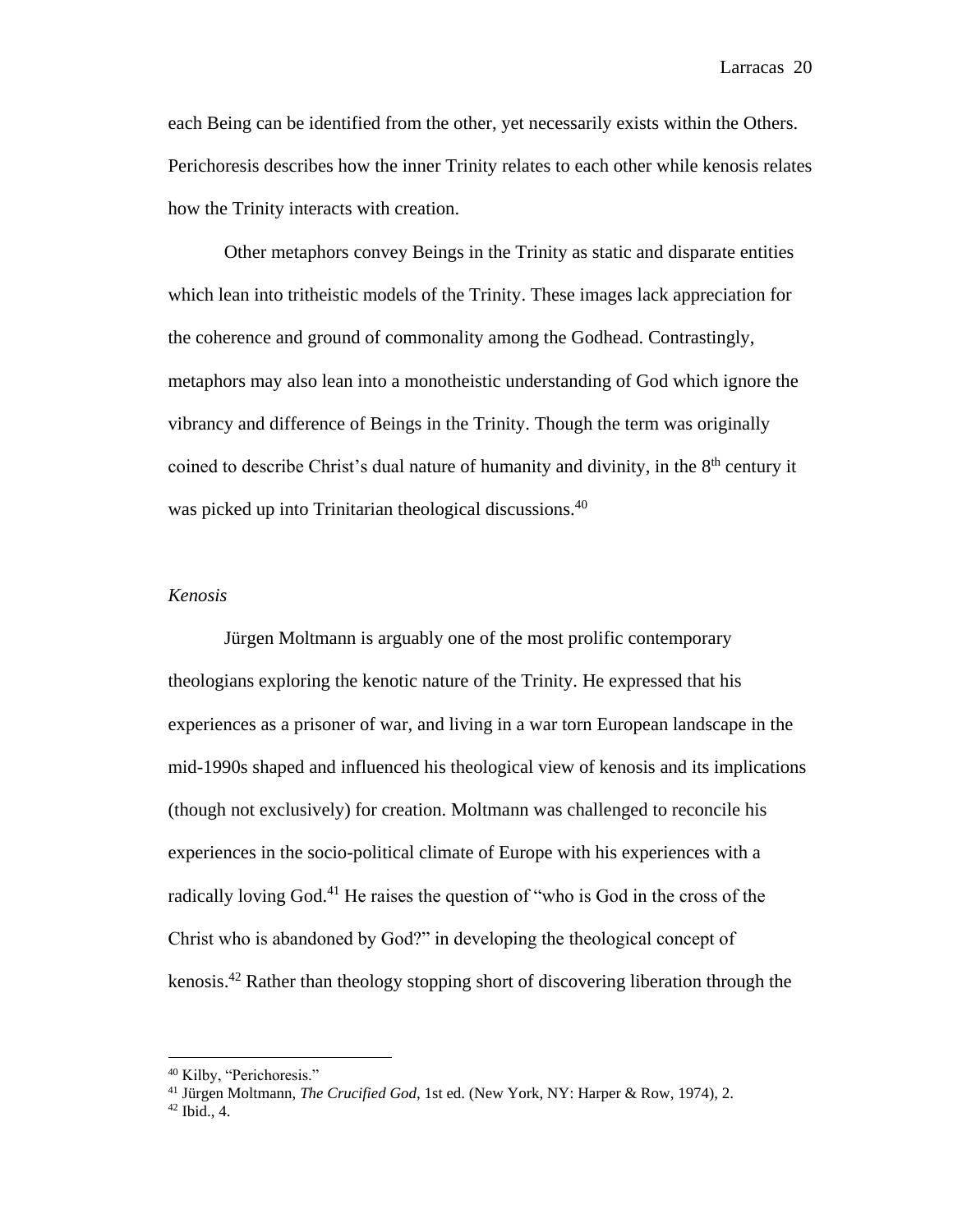crucified Christ, Moltmann proposes that the cross is "the beginning of a specifically Christian, and therefore critical and liberating, theology and life."<sup>43</sup>

Kenosis challenges the notion of God's immutability because love is suggested as the only immutable quality of  $Good<sup>44</sup>$  In later sections of this paper, I will describe how Christ's mutually divine and human nature as a kenotic economic expression of the Trinity sheds light on the kenotic nature of the immanent Trinity, and expound upon the qualities of both interactions. As Jesus did not cease to be God nor lose his divinity in becoming human, kenosis as a voluntary self-limitation does not impose any change in the essential nature of God.<sup>45</sup> Models of kenosis vary in their interpretation of this theological concept. For example, essential kenosis requires limitation to be a necessary quality of God rather than a voluntary attribute.<sup>46</sup> This paper engages kenosis in terms of a voluntary expression of God, since discussing the variants of kenosis models may be an extensive undertaking on its own.

God's voluntary self-limitation makes possible the ability to exist in true relationship with God's self in the Trinity and with creation through the freedom to love and the freedom to respond. The Triune God's kenotic interaction with creation enhances relationship. God's power filtered through love influences creation, and creation influences God as the two exist in an open, and loving relationship. God's choice in self-limiting respects the freedom of creation's agency to exist and become.<sup>47</sup>

 $43$  Ibid.

<sup>44</sup> Williams, "Kenosis and the Nature of the Persons in the Trinity," 628.

<sup>45</sup> Ibid., 630.

<sup>46</sup> Thomas Jay Oord, *The Uncontrolling Love of God: An Open and Relational Account of Providence* (Downers Grove, IL: IVP Academic, 2015), 161.

<sup>&</sup>lt;sup>47</sup> Williams, "Kenosis and the Nature of the Persons in the Trinity," 636.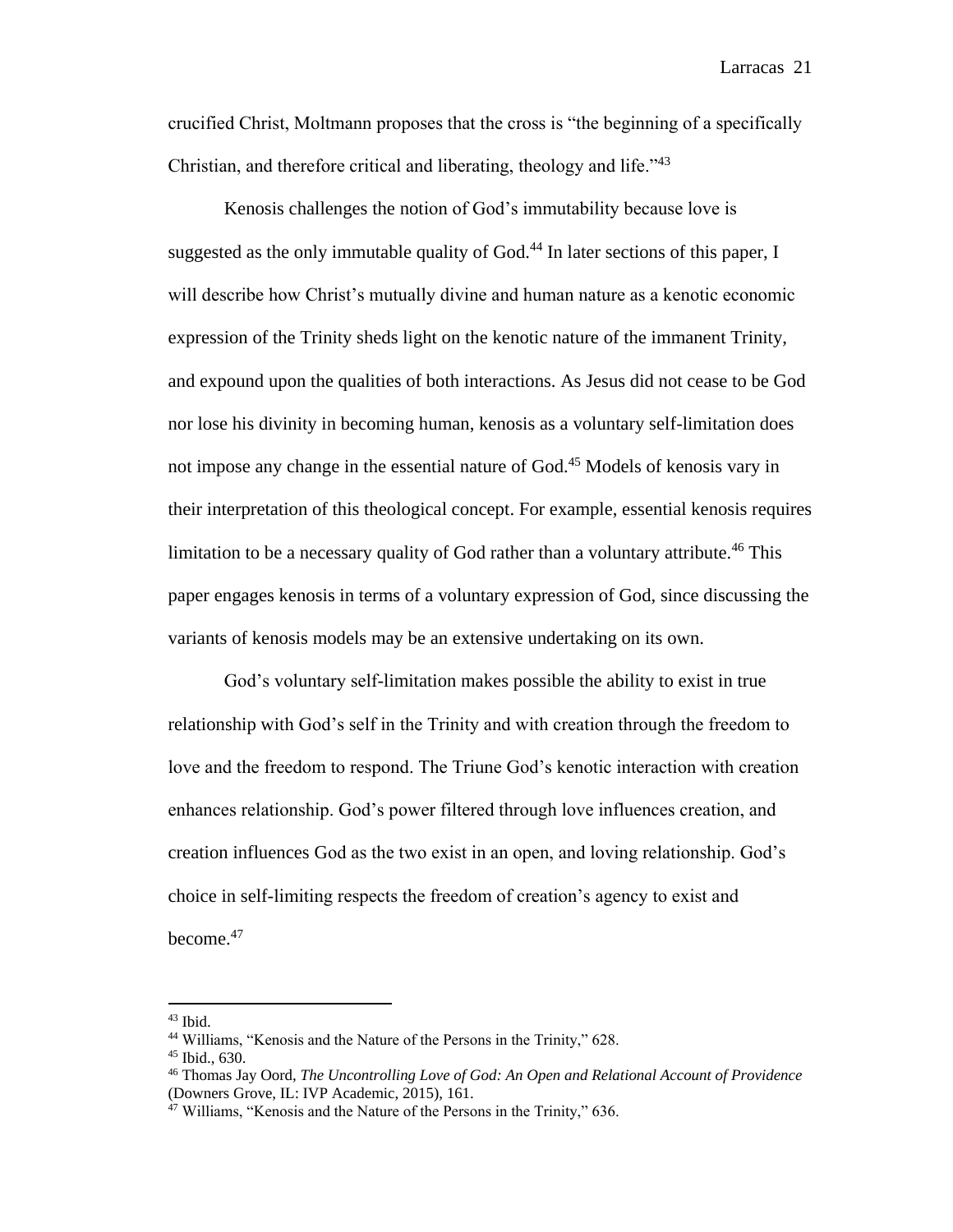# *Panentheism*<sup>48</sup>

 $\overline{a}$ 

Towards chapter 2 and chapter 3, panentheism will contribute to a theological and ontological understanding of evolution as an interaction between God and creation. Panentheism (*pan en theos* in Greek) as defined by Philip Clayton is "the view that the world is contained within God, although God is also more than the world as a whole.<sup>349</sup> Although various models of panentheism exist, they do overlap in sharing similar features. For instance, God is immanently existing with and within creation. This model places all of creation within God, though creation does not become God nor does God lose divinity (they relate in mutual coinherence).<sup>50</sup> It serves as the middle ground between the extremes of radical transcendence, God is wholly distant and disjointed from creation, and pantheism, which blurs the line between Creator and creation.<sup>51</sup> While God exists throughout creation, creation's expression does not exhaust the presence and nature of God. This paper additionally affirms that God's panentheistic interaction with creation allows for the "divinely endowed potentialities of the universe" to unfold and become actualized over time.<sup>52</sup>

While this paper engages panentheism as an ontological reality, it will not interpret the cosmos as God's body, as if God functions as the mind or soul of

<sup>48</sup> While this paper strictly addresses panentheism in terms of God's interaction with creation, panentheism may also serve as a foundation or point of entry in addressing issues and/or concepts concerning theodicy, and human suffering.

<sup>49</sup> Philip Clayton, "Panentheist Internalism: Living within the Presence of the Trinitarian God," *Dialog: A Journal of Theology* 40, no. 3 (2001): 208.

<sup>50</sup> Michael W. Brierley, "Panentheism, Science, and Religion," in *The Oxford Handbook of Religion and Science*, ed. Philip Clayton (Oxford, UK: Oxford University Press, 2006), 640.

<sup>51</sup> John Polkinghorne, *Faith, Science, and Understanding* (New Haven, CT.: Yale University Press, 2000), 90.

<sup>52</sup> A. R. (Arthur Robert) Peacocke, "Biology and a Theology of Evolution," *Zygon* 34, no. 4 (December 1999): 704.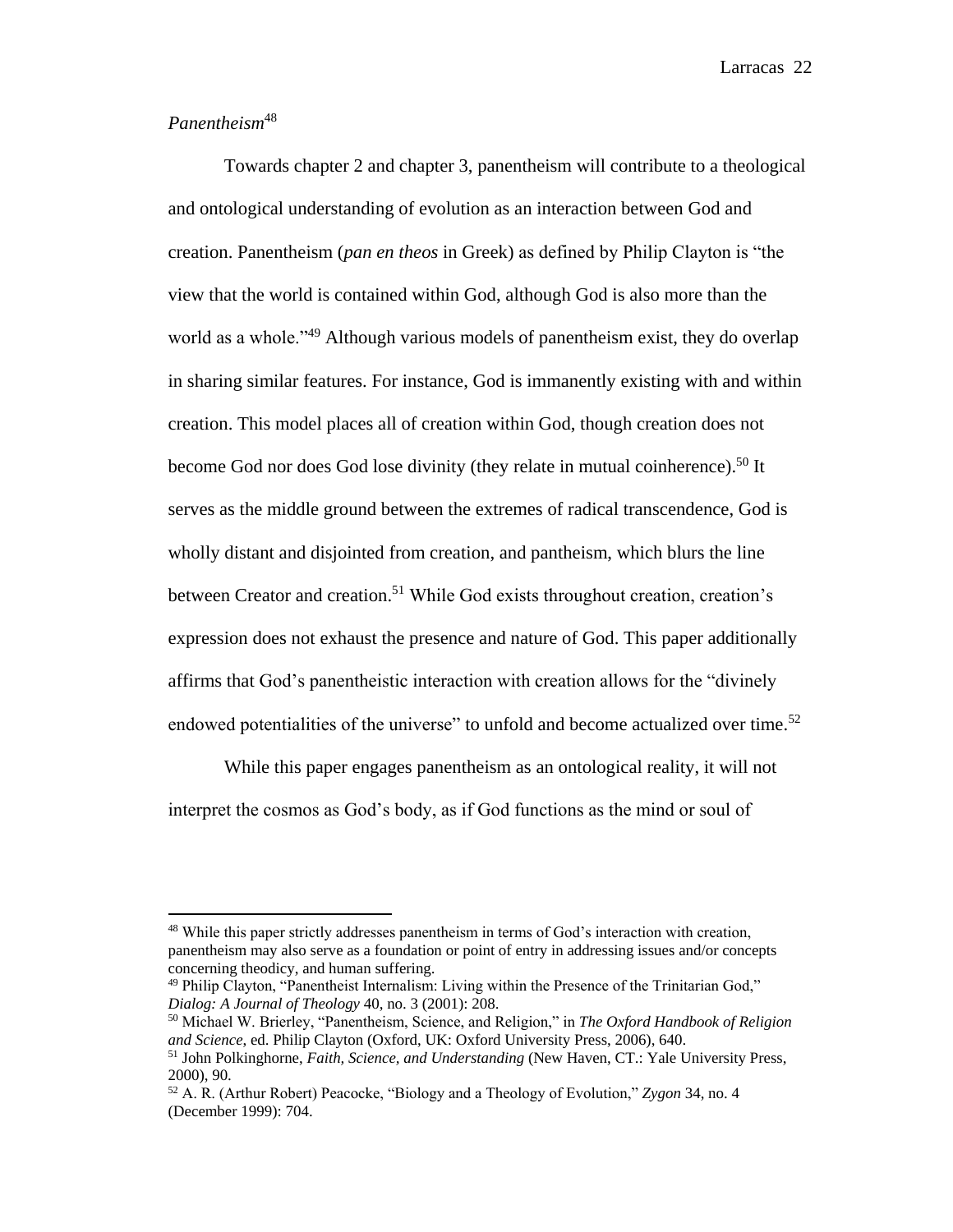creation. This analogy might also suggest God emerges from the cosmos as some scientific models would claim a person emerges from the body.<sup>53</sup>

Michael W. Brierley terms the created universe existing as in God eschatological panentheism (or soteriological panentheism) for "all is not yet 'in God,'" but all is moving towards total inclusion in God as God exists within creation. Paul Tillich advances discourse on panentheism by couching panentheistic language in referring to God as the Ground of Being rather than  $a$  being.<sup>54</sup> God, with the Power of Being, grants *being* to creation for creation to exist and be.<sup>55</sup>

# *Critical Realism*

Critical realism assists in framing how theology and the empirical sciences should be addressed and considered as this philosophical concept recognizes the extent to which the disciplines can investigate and convey information about reality. Critical realism falls under Ian Barbour's dialogical method of engagement which will be further expounded in later sections of this paper.

Arthur Peacocke claims critical realism "recognizes it is the aim of science to *depict reality as best as it may*," yet acknowledges more may exist than what science can convey.<sup>56</sup> Science can be confident in that which scientific theories describe while knowing theories and models as analogies may be revised in order to better convey reality.<sup>57</sup> The limitations of scientific disciplines reveal the space in academia

<sup>53</sup> Brierley, "Panentheism, Science, and Religion," 638.

*The Oxford Handbook of Science and Religion* introduces several other panentheistic analogies. <sup>54</sup> Ibid.

<sup>55</sup> Brierley, "Panentheism, Science, and Religion," 640.

<sup>56</sup> A R. (Arthur Robert) Peacocke, "Science and God the Creator," *Zygon* 28, no. 4 (December 1993): 471.

<sup>57</sup> Ibid.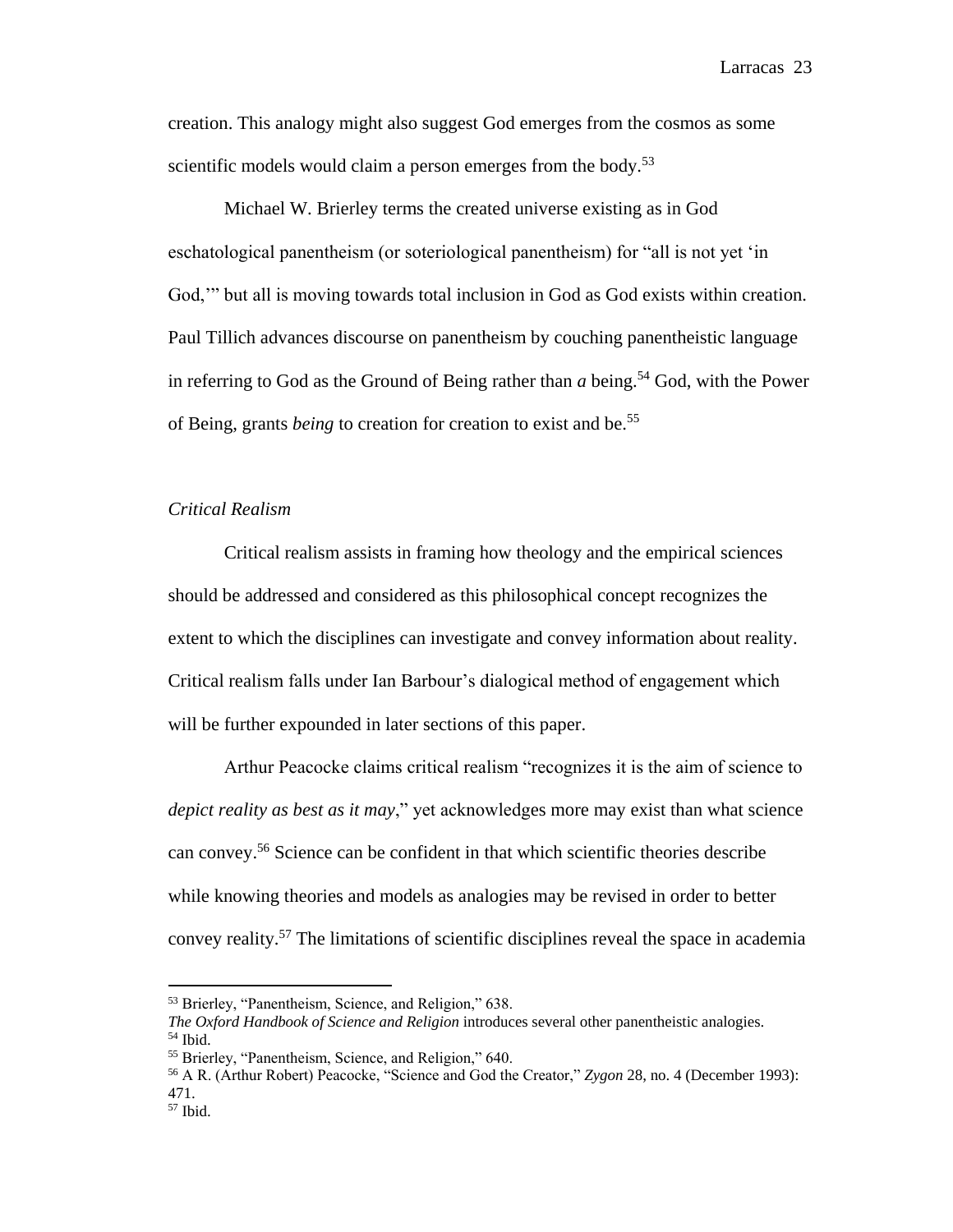for theology and philosophy, and vice versa. Critical realism recognizes that reality cannot be known objectively, but nevertheless attempts to discover reality as it exists while critically assessing limitations of knowing. Critical realism regards "theological concepts and models… as partial and inadequate, but necessary and, indeed, the only way to referring to the reality that is named 'God.'<sup>58</sup> As science relies on theories and models to function as analogies, theology engages in metaphors which function as the discipline's analogies.<sup>59</sup> For instance, while one can talk about her religious experience, the full extent of the religious experience transcend linguistic capabilities and function. While neither science nor theology or philosophy can directly convey or investigate reality in totality, both are necessary for engaging in constructive dialogue.

# *Metaphysical Naturalism*

Metaphysical naturalism is the worldview to which some evolutionary biologists (e.g. Stephen Jay Gould) ascribe and some conservative Christians immediately and uncritically associate with evolution, thus contributing to the misinformed conflict between theology and evolution. Understanding the limitation of metaphysical naturalism as a worldview independent of the findings from the scientific method helps untangle the misunderstanding between evolution and theology.

<sup>58</sup> Ibid., 472.

<sup>59</sup> Ibid.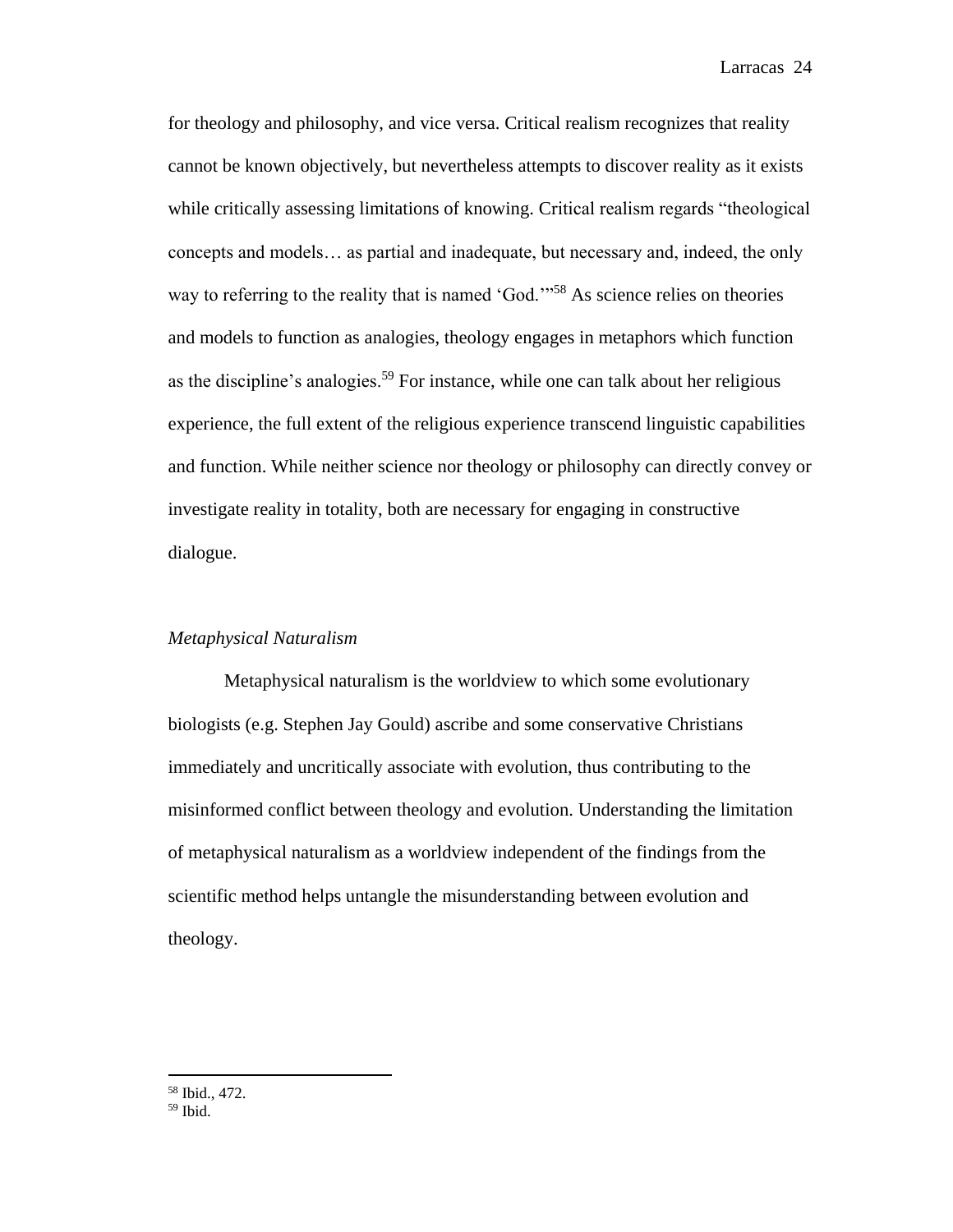Metaphysical naturalism, or ontological naturalism, is a belief or worldview confining reality to simply only that which is observable and quantifiable.<sup>60</sup> Physical entities constitute the entirety of all that exists. Metaphysical naturalism reductionistically relies on causal influences as explanations for phenomena.<sup>61</sup> Explanations without physical contingencies are immediately discredited since they are immeasurable and incalculable. In short, physical effects can only have physical causes. Metaphysical naturalism philosophically limits the possibility of existence to that which concretely and materially exists.<sup>62</sup>

Disciplines of empirical science rely on this mode of thinking to properly assess and quantify observable events. For instance, Newtonian physics and the law of the conservation of energy reflect this philosophical model.<sup>63</sup> The whole is nothing more than the sum of the parts. To provide one point of contrast, theories of emergence ascribe the whole to be greater than the sum of the parts and thus make room for the existence of immaterial qualities to exert influences on physically observable events. Metaphysical naturalism opposes theories of emergence in philosophy and science. These offered definitions serve to better nuance common and critical terms to this paper's development.

<sup>60</sup> David Papineau, "Naturalism," in *The Stanford Encyclopedia of Philosophy*, ed. Edward N. Zalta, Winter 2016 (Metaphysics Research Lab, Stanford University, 2016), https://plato.stanford.edu/archives/win2016/entries/naturalism/.

 $61$  Ibid.

 $62$  Ibid.

 $63$  Ibid.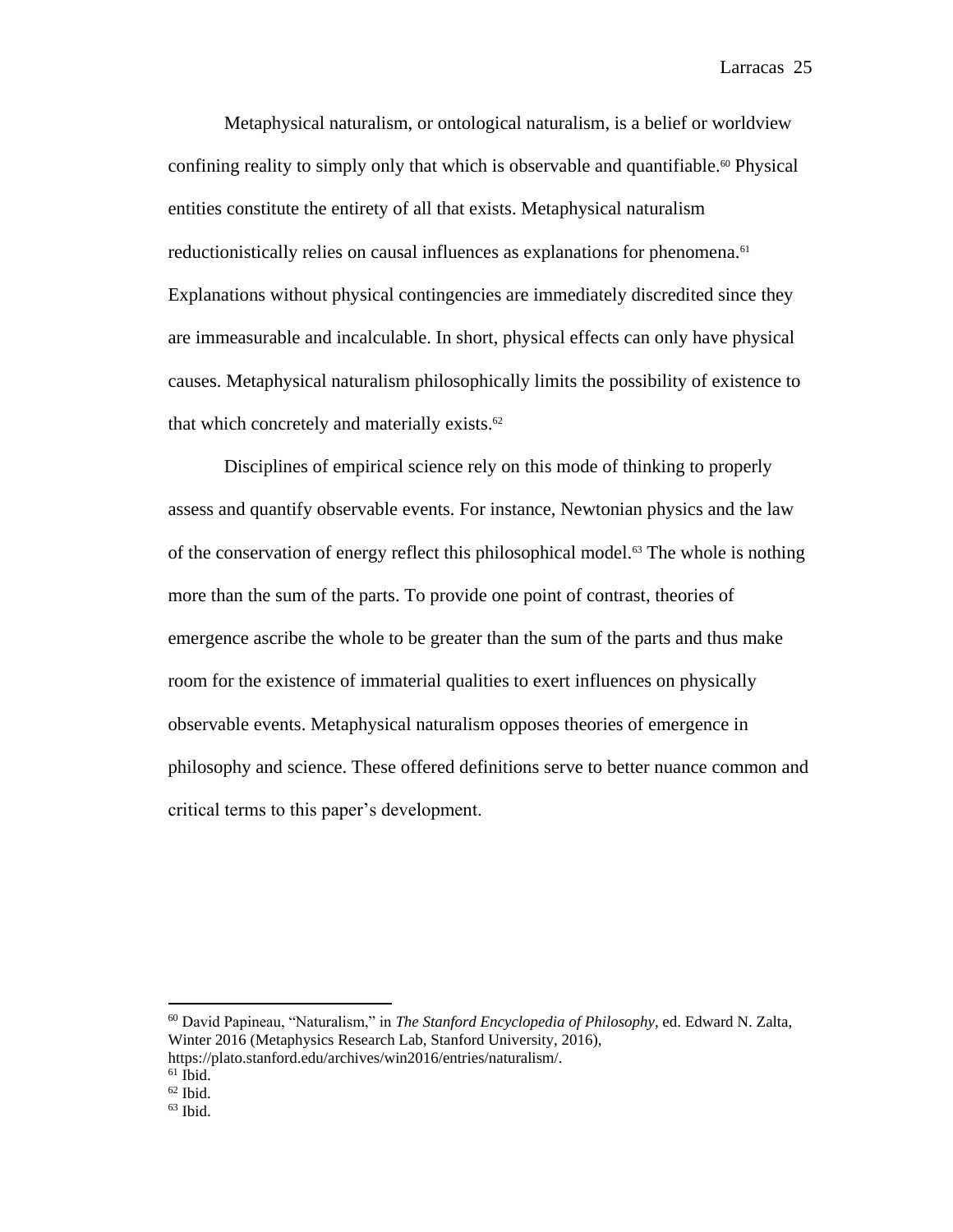## **I. The Relationship of Theology and the Empirical Sciences**

*"Far from being a threat, the scientific vista for the twenty-first century constitutes a stimulus to theology to become more encompassing and inclusive."*<sup>64</sup>

Theologians, scientists, and philosophers alike endeavor to present viable ways theology and the empirical sciences should (or should not) engage each other. Of particular importance to this paper, Ian Barbour's four methods of engagement (conflict, independence, dialogue and integration) are expounded upon, with dialogue as ultimately the chosen method of engagement for further developing upon the thesis statement. The nature of the disciplines of theology and the empirical sciences are described in order to properly appreciate their own unique functions, and retain the integrity of their disciplines while engaging each other.

Before one can discuss various methods of engagement between theology and the empirical sciences, one must understand the nature and function of these disciplines on their own. Empirical sciences are confined to strictly observing the empirical world and that which is quantifiable.<sup>65</sup> It is the empirical study of nature's order through a prescribed methodology known as the scientific method. <sup>66</sup>

Theology as a disciple dealing with metaphysics<sup>67</sup> offers meaning and significance to what is observed, and measured.<sup>68</sup> It engages in critical reflection of

<sup>64</sup> Peacocke, "Biology and a Theology of Evolution," 697.

<sup>65</sup> Terrence Ehrman, CSC, "Evolution and Providence: Discovering Creation as Carmen Dei," *Theology and Science* 13, no. 3 (July 3, 2015): 273, doi:10.1080/14746700.2015.1053758. <sup>66</sup> Ian Barbour, *Religion in an Age of Science: The Gifford Lectures, Volume One*, vol. 1 (San Francisco: HarperSanFrancisco, 1990), 1.

 $67$  While employing the term "metaphysics," I am not affirming a bifurcation of reality between that which is strictly physical and metaphysical. I draw on the term of metaphysics to describe the study which "is concerned with ourselves and reality, and with the most fundamental questions regarding existence."

Peacocke, "Science and God the Creator," 469.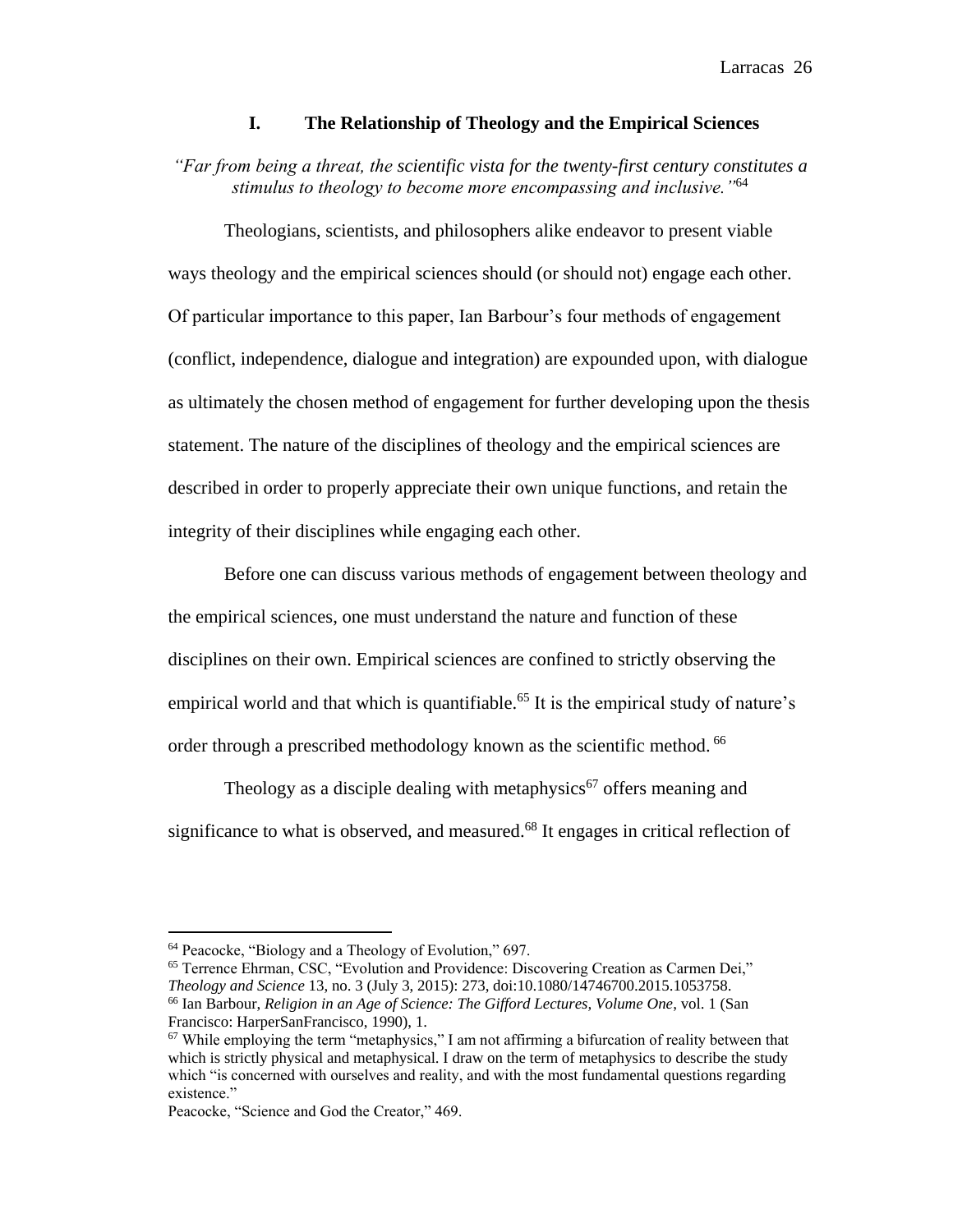the life and thought of a religious community, as well as qualitatively analyzing characteristics of reality.<sup>69</sup>

As previously stated, Ian Barbour's four methods of interaction will be summarized here. Dialogue will be the prescribed method of interaction in further developing the thesis statement.

**Conflict:** Conflict as a mode of approach between the empirical sciences and theology claims that empirical sciences challenge the notion of God. Not only are these two disciplines incompatible, but also data rendered by the empirical sciences (including evolution) challenges biblical literalism.<sup>70</sup> This view assumes a fundamentalist interpretation of God through Scriptures, which is believed to be the inerrant word of God. Fundamentalists for example would hold to the 'literal' interpretation of the universe's creation in six days based on the account of creation in Genesis, thus tossing aside the possibility for evolution.<sup>71</sup> God as the omnipotent and omniscient orchestrator of reality seems to challenge the unpredictable changes within evolution.

Perceived conflicts between theology and the empirical sciences are partially due to overstepping the boundaries between these disciplines. Theology and the empirical sciences are not inherently antagonistic, but rather theology and scientism, which is a philosophical position stating that all that is real can be deduced by using

<sup>69</sup> Barbour, *Religion in an Age of Science: The Gifford Lectures, Volume One*, 1:1.

<sup>70</sup> Jayna L Ditty and Philip A Rolnick, "Keeping Faith: Evolution and Theology," *Logos* 13, no. 2 (2010): 139.

<sup>71</sup> Gregory R Peterson, "Whose Evolution? Which Theology?" *Zygon* 35, no. 2 (June 2000): 223.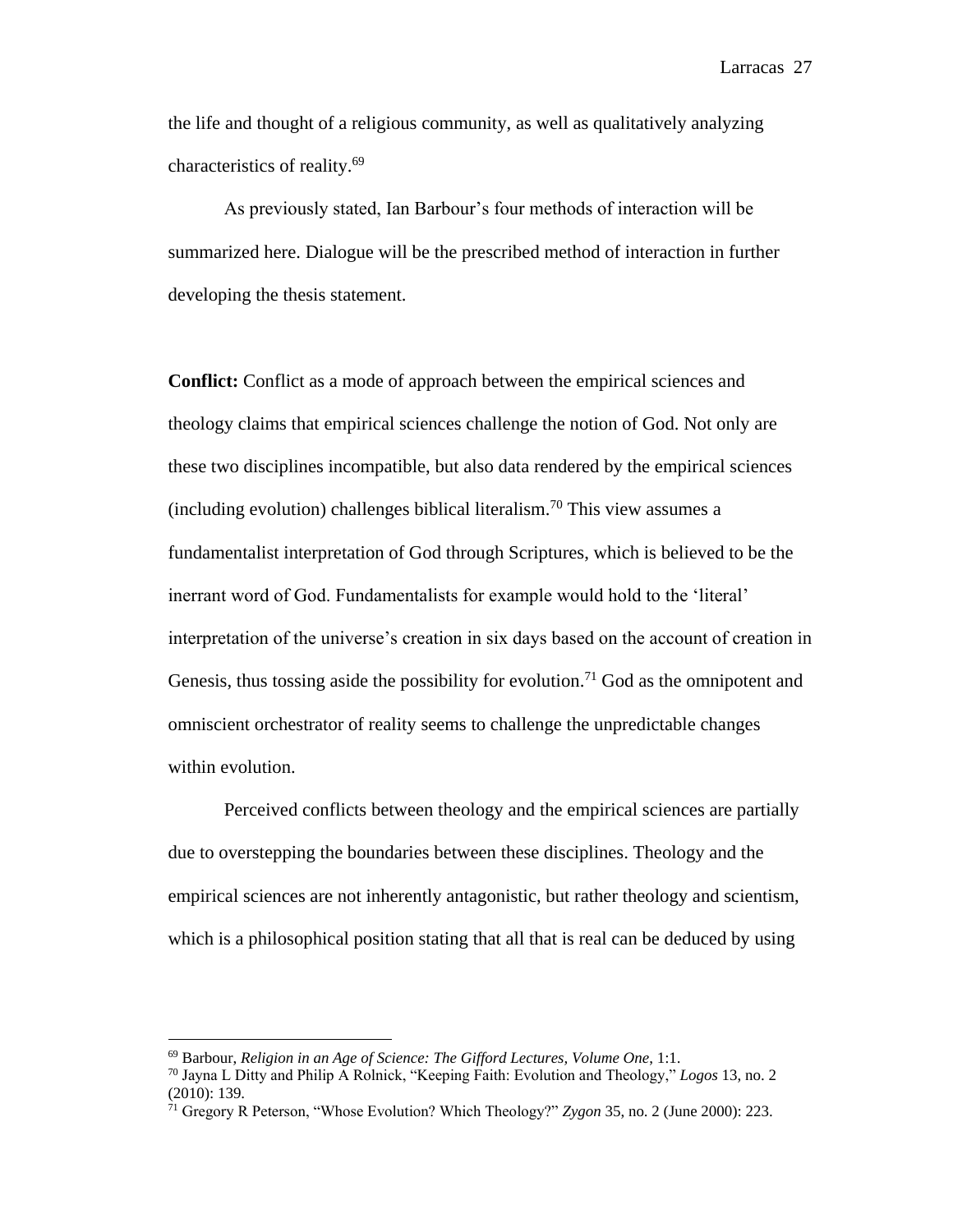the scientific method.<sup>72</sup> When one draws on the empirical sciences in order to impose meaning on measurable mechanism, then one beings engaging theology (and/or philosophy) and transcends the boundaries of the empirical sciences.<sup>73</sup>

**Independence:** The independence method asserts that issues addressed by each discipline do not directly affect the other, and should not interact with each other.<sup>74</sup> Under this method, theologians assert the Biblical text neither offers anything informative, nor contains anything to communicate to the empirical sciences because the disciplines are fundamentally different. Joseph A. Bracken suggests both scientists and theologians remain the 'independence camp' because neither may desire to spend time and effort investigating the divide, nor see the value in the communication of these disciplines.<sup>75</sup>

Essentially, "biologists can have their evolution and theologians can have their Bible."<sup>76</sup>

Theologians who hold an independent view of theology would not consult other disciplines in order to better understand God. Some will acknowledge scripture as the central and main medium through which humanity can receive God's revelation.<sup>77</sup> The empirical sciences cannot speak to the transformative power of Jesus in a person's life, but neither do they diminish it.

<sup>72</sup> Ehrman, CSC, "Evolution and Providence," 273.

<sup>73</sup> Ibid., 280.

<sup>74</sup> Ditty and Rolnick, "Keeping Faith," 144.

<sup>75</sup> Joseph A. Bracken SJ., "Contributions From Philosophical Theology and Metaphysics," in *The Oxford Handbook of Religion and Science* (Oxford, UK: Oxford University Press, 2006), 347. <sup>76</sup> Ditty and Rolnick, "Keeping Faith," 144.

<sup>77</sup> Ian G. Barbour, *Religion and Science: Historical and Contemporary Issues*, rev. (San Francisco: HarperSanFrancisco, 1997), 84.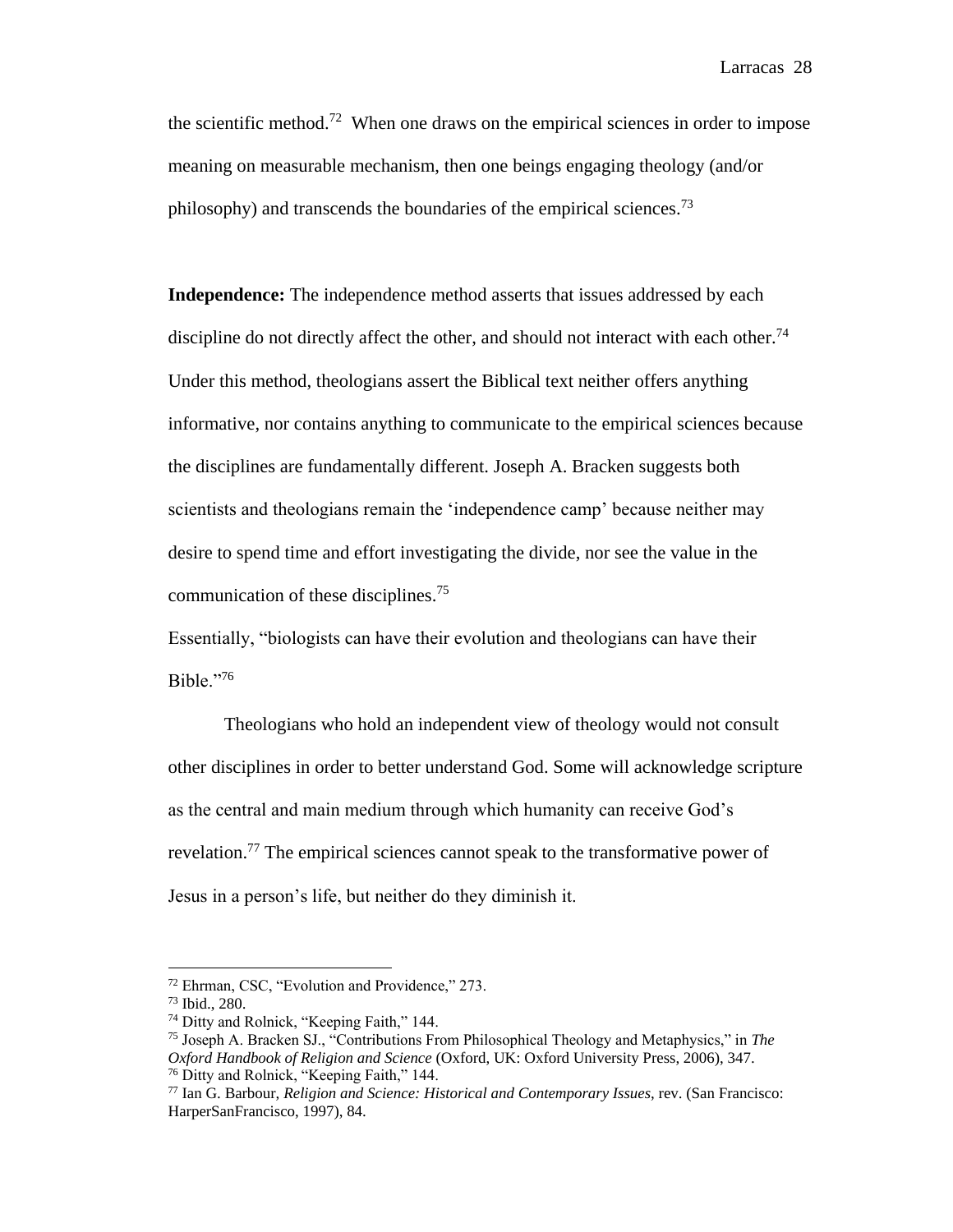**Dialogue:** The dialogical method recognizes similarities in approaching the empirical sciences and theology. Neither science nor religion are *as* objective or subjective as previously thought. Both require a measure of interpretation through creative imagination, analogies, and models.<sup>78</sup> In the empirical sciences, data is interpreted and explained through theories. In religion and theology, religious experiences are interpreted and described through religious beliefs.<sup>79</sup> That which is observed and experienced may neither be literally conveyed nor entirely encapsulated through language. As data in the empirical sciences is not objectively interpreted, neither do religious experiences communicate one dimension 'truths.' Ian Barbour clearly expresses that "all data are theory-laden. There is simply no theory-free observational language."80

**Integration:** Lastly, the integrative method involves greater overlap and involvement than any of the previous models. An example of integration is natural theology, which claims God's existence can be derived from nature.  $81$  An argument for intelligent design, for instance, will look to the complexity of creation and arrive at the conclusion of a Grand Designer. Ian Barbour identifies three prominent theological modes within the integration model which shall be briefly stated here. First, natural theology proposes God's existence can be "inferred from evidences of design in

<sup>78</sup> Barbour, *Religion in an Age of Science: The Gifford Lectures, Volume One*, 1:20.

<sup>79</sup> Ibid., 1:31.

<sup>80</sup> Ibid., 1:33.

<sup>81</sup> Barbour, *Religion and Science: Historical and Contemporary Issues*, 98.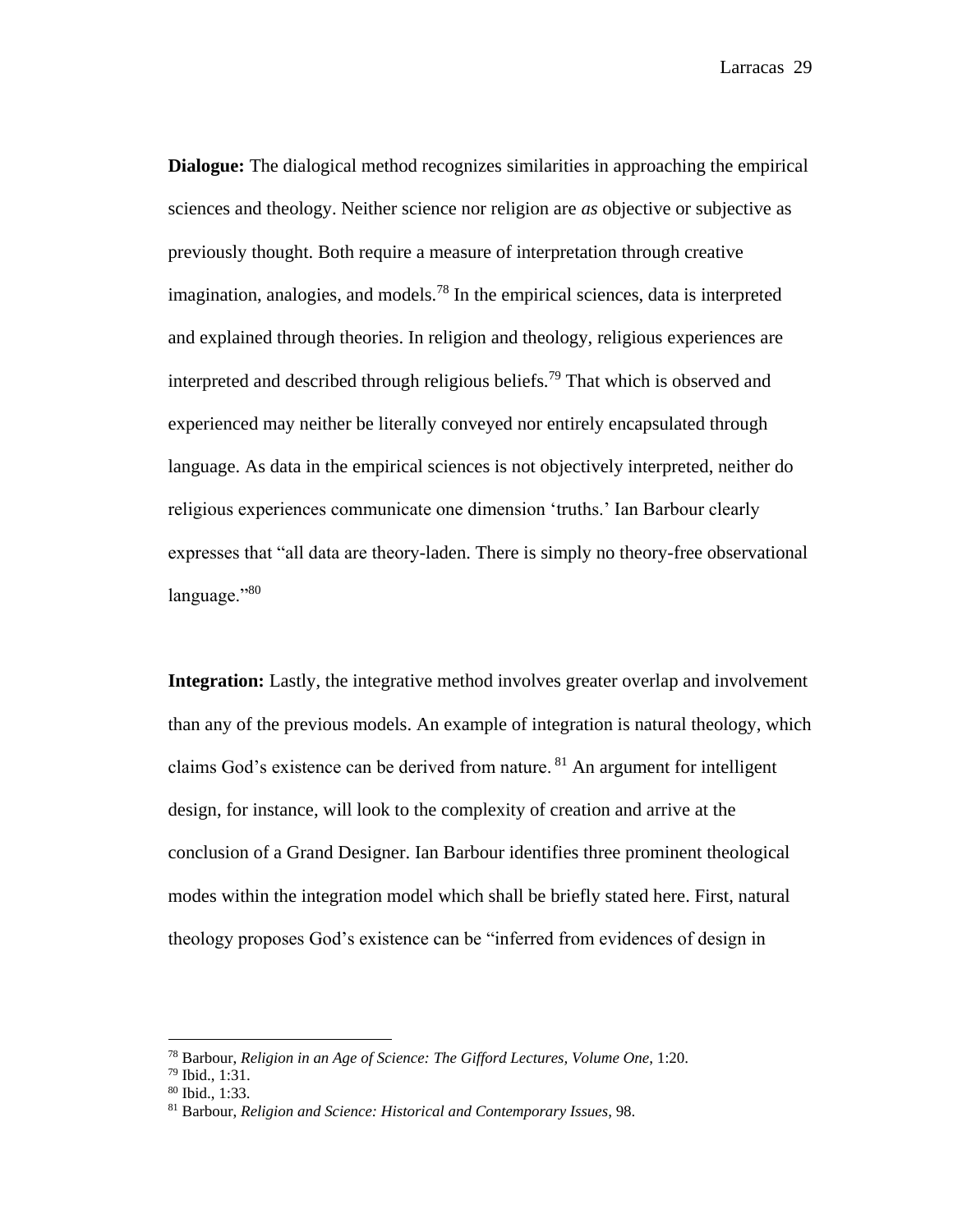nature" which are further elucidated through science.<sup>82</sup> A theology of nature is similar to natural theology by claiming scientific theories can inform theological discourse and development of doctrine.<sup>83</sup> Lastly, a systematic synthesis seeks to converge the realities which science and religion address. This method presents an inclusive metaphysics, which Barbour likens to process philosophy.<sup>84</sup> The model of panentheism describing creation as God's body, and God existing as the mind or soul of creation, would fall in this method of engagement.

# **Expounding Upon the Dialogical Method**

The dialogical method deconstructs the notion of objectivism in science, and recognizes both are, to an extent, subjective and require a degree of interpretation of perception through metaphors and models. The metaphors, analogies, and models which describe scientific phenomenon may not be so rigidly concrete and inflexible since they do not completely relate how nature functions. In fact, describing reality through descriptive symbols and imagery invites future reformulations of the metaphors and models in order to better convey the nature of reality. Ultimately, this method proposes that the empirical sciences can communicate pertinent information to how theology is conducted, and theology can inform how the empirical sciences are interpreted.

In the midst of interdisciplinary dialogue, the boundaries of the empirical sciences and theology should be mutually respected in order to be mutually

<sup>82</sup> Ibid., 98.

<sup>83</sup> Ibid.

 $84$  Ibid.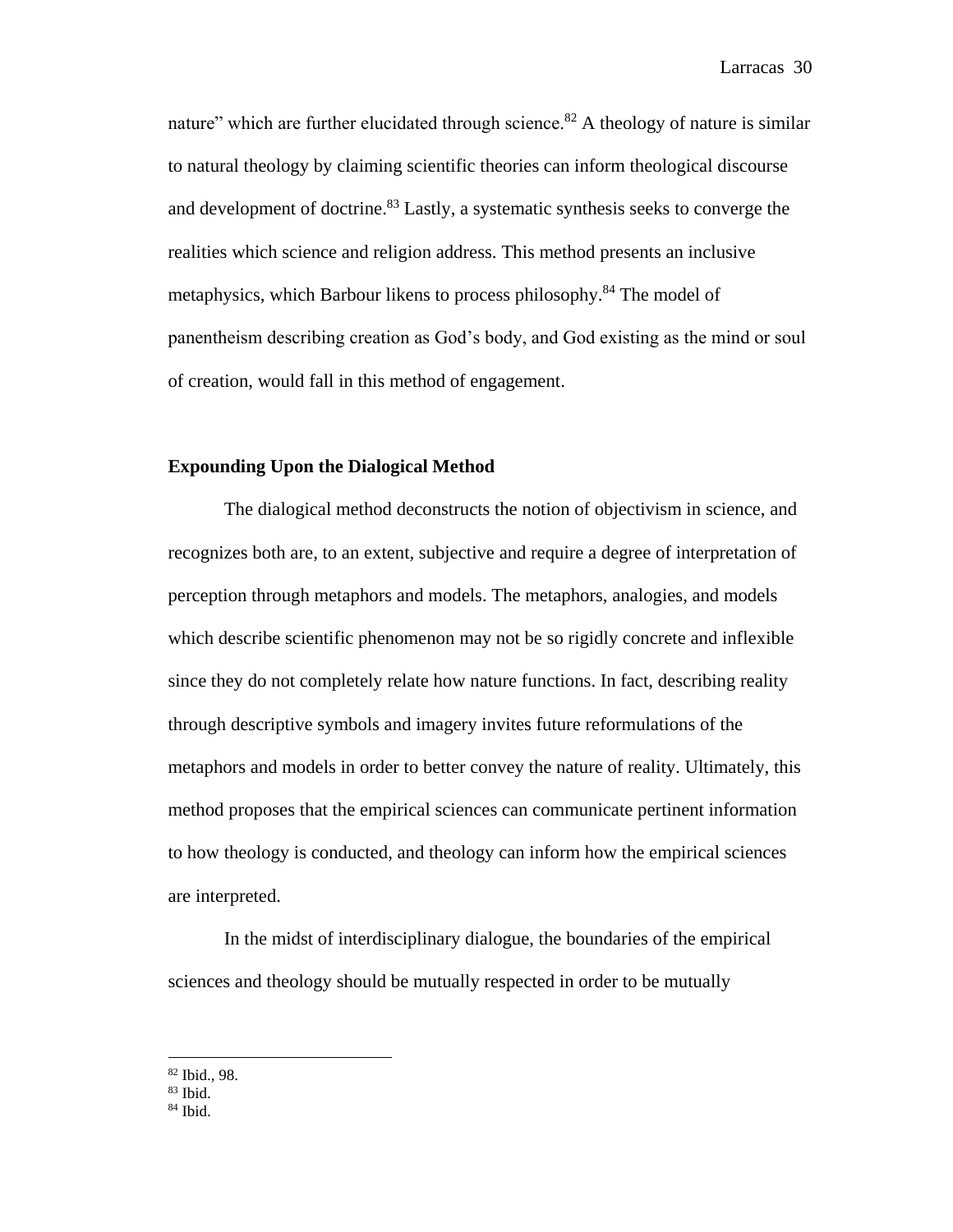illuminative. $85$  Arthur Peacocke, while recognizing the empirical sciences are concerned with "finite, observable reality"<sup>86</sup> and theology with "infinite, unfathomable reality,"<sup>87</sup> proposes both disciplines address a valid aspect of reality. For instance, Peacocke gives the example that while scientists may agree on methodology and observable findings about the natural world, they may starkly disagree on its theological and philosophical significance.<sup>88</sup> Gregory R. Peterson makes the claim that scientific theories on their own are theologically ambiguous.<sup>89</sup> Theologians then assume the task of teasing out theological implications from natural phenomenon. While the disciplines address different aspects of the same reality, they should engage in dialogue to properly and holistically describe and investigate the nature of reality.

Nancy Murphy in her paper "Is Altruism Good? Evolution, Ethics, and the Hunger for Theology" identifies the distinct functions and inherent limitations of theology/philosophy and the empirical sciences, biology in particular here. A common [mis]understanding of social Darwinism, a social ethic where the most economically fit have better chances of survival, is that it was a direct interpretation of the struggle-driven evolutionary process.<sup>90</sup> However, socialism and liberalism also drew on evolution as 'scientific' foundations for their socio-philosophical

<sup>85</sup> Gloria L Schaab, "Evolutionary Theory and Theology: A Mutually Illuminative Dialogue," *Zygon* 43, no. 1 (March 2008): 12.

<sup>86</sup> Ibid., 10.

 $87$  Ibid.

<sup>88</sup> Peacocke, "Science and God the Creator," 469.

<sup>89</sup> Peterson, "Whose Evolution?," 223.

<sup>90</sup> Nancey Murphy, "Is Altruism Good? Evolution, Ethics, and the Hunger for Theology," *Zygon: Journal of Religion & Science* 41, no. 4 (December 2006): 986, doi:10.1111/j.1467- 9744.2006.00793.x.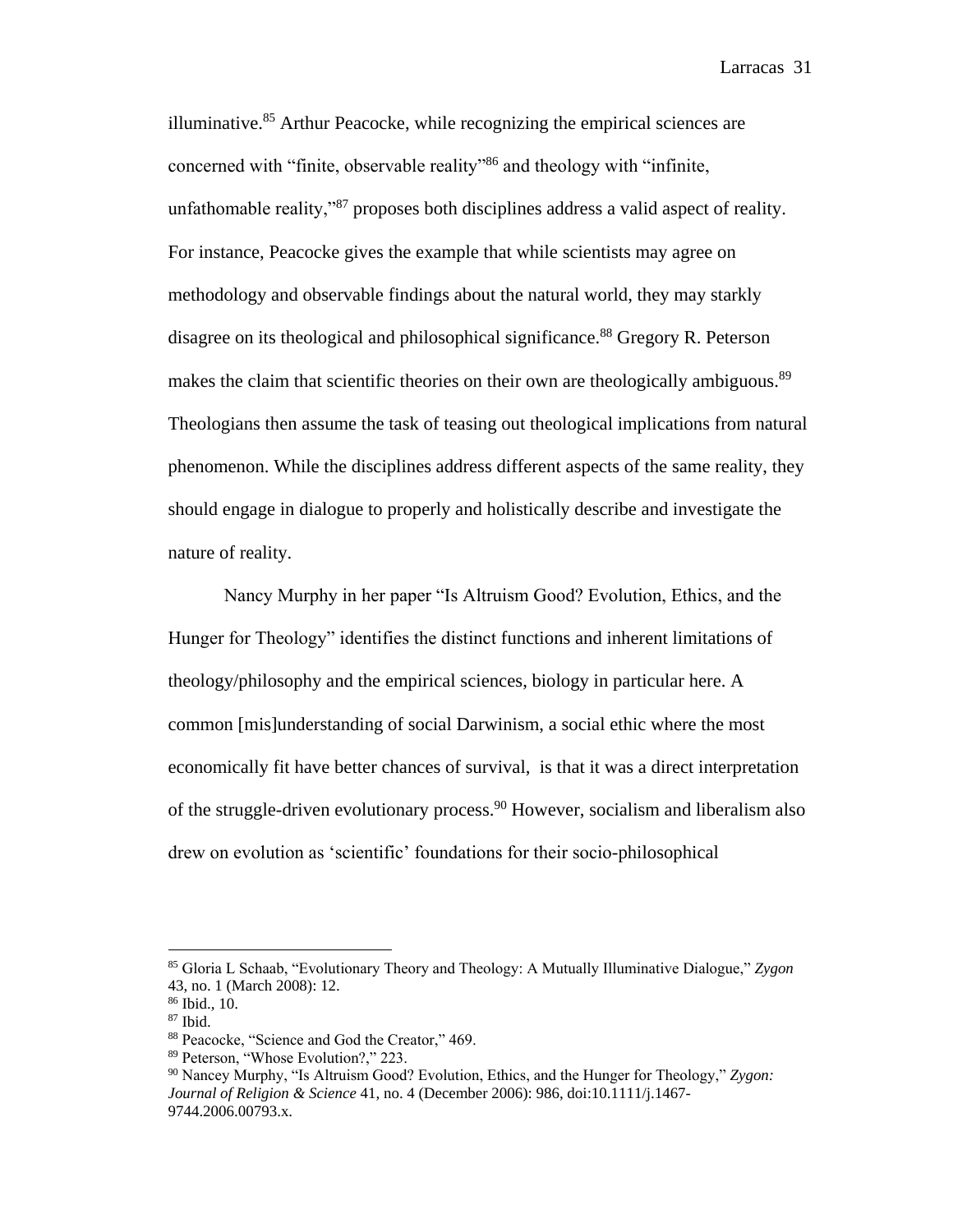frameworks. While proponents of social Darwinism, socialism, and liberalism may agree how evolution functions, they differ to an extent on its implications.

James Van Slyke in "Cognitive and Evolutionary Factors in the Emergence of Human Altruism" also discusses the limitations of biology as a discipline with regards to the role of genuine altruism in evolution. Selfishness and self-seeking tendencies are common interpretations of evolution which leave no room for the validity of genuine altruism as motivational factors.<sup>91</sup> However, Van Slyke argues that human altruism is an emergent factor which cannot be reduced down to any strict evolutionary explanation.<sup>92</sup> The emergence of altruism can be accounted for through multi-level approach of the hierarchy of sciences and a theological framework of kenosis.<sup>93</sup>

A mutually illuminative dialogue means that while sciences investigate and observe the means throughout which creation operates, theology seeks to procure its significance in light of a Creator.<sup>94</sup> Peacocke couches this mutually illuminative dialogue within the philosophical framework of critical realism, in which practicing scientists recognize the limitation of empirical sciences and its methods in describing reality.<sup>95</sup> Similarly, critical realism recognizes the limitation of models and analogies within theology in adequately referring to God's nature, and expression in creation.<sup>96</sup> Within critical realism scientific theories, theological claims, and

<sup>&</sup>lt;sup>91</sup> James A Van Slyke, "Cognitive and Evolutionary Factors in the Emergence of Human Altruism," *Zygon* 45, no. 4 (December 2010): 841.

 $92$  Ibid., 842.

<sup>93</sup> Ibid., 856.

<sup>94</sup> Schaab, "Evolutionary Theory and Theology," 12.

<sup>&</sup>lt;sup>95</sup> Peacocke, "Science and God the Creator," 471.

<sup>96</sup> Ibid., 472.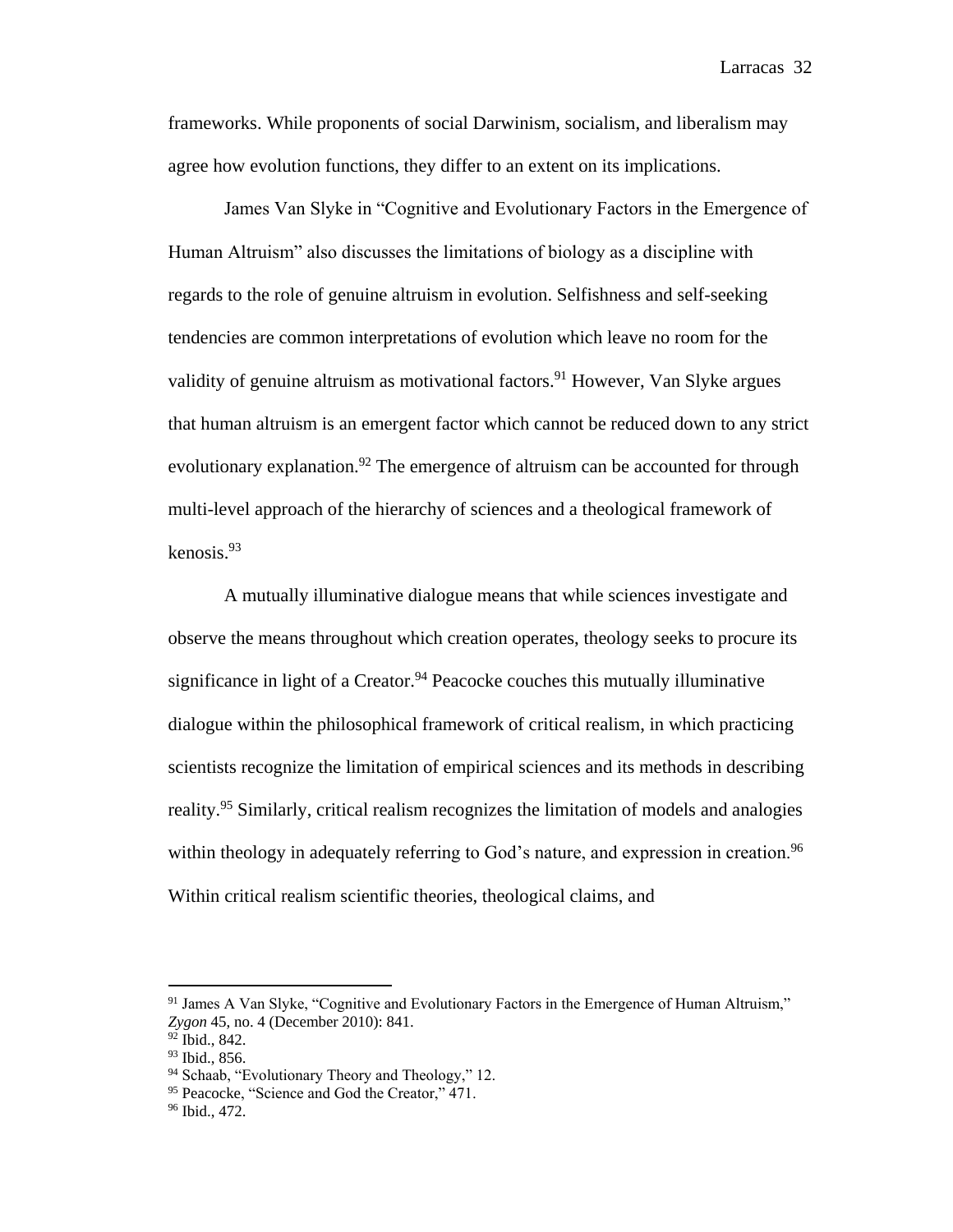metaphors/symbols/analogies are recognized as carrying vital, though ultimately confined roles in communicating the nature of reality.

Peacocke recognizes that while the empirical sciences may not impose meaning, theology may not adequately disqualify the scientific method and its findings. Theology seeks to understand and interpret the nature of *why* something is, while the empirical sciences investigate the *means* of *how* something is. Experts in theology and the empirical sciences must first respect each other, in order to properly and fruitfully communicate.

## **Summary**

Ian Barbour's four methodological approaches to faith and science offers models for articulating the intersection between theology and evolution. The current discourse between evolution and Christian theology within conservative Christianity largely remains in the conflict model. A fundamentalist reading of Scripture is believed to invalidate scientific theories and discoveries, and would rather ascribe to a six-day process of creation than crediting evolution. The independent model, while not accusing either discipline to diminish the validity of the other, puts further discussion at a stalemate by assuming one discipline cannot inform the other.

Christian theology is challenged to move beyond the "conflict" of theology and evolution by first recognizing the boundaries of each respective discipline. Ian Barbour's proposed method of dialogue allows for conversation between theology and the empirical sciences in identifying the use of metaphors and analogies in conveying that which is discovered, and analyzed. Metaphors and analogies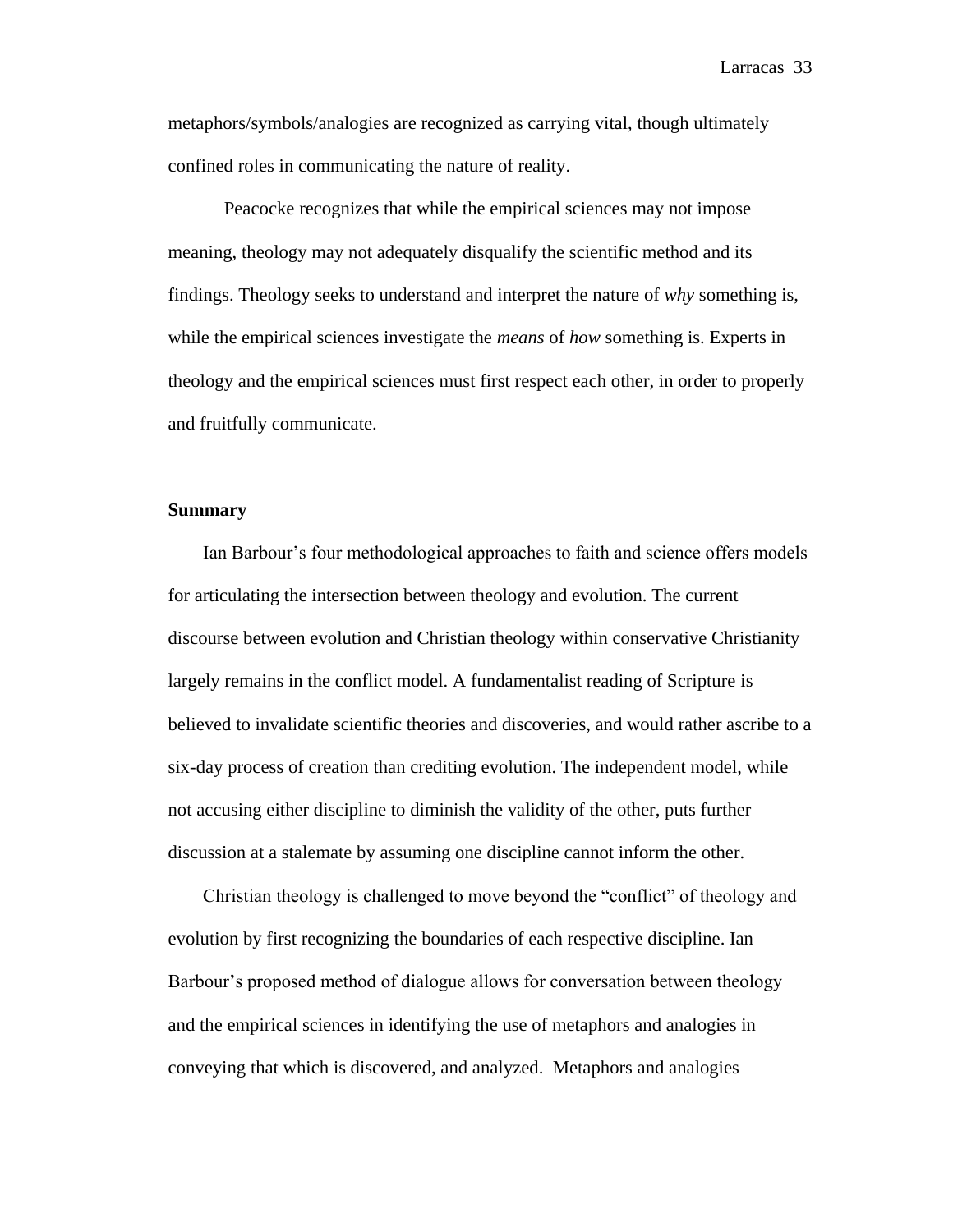employed in each discipline allow for revisions in order to more accurately portray that which is further investigated and discovered. In assessing how theology and the empirical sciences can adequately advance in conversation, the next chapter can begin addressing the theological component of the argument towards proposing a theological understanding through a framework of relational theology concerning the random genetic mutation and variation within the process of evolution.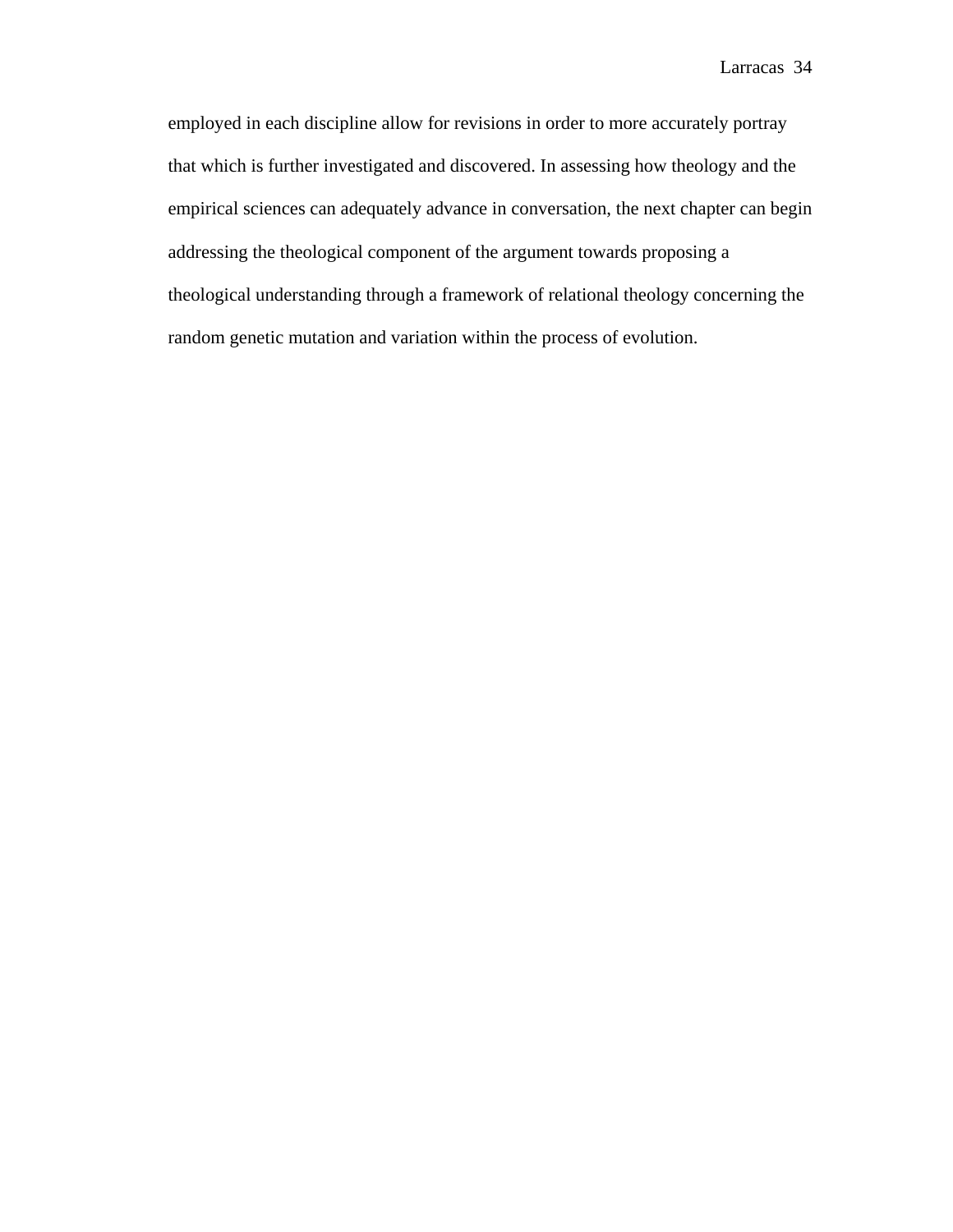#### **II. Kenosis and Perichoresis in a Framework of Relational Theology**

*"What the doctrine of the Trinity is telling is us is that God is fundamentally a relational being… The Father, Son and Spirit live in conversation, in a fellowship of free-flowing togetherness, and sharing and delight – a great dance of shared life that is full and rich and passionate, creative and good and beautiful." –* Baxter Kruger

The internal nature of the immanent Trinity as expressed in the economic Trinity is vital in conveying a theology of evolution. I propose a consistency in nature between the immanent Trinity and God's expression displayed through the economic Trinity. I will endeavor to present the kenotic and perichoretic nature of the immanent Trinity between the Persons of the Triune God in order to demonstrate in the subsequent chapter the relationship between theology and evolution in terms of the Trinity's economic expression.

I will quickly offer brief definitions of terms employed in this chapter which were more defined and nuanced in the introduction. The immanent Trinity refers to the Triune God's inner life, or how members of the Trinity relate to each other within themselves.<sup>97</sup> The economic Trinity is defined as how the Triune God relates and interacts with humanity and creation.<sup>98</sup> Perichoresis is the mutual openness and involvement within and between Persons of the Trinity so they exist as distinct from each other, yet equal.<sup>99</sup> I will engage kenosis as explained by David T. Williams: kenosis is God's voluntary self-limitation in order to allow the genuine freedom of choice of the other, whether it is God, humanity, and/or creation. While God selflimits, God also gives of God's self to the other whether that is creation or God within the Trinity.

<sup>97</sup> Bracken, "Trinity," 9.

 $98$  Ibid.

<sup>&</sup>lt;sup>99</sup> Williams, "Kenosis and the Nature of the Persons in the Trinity," 634.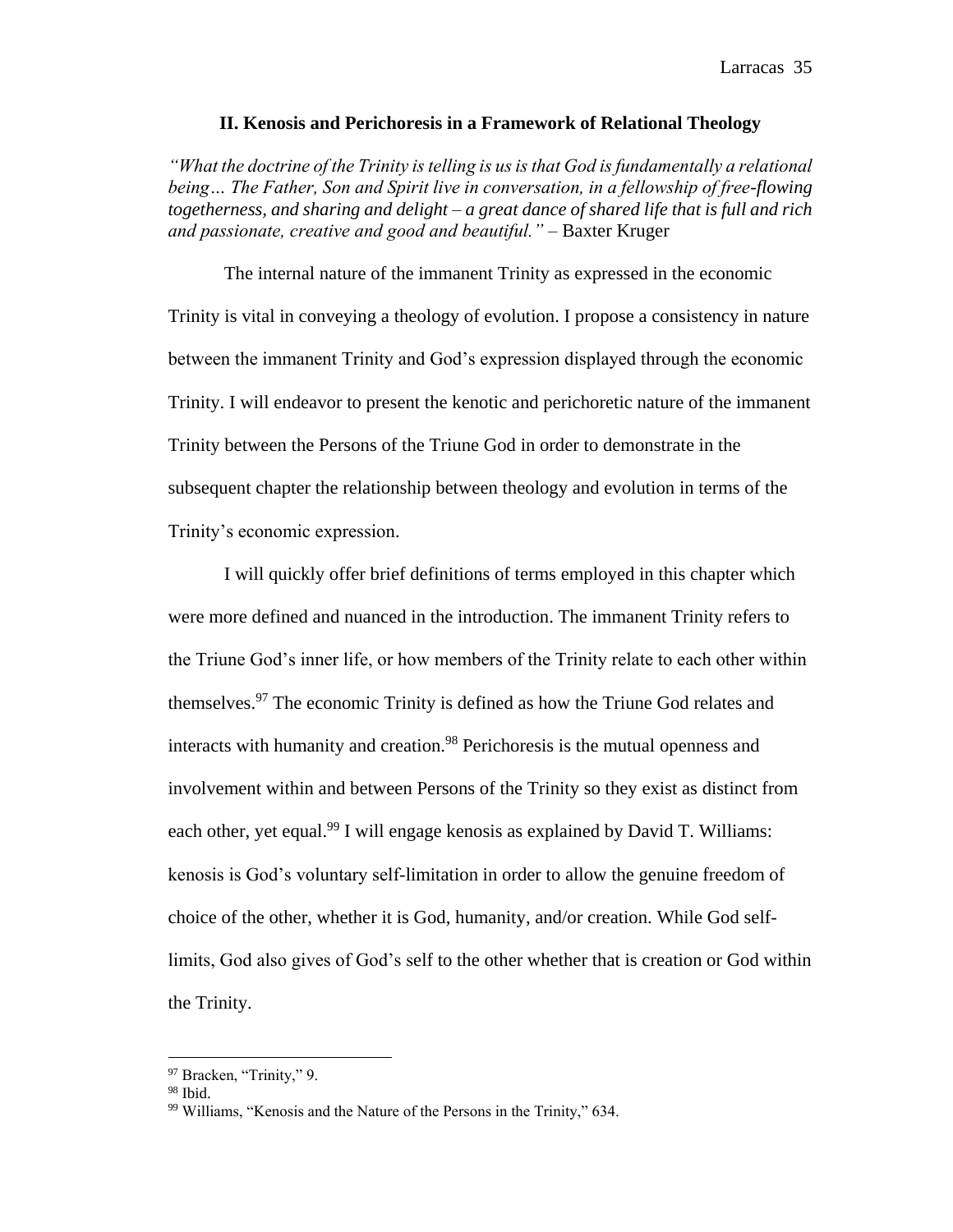As Christianity expanded into the West, the image of Caesar took priority over the shepherd of Nazareth in imaging God.<sup>100</sup> This shift in imaging God colored ensuing theological developments in the West, such as overtones of absolutism in defining the nature of God.<sup>101</sup> God's omnipotence implies God's deterministic control over all that happens and transpires. Determinism, or coercion, would remove creation's freedom of and ability to respond.<sup>102</sup> Immutability claims God does not change, and is not affected by creation. This characteristic ascribed to God was intended to reinforce the nature of his Deity, and power over creation; these qualities ascribed to God are present within Medieval and Reformation thought.<sup>103</sup> Christian fundamentalists who ascribe to a theological framework of/similar to classical theism are ones likely to experience tension as they may also encounter sociological and scientific theories, including evolution, which contradict a scientific and historical reading of the Bible. Aspects of kenosis in this paper challenge classical theism's notions of God as omnipotent, and immutable.

However, prior to the Westernization of Christianity the notion of God's selflimitation was not alien, or entirely foreign. Impressions of God's self-limitation may even find roots as far back in Jewish Kabbalistic traditions through the Shekinah.<sup>104</sup> God, who was understood as infinite, expressed God's self in the limited temple

<sup>100</sup> John F. Haught, *God after Darwin: A Theology of Evolution* (Boulder: Westview Press, 2000), 48. <sup>101</sup> Ibid., 51.

<sup>102</sup> Joshua D. Reichard, "Relational Empowerment: A Process-Relational Theology of the Spirit-Filled Life," *Pneuma: The Journal of the Society for Pentecostal Studies* 36, no. 2 (September 2014): ?, doi:10.1163/15700747-03602004.

<sup>103</sup> Ian Barbour, "God's Power: A Process View," in *The Work of Love: Creation as Kenosis*, ed. John Polkinghorne (Grand Rapids, MI: Eerdsman, 2001), 1.

<sup>104</sup> Jürgen Moltmann, *God in Creation* (Minneapolis: Fortress Press, 1993), 87.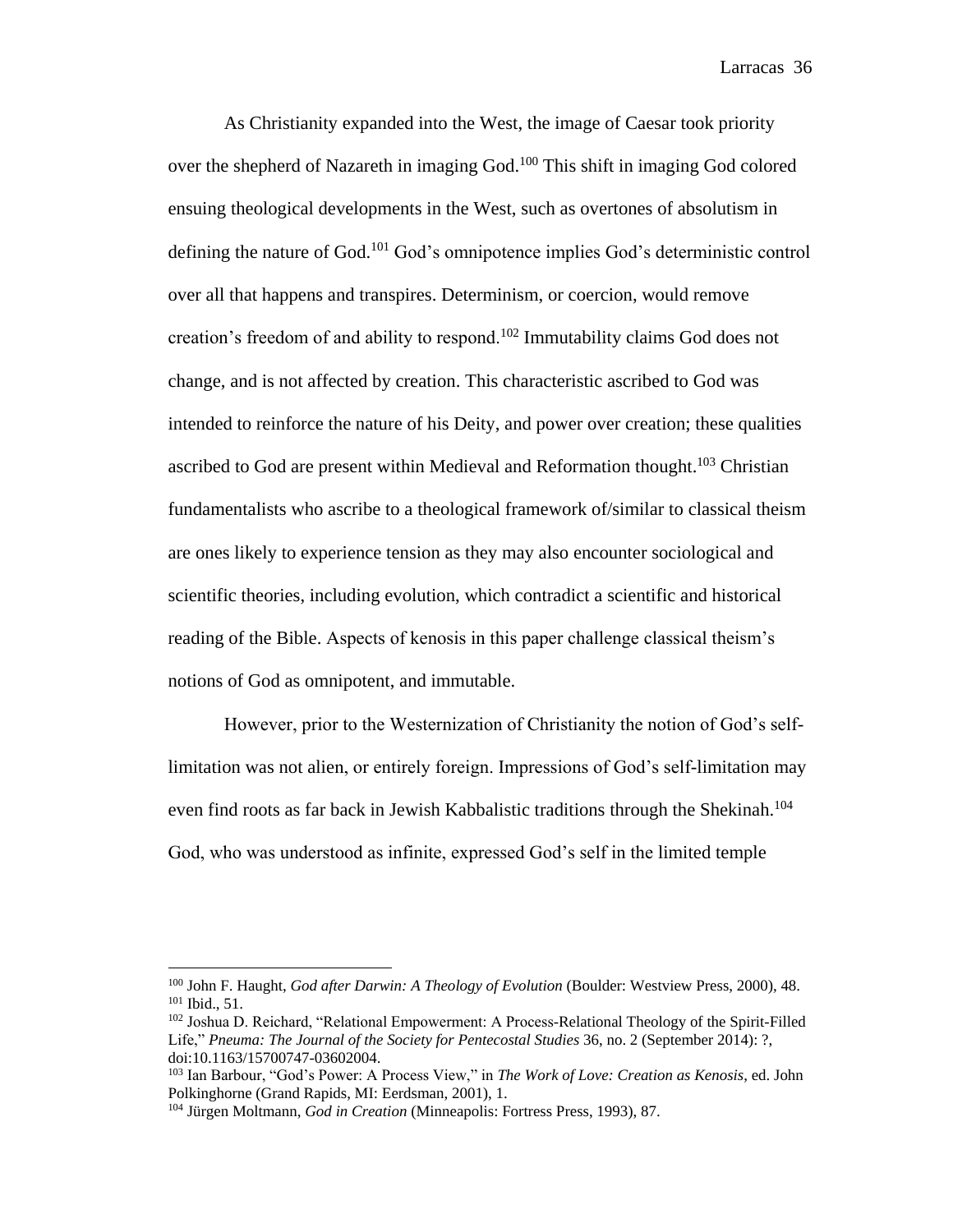where God dwelt with Israel. This theme of self-limitation resurfaces in the notion of kenosis.

Some theological overlaps exist between the Eastern Orthodox tradition and relational theology. The Eastern Orthodox tradition similarly understands the Triune God to be essentially communal and social.<sup>105</sup> Furthermore, God's primary nature as Love presupposes the other since Love cannot exist in isolation.<sup>106</sup> God, who is Love, is intrinsically and extrinsically relational since the Triune God is social, and economically manifests this sociality. God exists as, but is not limited to, ontological relationality. In the next chapter, I will describe how relationship within the Trinity becomes the model for God's relationship with and within creation.

Within the Trinity's unity is a diverse coexisting community, rather than uniformity, among the distinct members of the Trinity. Though the members of the Trinity are distinct from each other, they remain to be of the same essence, or *homoousios* as explained in the Council of Nicea and Council of Constantinople, and therefore equal to each other.  $107$  Each Being of the Trinity carries distinct, yet interconnected, roles. While Christ is equal with the Spirit and the Father, Christ neither is nor functions as the Father and the Spirit are or function. Similarly, Christ the Son cannot exist solely without agency from the Father and the Spirit. Bishop Kallistos Ware speaks of the Trinity's perichoretic unity as a "circle of love within God."<sup>108</sup>

<sup>105</sup> Bishop Kallistos Ware, *The Orthodox Way*, New rev. ed (Crestwood, NY: St. Vladimir's Seminary Press, 1996), 27.

<sup>106</sup> Ibid., 28.

<sup>107</sup> Ibid., 29.

<sup>108</sup> Ibid., 28.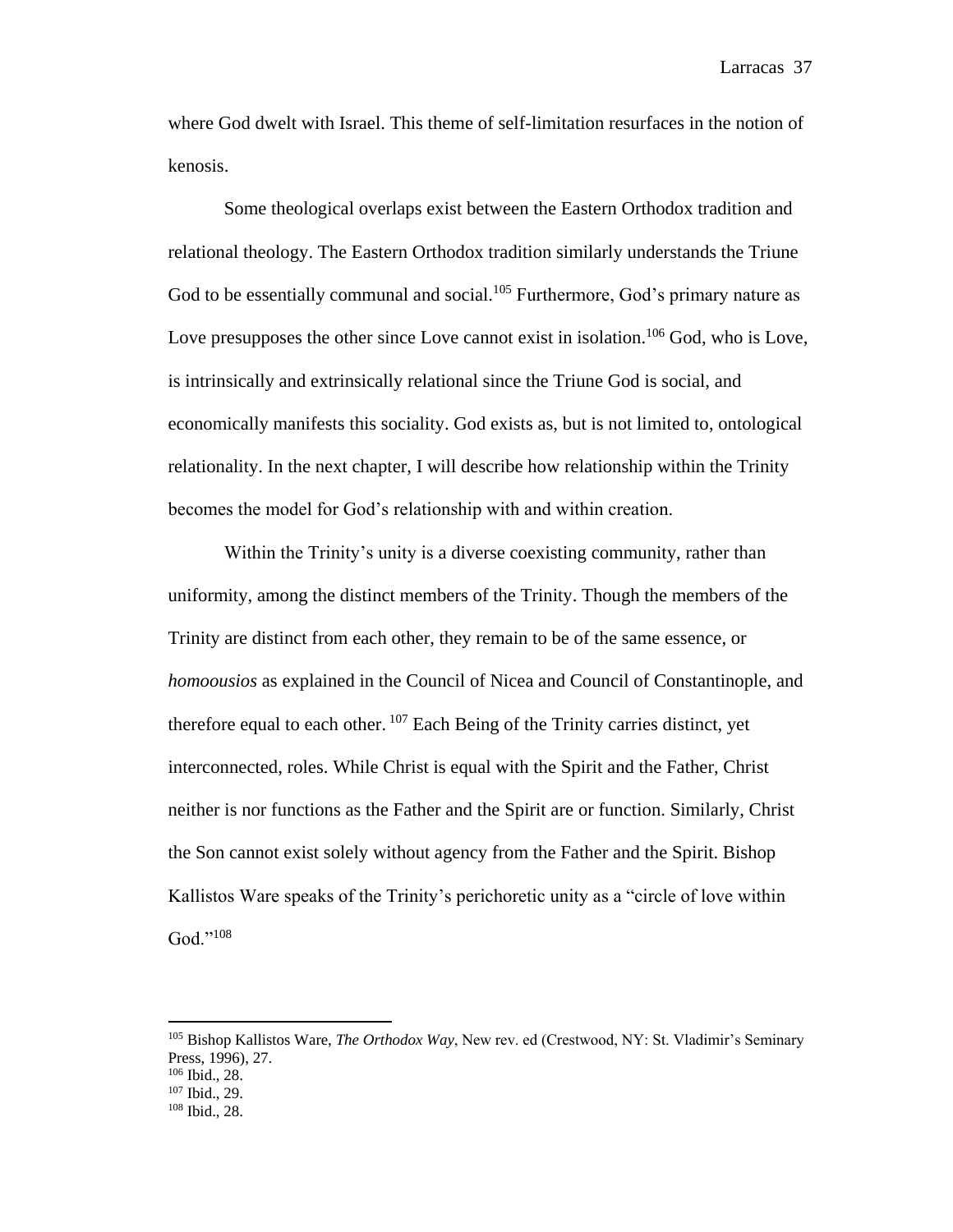Perichoresis can be described as the mutual interpenetration, and mutual involvement within and between all members of the Trinity.<sup>109</sup> As existing in relationality, the Trinity is intrinsically open and vulnerable to each other. Vulnerability includes the ability to be affected by the Other, and indicates a degree of passibility which starkly contradicts tenets of classical theism. God the Father makes room within God's self for God the Spirit, and God the Son. Similarly, the Spirit makes room within for the Son and the Father, and so on with the Son. In this mutual and voluntary self-limitation, members of the Trinity submit to one another in humility to allow for the genuine and authentic expression of the Others. Love and relationship require all participants to respond freely.<sup>110</sup> Love intentionally seeks to decenter self-interest. Beings in the Trinity are inherently hospitable to the Others in allowing Them to harmoniously and mutually coexist within.<sup>111</sup> The Trinity exists in an ongoing eternal divine dance with and within each other. Moltmann relates this phenomenon as God withdrawing within God's self from God for God.<sup>112</sup> God creates room within God's self for God to exist, and be. For Moltmann, the withdrawing of God in order to create is as kenotic event in where God self-limits for the freedom of others. $113$ 

Kenosis may enter theological discussions from Philippians 2:7 within what is known to be the kenosis hymn (Philippians 2:5-11), or hymn to Christ.<sup>114</sup> Though this

<sup>&</sup>lt;sup>109</sup> Williams, "Kenosis and the Nature of the Persons in the Trinity," 636.

<sup>110</sup> John Polkinghorne, "Kenotic Creation and Divine Action," in *The Work of Love: Creation as Kenosis* (Grand Rapids, MI: William B. Eerdsmans Publishing Company, 2001), 128.

<sup>111</sup> Daniela C. Augustine, *Pentecost, Hospitality, and Transfiguration* (Cleveland: CPT Press, 2012), 59.

<sup>112</sup> Moltmann, *God in Creation*, 87.

<sup>113</sup> Ibid., 87.

<sup>114</sup> Williams, "Kenosis and the Nature of the Persons in the Trinity," 624.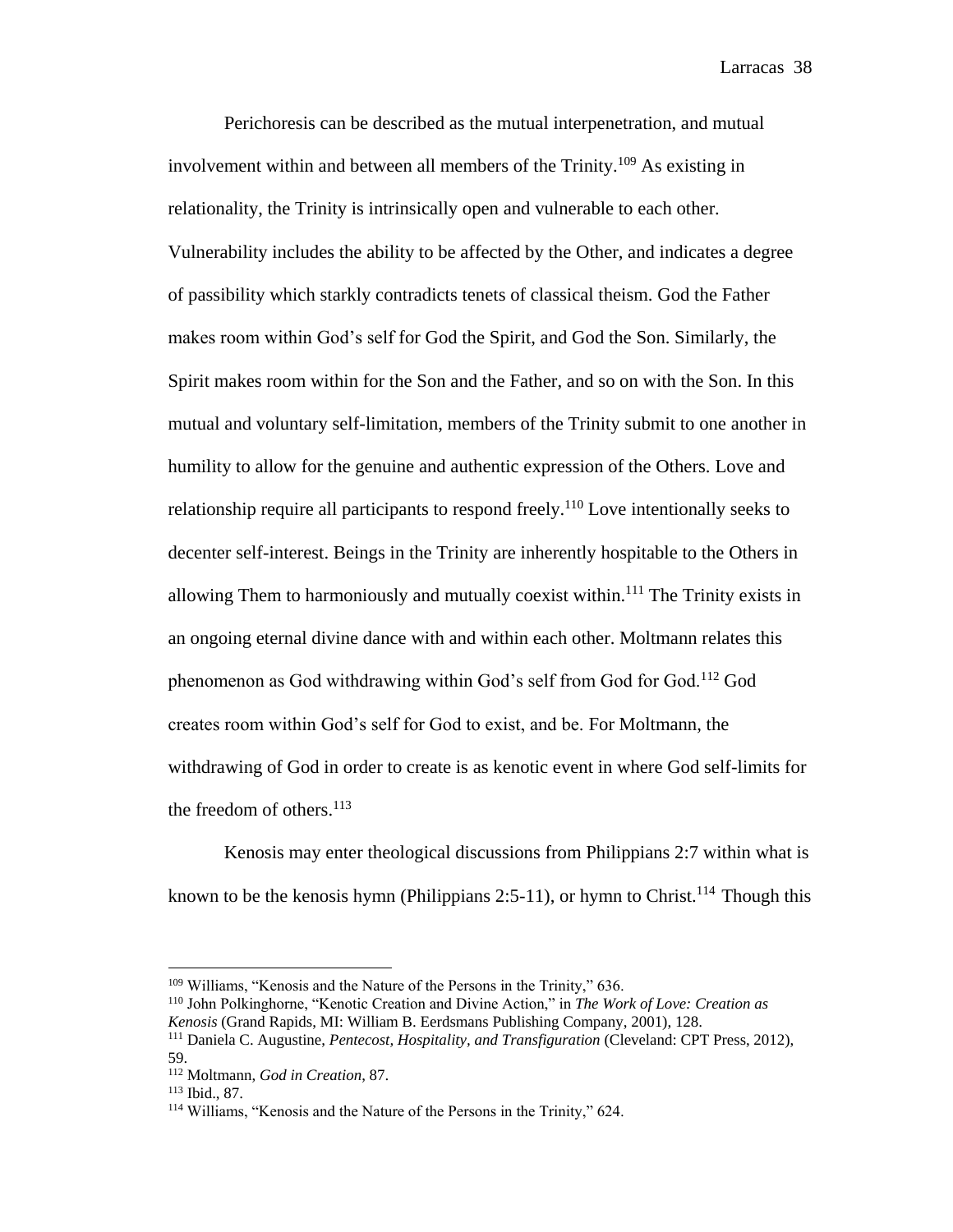passage addresses Christ's voluntary self-emptying and self-limitation, it sheds light on the nature of the immanent Trinity since Christ is an equal participant in the Triune God.<sup>115</sup> The incarnation of God through Jesus, as well as Jesus' suffering and crucifixion reveals the kenotic nature of the Trinity.<sup>116</sup> As revealed in Jesus, God accepted limitations of the created order, including suffering and death, yet did not cease to be God.<sup>117</sup> In Jesus willingly acquiescing his power, He still served and gave of himself to others.<sup>118</sup> Jesus, God incarnate, submitted unto death and embodied this self-emptying as conveyed in Philippians  $2:7$ .<sup>119</sup> Earthly structures of authority as existing in hierarchies (and unequal power differentials), whose authority and power are associated with control and coercion, may be challenged by Jesus, who maintains the identity of God while relenting his power in becoming fully human. However, relational theology invites people to recognize that perhaps God's divinity and nature of Being is not fundamentally rooted in exercising infinite and exhaustive power and knowledge. As a Grand Master, relational theology challenges people to look to the surprisingly moving power of vulnerability, humility, and other-preferring as exemplified in the power of Christ's self-giving nature beginning before the incarnation and to the point of the cross.

Jesus' kenotic, voluntary self-giving nature reveals this same characteristic of the Trinity. Christ gave of himself to the point of death; the Father and the Spirit continued this giving to creation through the Spirit as another Paraclete (John 14:16).

<sup>115</sup> Ibid., 625.

<sup>116</sup> Haught, *God after Darwin: A Theology of Evolution*, 46.

<sup>117</sup> Ibid., 51.

<sup>118</sup> Oord, *The Uncontrolling Love of God: An Open and Relational Account of Providence*, 154.

<sup>119</sup> Haught, *God after Darwin: A Theology of Evolution*, 48.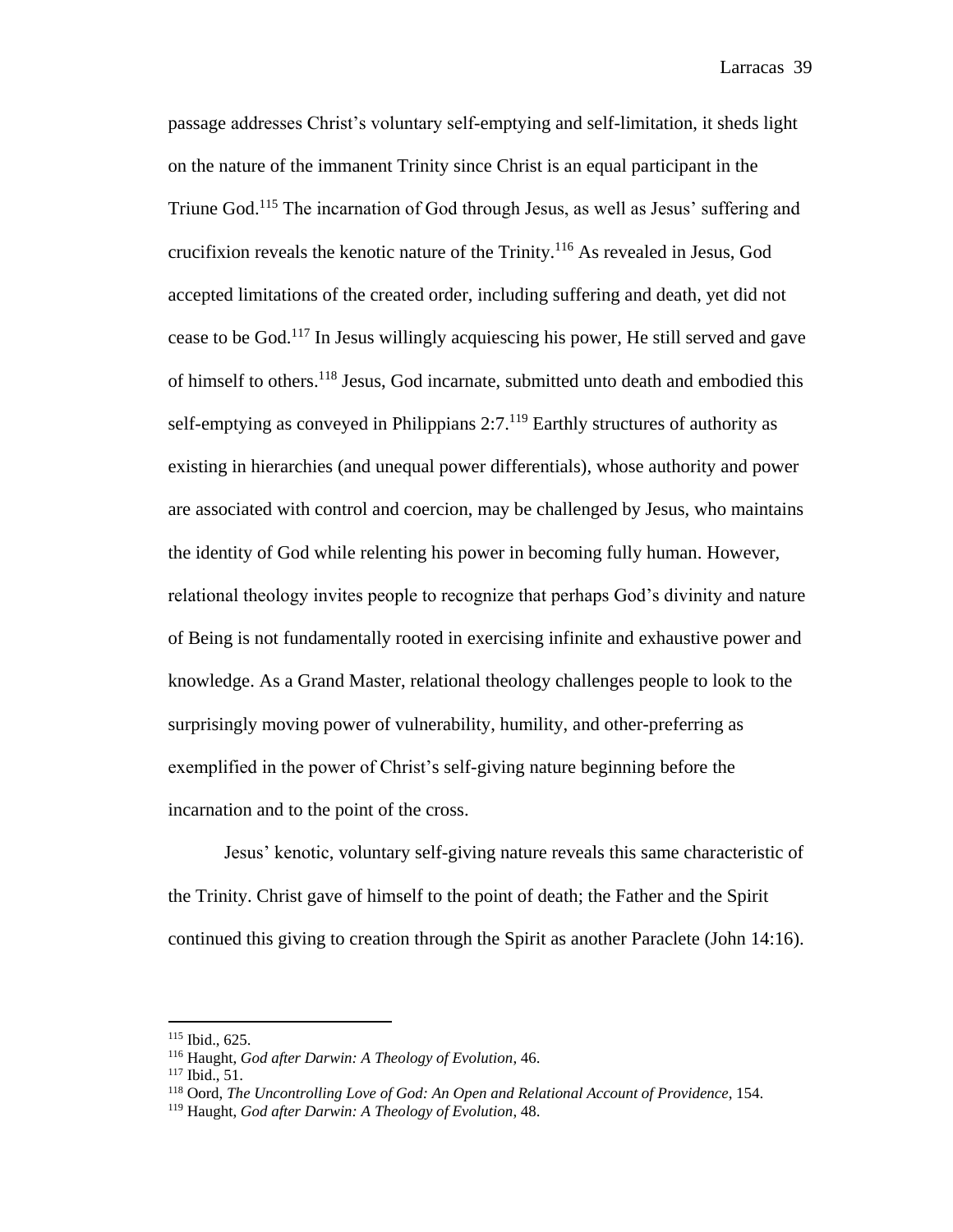John 3:16 discloses how God the Father gave the Son to the world so that world might be reconciled to God through God.<sup>120</sup> As Christ loved through giving without reserve and calculation, so does the Trinity, existing as Love itself, give to each other. The divine communion who exists in perfect relationship is humble, mutually selfgiving, and other-preferring.

Self-limitation in love necessarily coincides with self-giving. In addressing a theology of God's love, Moltman in *The Trinity and The Kingdom* describes how "love is the self-communication of the good," and this 'good' is God.  $^{121}$  God empowering creation as seen through the model of panentheism is an economic expression of God's self-giving. Yet in God's self-giving God never ceases to be God's self nor is exhausted in this self-giving, suggesting kenosis is immanent as well as economic. In God empowering creation to exist, God does not coerce creation to actively respond, but rather willingly participate in this divine invitation to life and creativity to freely develop, progress, evolve, or even de-evolve accordingly.

# **Summary**

 $\overline{a}$ 

The central theme of kenosis identified within Christology is an economic expression and dimension of kenosis in the immanent Trinity.<sup>122</sup> As Jesus experienced suffering and crucifixion, so does the Triune God suffer – a quality that is part and parcel of kenosis. Jesus' choice to self-limit for the purpose of entering in

<sup>120</sup> David N. Power, *Love Without Calculation* (New York: The Crossroad Publishing Company, n.d.), 134.

<sup>121</sup> Jürgen Moltmann, *The Trinity and The Kingdom: The Doctrine of God*, trans. Margaret Kohl, 1st ed. (Minneapolis: Fortress Press, 1993), 57.

<sup>122</sup> Haught, *God after Darwin: A Theology of Evolution*, 48.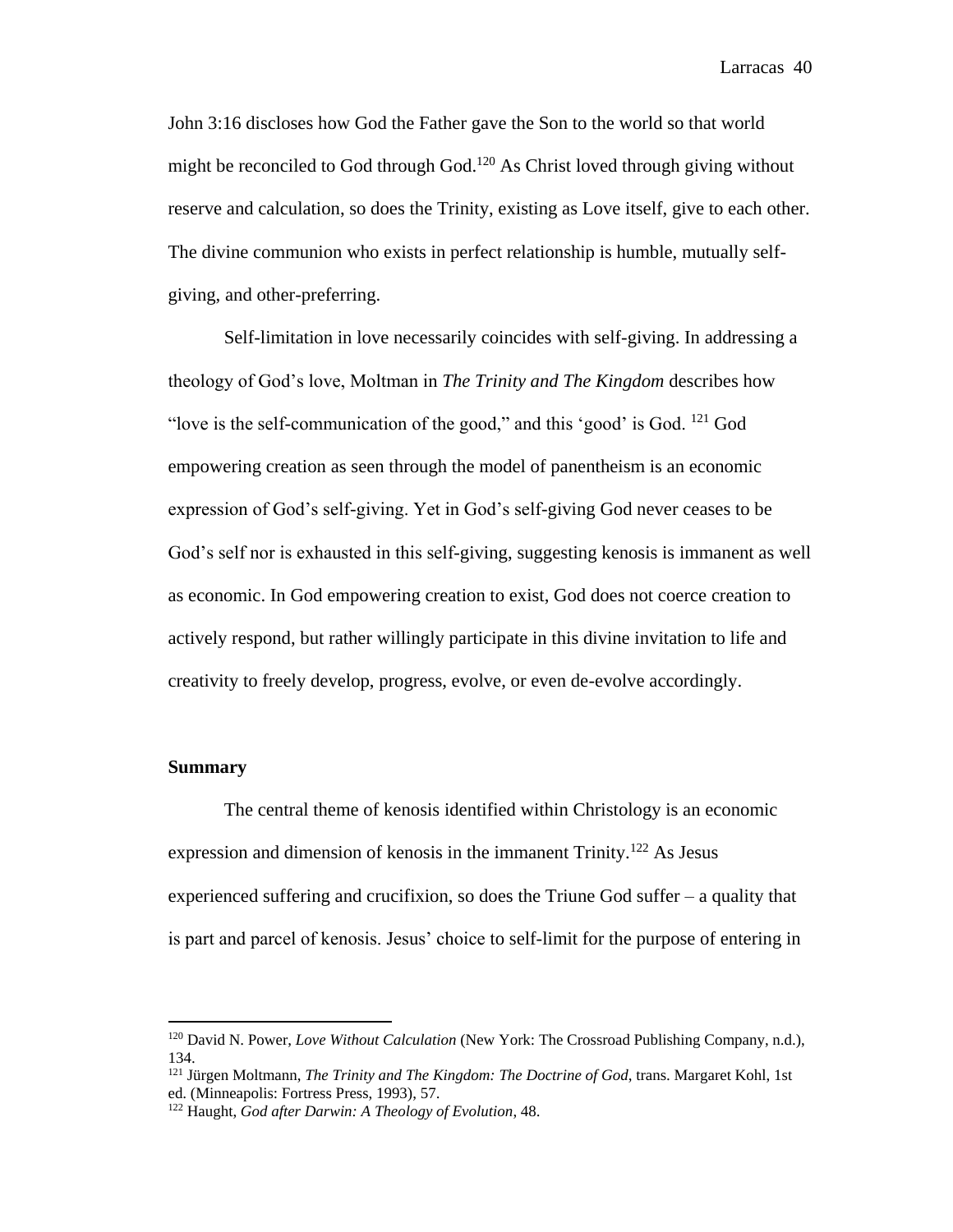authentic relationship with humanity reflects on the Trinity's kenosis for the purpose of existing in relationship with creation. By limiting God's self, creation is empowered to be a free agent.<sup>123</sup>

In terms of perichoresis and kenosis, God's identity can be primarily understood as relational. The Triune God exists in divine relationality. God's relationality therefore impacts God substantively.<sup>124</sup> A God who is capable of suffering with humanity and creation can be affected by humanity and creation. This responsiveness, inherent to the nature of relationship, between Creator and created requires freedom of choice. The kenotic perichoresis of the Trinity carries deeply embedded implications for the nature of creation and its evolutionary development.

<sup>&</sup>lt;sup>123</sup> Williams, "Kenosis and the Nature of the Persons in the Trinity," 630. <sup>124</sup> Ibid., 636.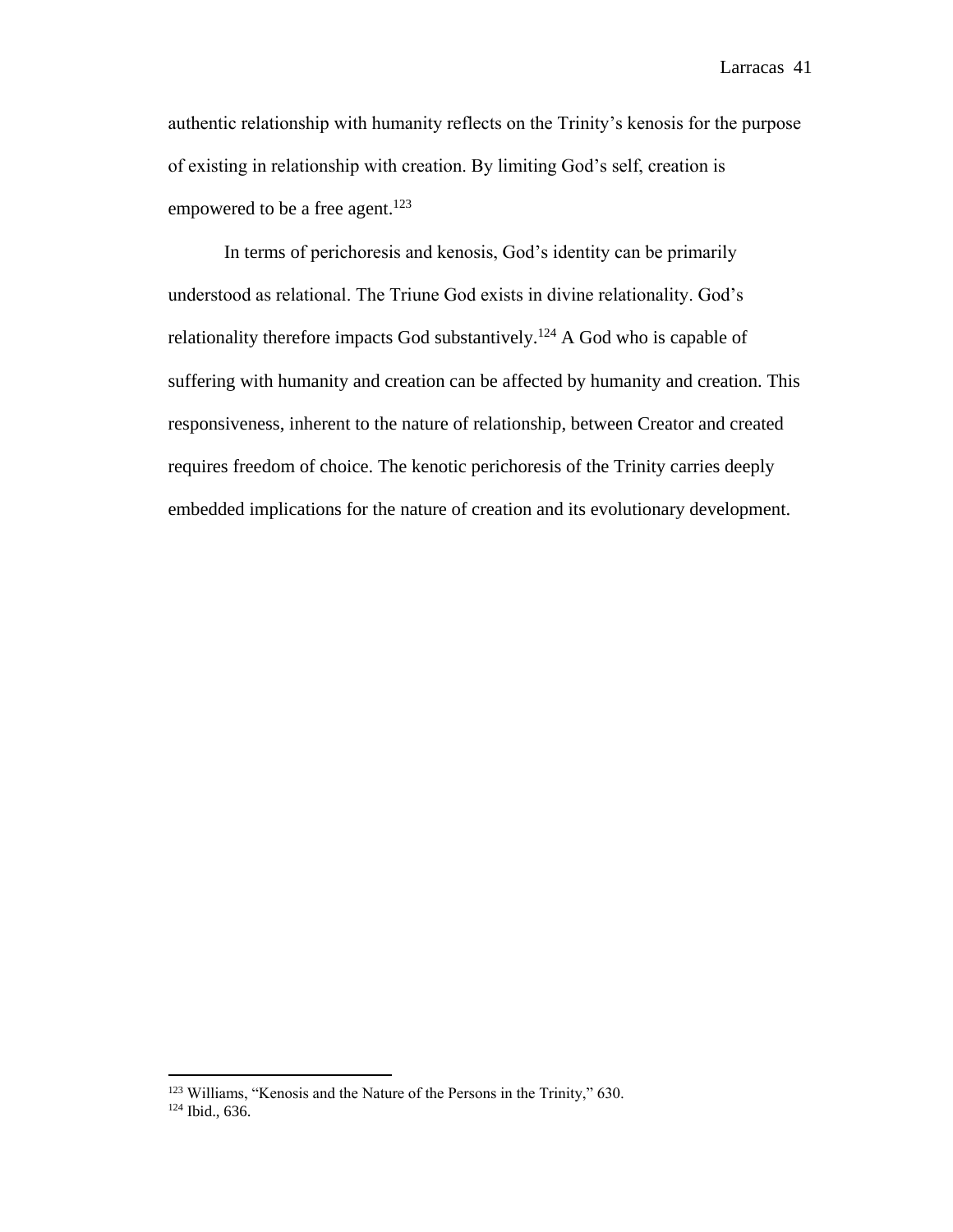## **III. A Theology of Evolution**

*"The play of life is not the performance of a pre-determined script, but a selfimprovisatory performance by the actors themselves."*<sup>125</sup>

The kenosis and perichoresis of the immanent Trinity extends to the economic Trinity's relationship with creation in the process of evolution. This chapter will expand upon theological implications from the framework of relational theology as they concern God's relationship to creation through the ongoing process of evolution, in particular the emergence of genetic variations through random mutations. Ultimately, I propose a theological understanding of evolution as a dynamic creative process expressing the love and creativity of God as Creator. Evolution can also be understood as an expression of God's relationship with creation.

Evolution interpreted through the lens of metaphysical naturalism reduces the process and its emerging organism populations as meaningless products from the rolling dice of chance.<sup>126</sup> Organisms' genes experience unplanned genetic mutations and variations which may or may not benefit the organisms in reproduction and survival.<sup>127</sup> Genetic mutations yielding phenotypic advantages generationally passed on to successive populations are strictly accidental. Randomness implies that any sense of purpose to life is diminished. For example, the advent of humanity is received as an unintended result of evolution and, according to Stephen Jay Gould, may not ever occur again if the evolutionary clock reset a million times.<sup>128</sup>

<sup>127</sup> Ibid., 277.

<sup>125</sup> Polkinghorne, "Kenotic Creation and Divine Action," 94.

<sup>&</sup>lt;sup>126</sup> Ehrman, CSC, "Evolution and Providence," 276.

<sup>128</sup> Ibid., 276.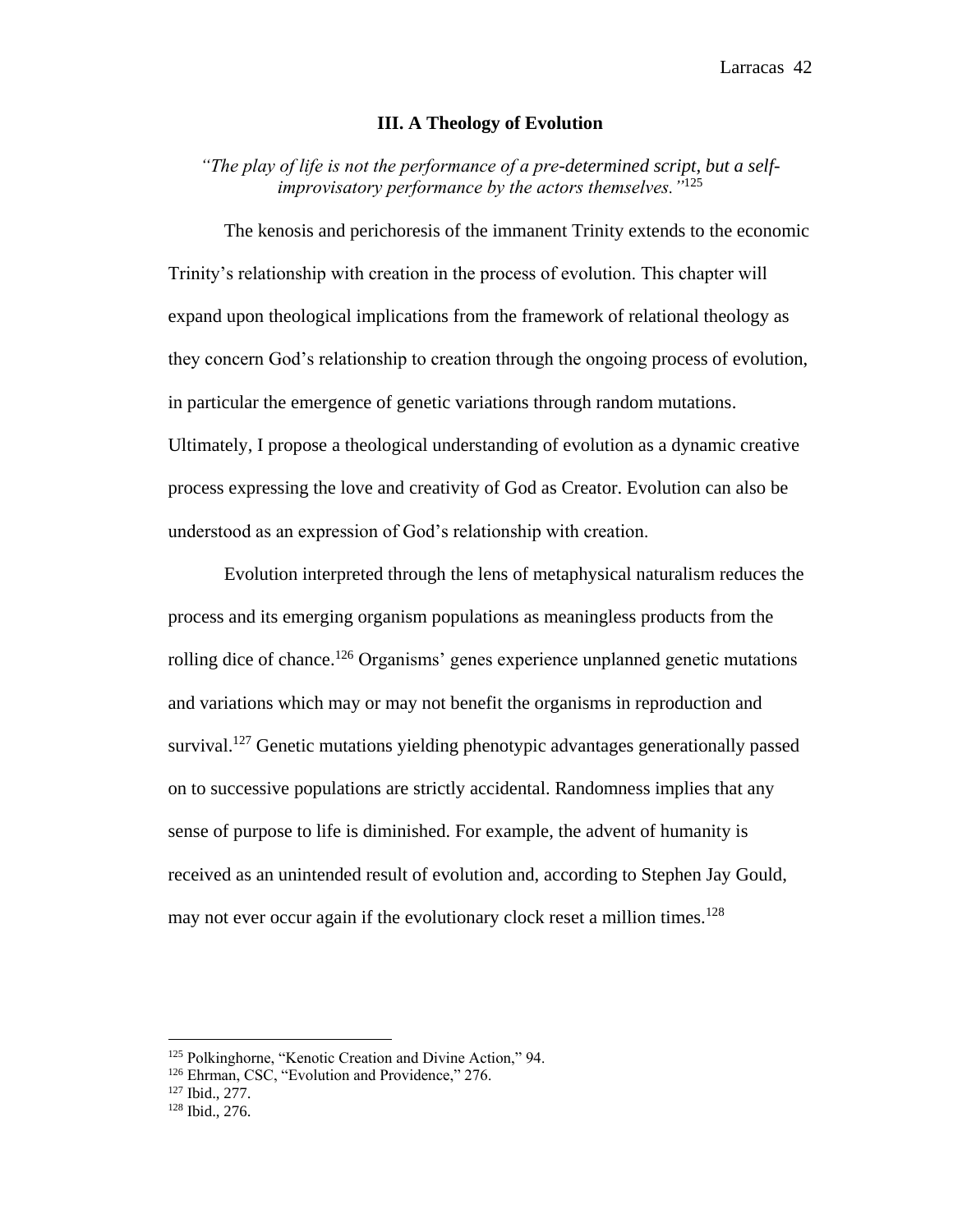Theologians and evolutionary scientists can agree on the element of randomness within evolution, but diverge when seeking to interpret its significance (or lack of significance). I propose that randomness within genetic variation/mutation in evolution can be affirmed without jumping to the conclusion of metaphysical naturalism.<sup>129</sup> Associating meaninglessness with randomness and chance is a false dichotomy for one does not assume or necessitate the other. At the same time, to assume the existence of total randomness or total determinism would also be a false dichotomy. Complexities of biological structures are able to continue through a balance of regularity and chance, both of which may coexist with the framework of relational theology.<sup>130</sup> Randomness and chance within evolution can be affirmed within models of Relational Theology where God is primarily Loving and Relational.

Humanity and creation engages in genuine relationship with God, who is passible and mutable, because they can influence God's passion and choices, though God's primary nature as Love remains steadfast. Love requires the free choice of participants in relationship.<sup>131</sup> Both God and creation freely subject themselves to the choices of the other. True relationship requires mutual vulnerability, and relinquishes control and coercion.<sup>132</sup> Relationship makes no guarantees, as the outcome of rejection by the other is entirely possible.<sup>133</sup> Participants in relationship take risks in

<sup>&</sup>lt;sup>129</sup> In later works, I hope to incorporate a theological understanding of natural selection along with genetic variation/mutation to holistically address the entire process of evolution in moving away from a metaphysical naturalistic philosophy into a relational theology immersed with God's love and relationality.

<sup>130</sup> Oord, *The Uncontrolling Love of God: An Open and Relational Account of Providence*, 151.

<sup>131</sup> Michael Welker, "Romantic Love, Covenantal Love, Kenotic Love," in *The Work of Love: Creation as Kenosis*, ed. John Polkinghorne (Grand Rapids, MI: William B. Eerdsmans Publishing Company, 2001), 127.

<sup>132</sup> Barbour, *Religion and Science: Historical and Contemporary Issues*, 251.

<sup>133</sup> Oord, *The Uncontrolling Love of God: An Open and Relational Account of Providence*, 134.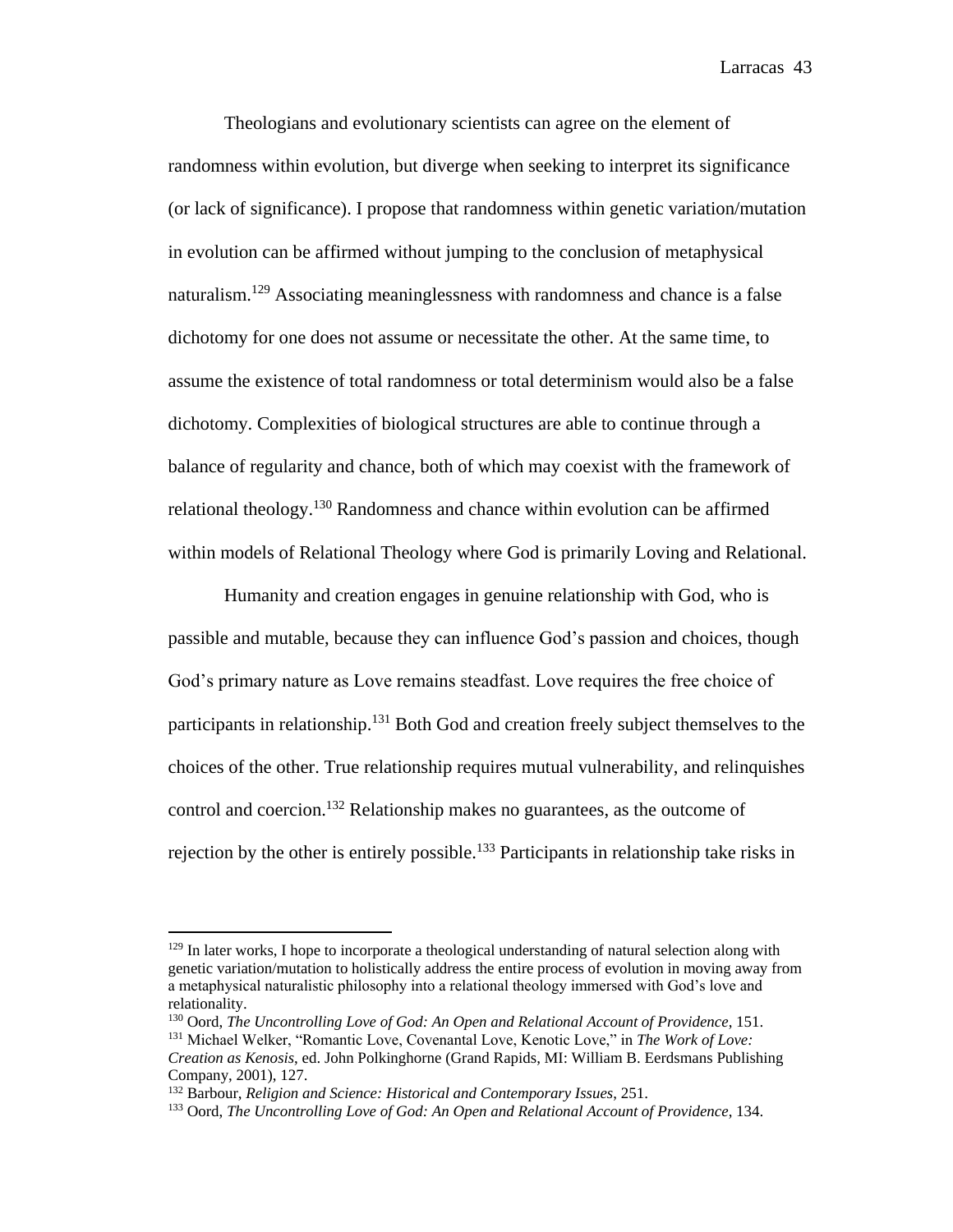responding to the other in vulnerability.<sup>134</sup> Classical theism which is governed by laws of determinism and immutability leaves no space for risk, and therefore does not engage in a true sense of relationship or responsive love.

God influences the created other through persuasive love which draws humanity and creation to willingly and freely respond (or ignore). Love initiates progress in relationship through motivation, and cooperation.<sup>135</sup> Rather than seeking to control creation, God invites creation to participate in the process and reality of God's love. God opens up God's self for the possibility of the created other to share in God's loving relationality.

God's internal condition of self-limitation informs God's willful act of creating.<sup>136</sup> God's primary nature as Loving influences the nature of God's power and agency. As the Triune God makes room within God's self for all Members (Father, Son, and Spirit) to freely exist, so does God make room for creation within God's self. God's kenosis, giving up "divinity to make space for creation and finitude," is evident in Christ's incarnation and death on the cross, and God's relationship with creation.<sup>137</sup> God's allowance for randomness in genetic variation/mutation through evolution, and Christ's incarnation and crucifixion are examples which demonstrate the consistently kenotic nature of God between God's inner life and economic expression.

<sup>134</sup> Ibid., 134.

<sup>135</sup> Ibid., 135.

<sup>136</sup> Moltmann, *God in Creation*, 88.

<sup>137</sup> Nicola Hoggard Creegan, "A Christian Theology of Evolution and Participation," *Zygon* 42, no. 2 (June 2007): 505.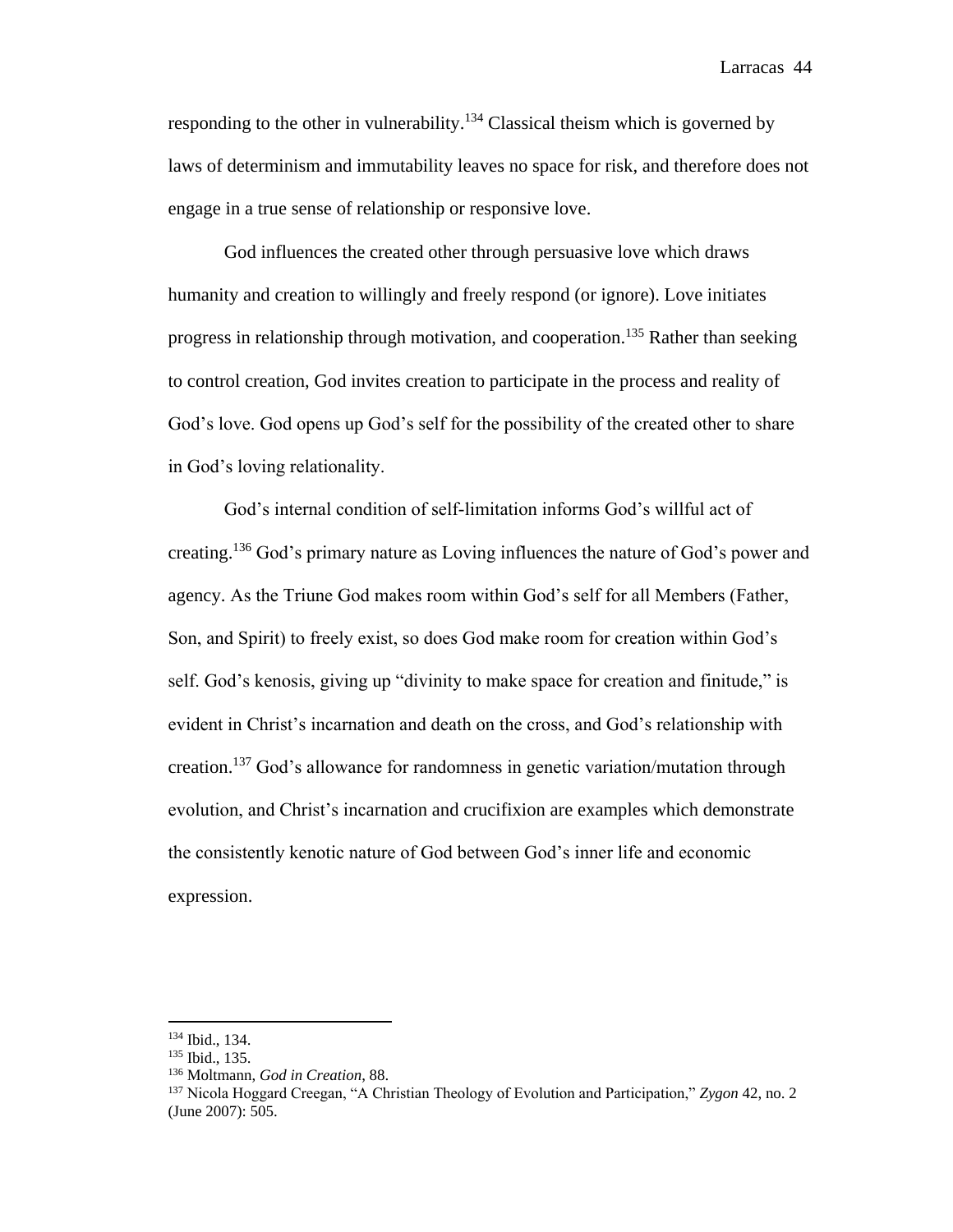God engages creation through panentheism, perichoresis, and immanence. Panentheism places all of creation within God, though God is ultimately more and greater than all of creation.<sup>138</sup> God as Creator dwells in and with creation, yet remains distinct from creation which relatively retains its autonomy and freedom. Panentheism may serve as the middle ground between radical transcendence, and pantheism which blurs the line between Creator and creation.<sup>139</sup> God's internal perichoretic interrelatedness is reflected in God's interaction with the world.<sup>140</sup> In the midst of God's embed-ness within creation, God is neither exhausted not entrapped within creation.<sup>141</sup> God who remains the Other is able to love creation as both exist as distinct participants and agents who respond to each other in relationship.

Arthur Peacocke offers the beautiful image of a mother pregnant with a child to illustrate the panentheistic nature of God's immanence within and empowerment of creation.<sup>142</sup> Creation is in God simultaneously while God is in creation. God does not become creation (or vice versa) like the mother does not become the child, but the child necessarily exists within the mother. The child cannot exist or grow without the mother's body offering nourishment, as creation cannot exist or be sustained apart from her Mother. Metaphorically, creation exists within the womb of God. Creation stands somewhat autonomously from God, the Creator, yet cannot exist without God's will and Providence.<sup>143</sup>

<sup>138</sup> Clayton, "Panentheist Internalism: Living within the Presence of the Trinitarian God," 208.

<sup>139</sup> Polkinghorne, *Faith, Science, and Understanding*, 90.

<sup>&</sup>lt;sup>140</sup> Creegan, "A Christian Theology of Evolution and Participation," 504.

<sup>141</sup> Ibid., 505.

<sup>142</sup> Barbour, *Religion in an Age of Science: The Gifford Lectures, Volume One*, 1:177.

Philip Clayton also offers this panentheistic analogy in *The Oxford Handbook of Religion and Science,*  638.

<sup>143</sup> Ehrman, CSC, "Evolution and Providence," 281.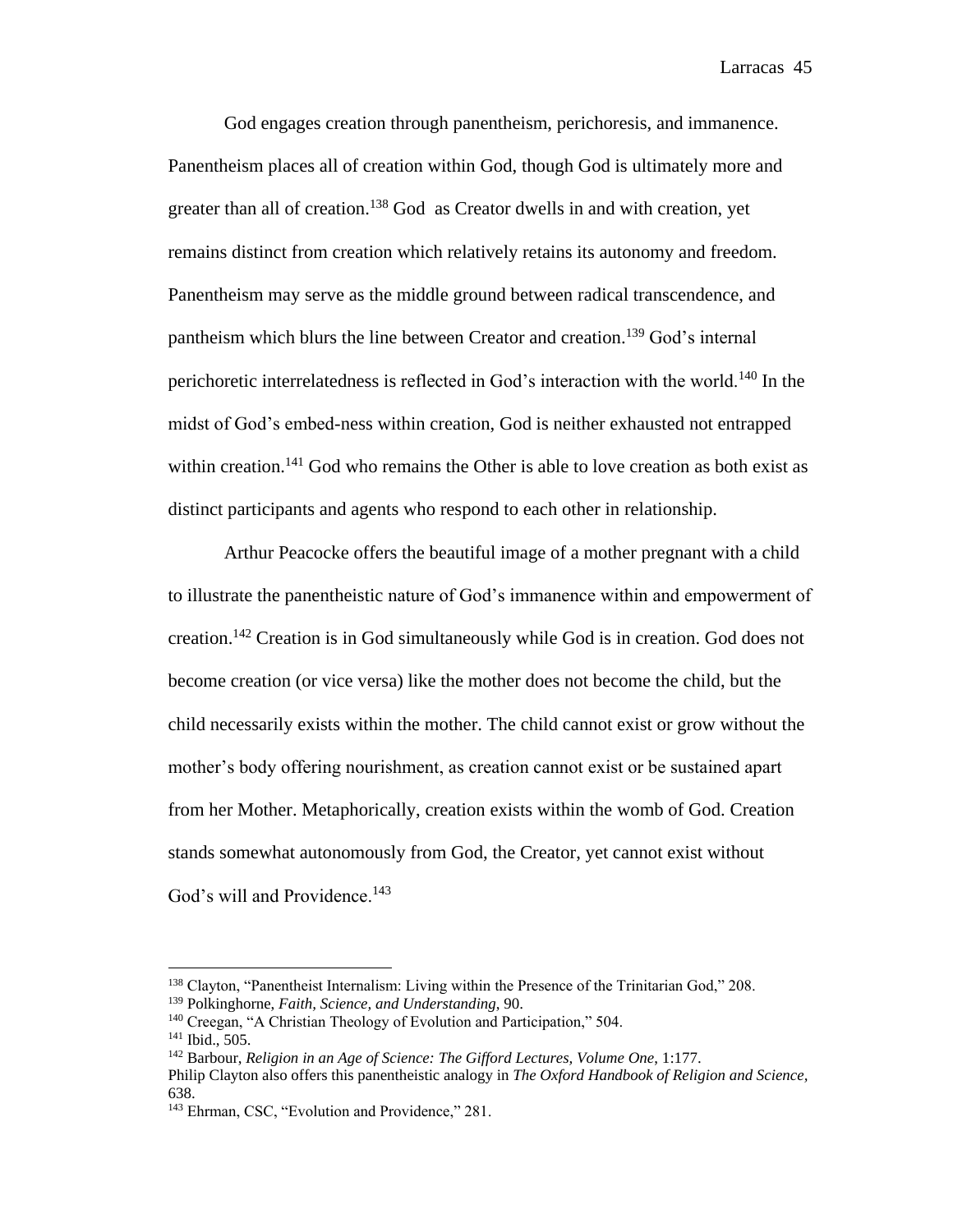The language of theology is inherently saturated with models, symbols, and analogies when referring to God who extends beyond the scope of language and humanity's realm of ontological realm of existence.<sup>144</sup> Language both drives and is driven by theological reflection. Paul D. Avis in *God and the Creative Imagination* argues that people draw from nothing more than their own human experiences to speak analogically of God who is ineffable.<sup>145</sup> Humanity is *not able* to draw on anything more than their own experiences. Avis states that "there is an 'infinite qualitative distinction' [about God] analogy cannot bridge,"<sup>146</sup> though analogies are the only means for humanity to dialogue about God who is eternally transcendent. Analogies and metaphors are by no means limiting God's identity and being. In reference to the aforementioned metaphor, while God may be conceived as mother, God is also not and more than a mother. God is both Shepherd, and not a shepherd because God is more than this role. God is ultimately a mystery who cannot not be mastered by rote linguistics and imagery, but can be known through these elusive windows.<sup>147</sup> Theologians must learn to value the role of analogies and metaphors, yet critique and understand their limitations lest we become crystalized in our thinking and models. Theology suffers when humanity attempts to remain within the rigid confines of metaphoric language and project these metaphors as exclusive ontological realities without realizing the limited role of metaphors and analogies.

<sup>144</sup> Paul D. Avis, *God and the Creative Imagination : Metaphor, Symbol and Myth in Religion and Theology* (London, UK: Routledge, 1999), 60,

http://web.b.ebscohost.com.seu.idm.oclc.org/ehost/ebookviewer/ebook/bmxlYmtfXzkwNjgyX19BTg2 ?sid=eb7fab76-f611-4d9b-aeb3-d0ffc2eef518@sessionmgr102&vid=0&format=EB&rid=1. <sup>145</sup> Ibid., 62.

<sup>146</sup> Ibid.

<sup>147</sup> Ibid., 63.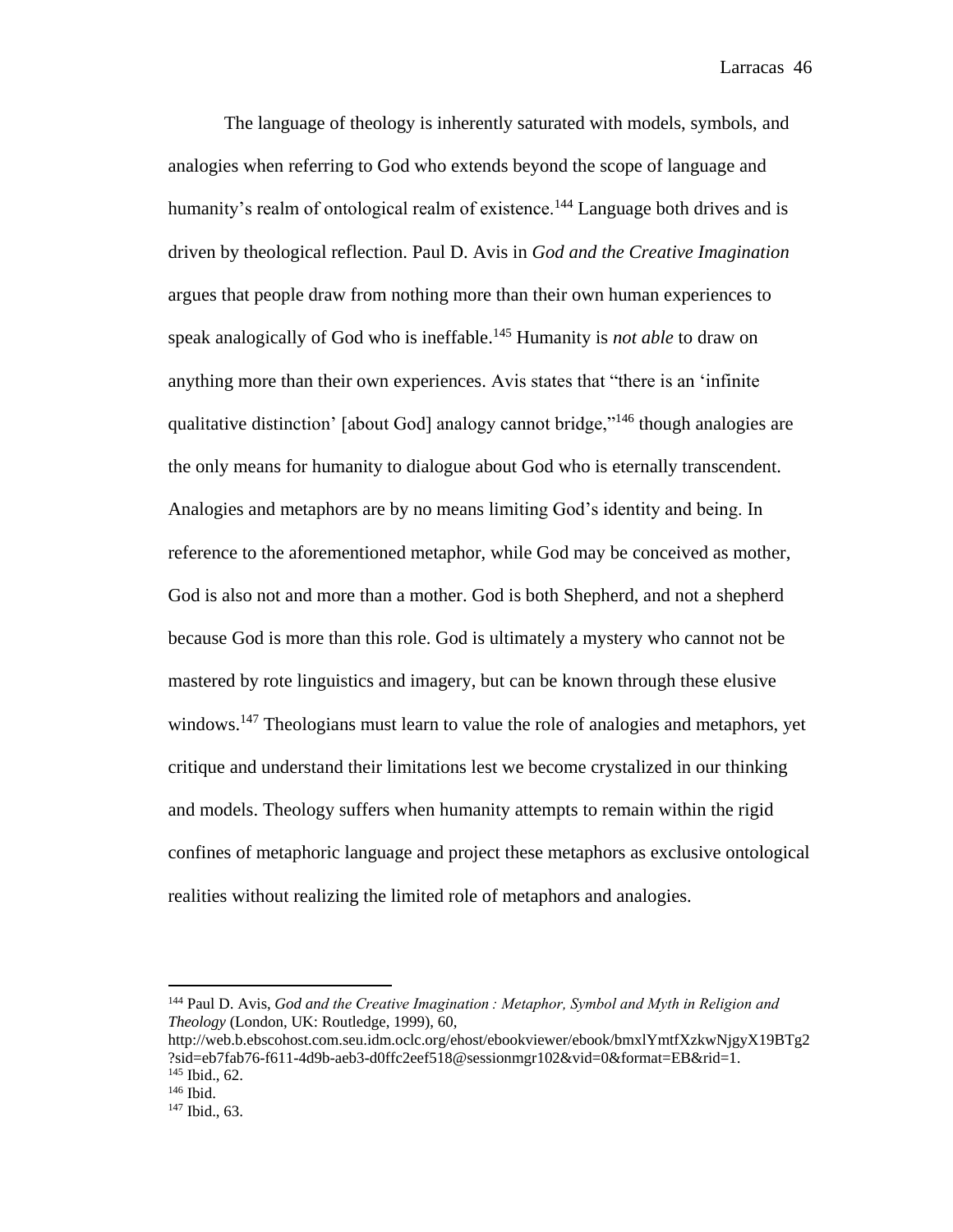God is not only Creator, but also Sustainer of creation. Creation is then contingent upon God for both its nature and existence.<sup>148</sup> God empowers creation's existence without entirely controlling, to an extent, creation. Therefore, within God is space where something other than God can exist while being empowered by God to exist. Some streams of classical theism emphasize God's transcendence, whereas models of relational theology will place emphasis on God's nearness and immanence. Not only does God desire to be intimately present within and with creation, but also to invite creation and humanity into the divine dance of the Trinity's perichoresis.<sup>149</sup>

Theologian and sociologist Peter Althouse, in *Implications of the Kenosis of the Spirit for a Creational Eschatology*, delves deeper into the concept of the Triune God's self-giving, sacrifice, and suffering for and with creation as an expression of God's power.<sup>150</sup> Because God loves, God provides a "space for creation [involving] a divine self-limitation in which omnipotence is restricted in the outflow of love."<sup>151</sup> God's loving self-limitation and self-surrender allows for the outpour of unfettered love from God towards creation.<sup>152</sup> Although Althouse discusses God's kenotic nature conveyed through creational eschatology from a Pentecostal vista by specifically articulating the Spirit's role, his identification of God's consistently kenotic nature towards creation can inform God's participation in relationship with creation as expressed through evolution. Furthermore, the Spirit's participation in and

<sup>&</sup>lt;sup>148</sup> Paul Tillich's panentheistic theology of God as the Ground of Being who has the Power of Being expounds on this concept of God as the Source of Being.

<sup>149</sup> John Mahoney, "Evolution, Altruism, and the Image of God," *Theological Studies* 71, no. 3 (September 2010): 698.

<sup>150</sup> Peter Althouse, "Implications of Kenosis of the Spirit for a Creational Eschatology: A Pentecostal Engagement with Jürgen Moltmann," in *The Spirit Renews the Face of the Earth* (Eugene, OR: Pickwick Publications, 2009), 155.

<sup>151</sup> Ibid.

<sup>152</sup> Ibid., 157.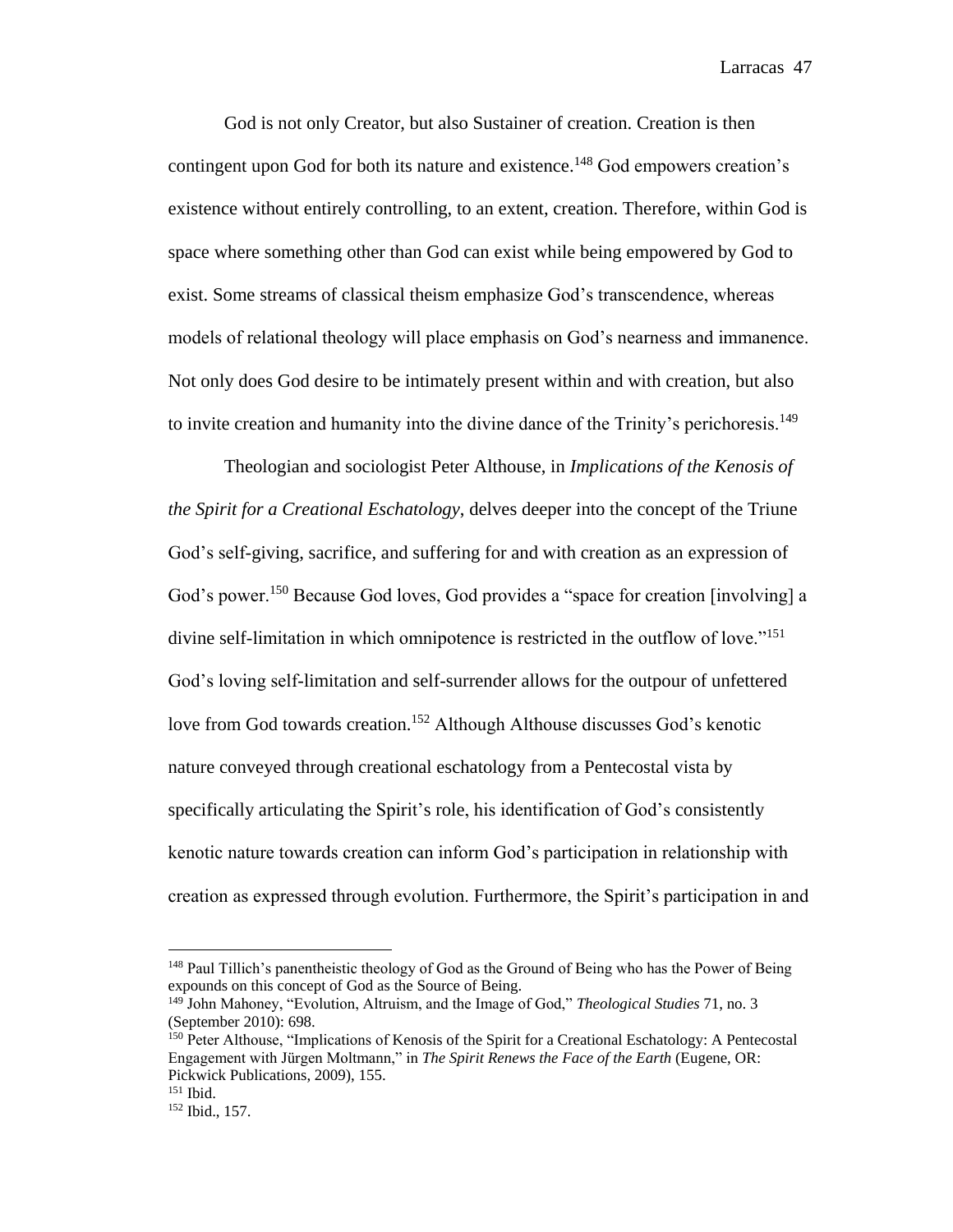through evolution may be considered as an ongoing event within Althouse's concept of creational eschatology.<sup>153</sup>

Eastern Orthodoxy also presents the possibility of continuous creation (as evident in evolution), creation advancing beyond the Genesis narrative.<sup>154</sup> St. Basil the Great in his "Hexaemeron" affirms this on-going process of creation.<sup>155</sup> Creation is able to continue creating because of the living image of Creator within itself. This concept of co-imagedness carries consistencies with an Eastern Orthodox understanding of imago Dei, which stands in contrast to other interpretations claiming humanity's imago Dei is ascribed to the capacity to reason, and other cognitive capacities. Eastern Orthodoxy establishes an intimate sense of unity between God and creation. God's unity within and immanence in creation, "he is before all things, and in him all things hold," is reflected in Colossians 1:17.

Evolution is a process of continuous creation where creation is able to make itself through God's empowerment of being and agency to creation.<sup>156</sup> Through evolution, new genus and species make an appearance on earth as expressions of divine creativity, and fruits of loving relationship between God and creation. Matter exhibits self-organizational properties in progressing from simple to more complex structures.<sup>157</sup> Rising emergent characteristics include "self-reproducing cells, organisms that adapt more and more miraculously to their environments over time,

<sup>&</sup>lt;sup>153</sup> While this paper recognizes the potential contextualization of evolution within creational eschatology, it does not currently assume the task of doing so.

<sup>154</sup> Gayle E Woloschak, "The Compatibility of the Principles of Biological Evolution with Eastern Orthodoxy," *St Vladimir's Theological Quarterly* 55, no. 2 (2011): 220. <sup>155</sup> Ibid.

<sup>156</sup> Polkinghorne, "Kenotic Creation and Divine Action," 95.

<sup>&</sup>lt;sup>157</sup> Clayton, "Panentheist Internalism: Living within the Presence of the Trinitarian God," 209.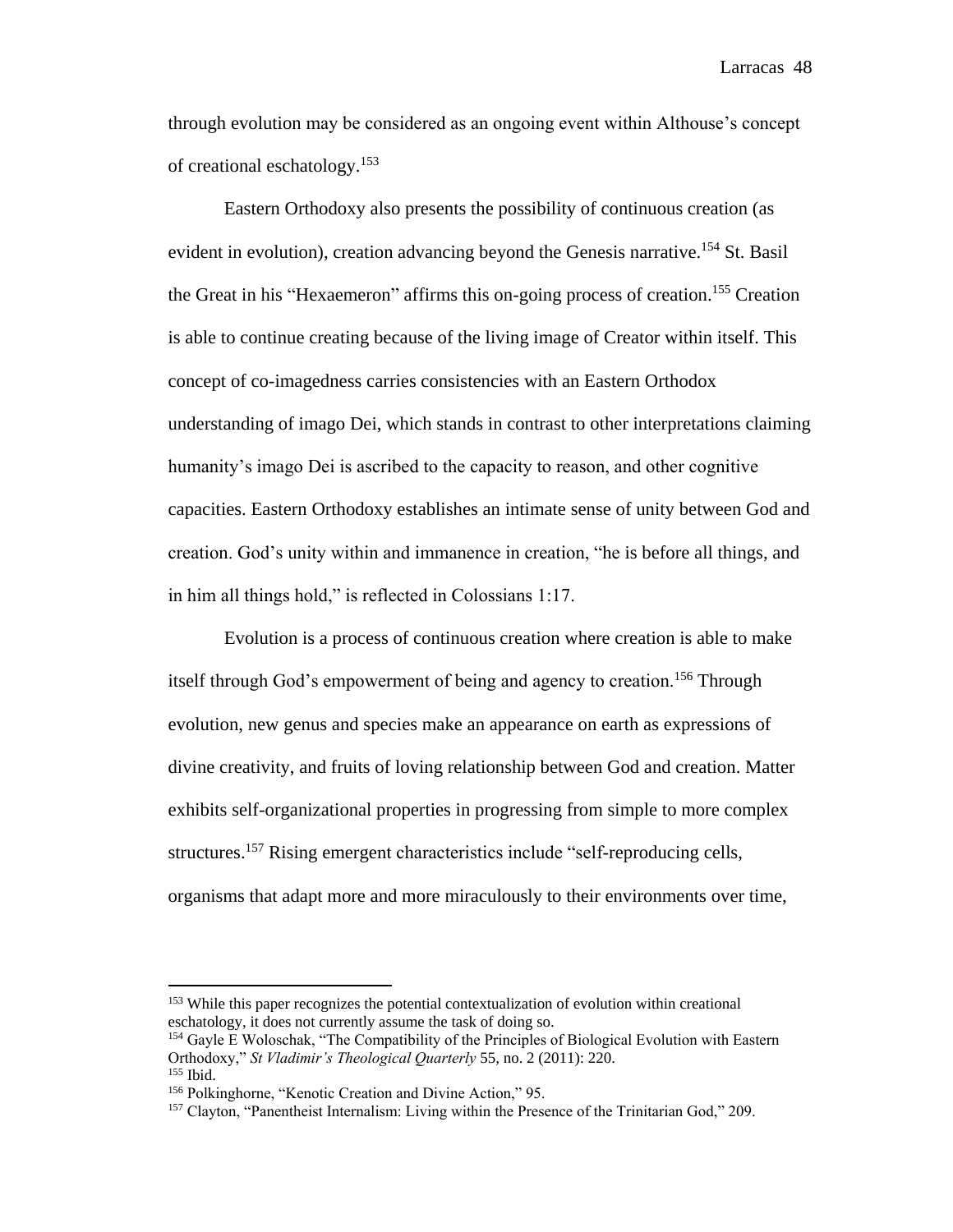highly complex social behaviors, and finally conscious beings."<sup>158</sup> This paper ascribes the freedom of creation through creative agency and self-organization rather than free will and choice which is ascribed to humanity.

God, who is Love, empowers creation to exist (in freedom) through persuasive love. Persuasive love does not seek to control, coerce, and determine the outcome of creation, but rather empowers creation to both exist and exercise the freedom of choice (self-organization in the context of evolution). <sup>159</sup> The Spirit as the continuing presence of Christ on earth participates in this manifestation of divine love on and through creation.<sup>160</sup> Love seeks to motivate the other instead of coercing into compliance. The randomness in mutation and genetic variation found in evolution reflects God's noncoercive and other-empowering interaction with creation through continuous creation.

Ian Barbour suggests through chance, the potential forms of matter are explored.<sup>161</sup> Creation not only exists, but is endowed by God with ongoing creative potentialities.<sup>162</sup> God allows creation to freely participate in its own unfolding creation instead of controlling the outcome and development of creation.

## **Summary**

 Rather than remaining within classical theism's understanding of God's power through control, models of relational theology seek to interpret God's power in terms

<sup>158</sup> Ibid.

<sup>159</sup> Reichard, "Relational Empowerment," 4.

<sup>160</sup> Moltmann, *God in Creation*, 97.

<sup>161</sup> Barbour, *Religion in an Age of Science: The Gifford Lectures, Volume One*, 1:178.

<sup>162</sup> Ibid.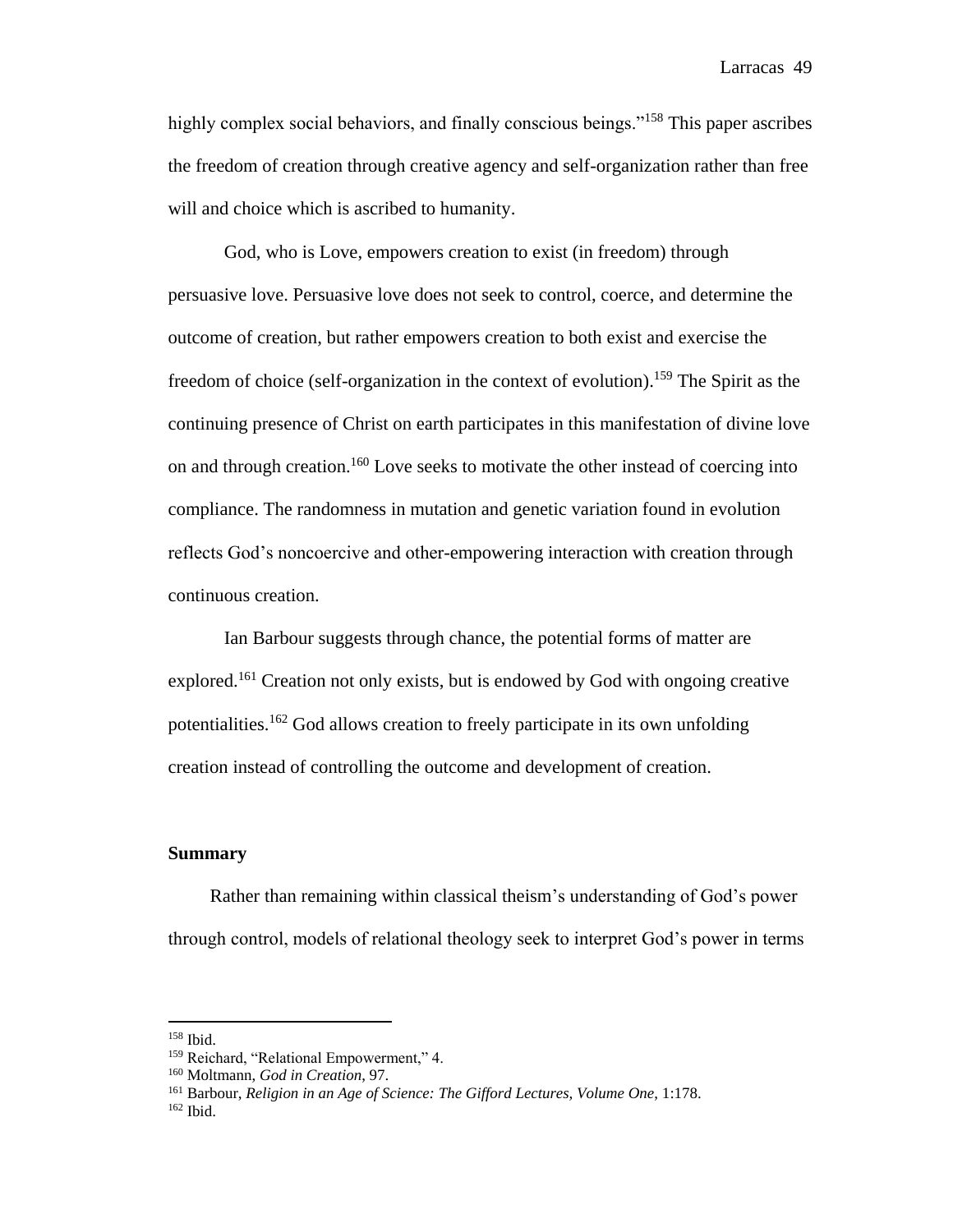of God's primary nature of love. God's love is not only an emotive component of God, but is an influential reality. God's love sustains creation's existence, and simultaneously invites creation to participate in creating by empowering creation to become more itself through the evolutionary process. Creation's is empowered because God shares power with the creation which is the truly other.  $^{163}$  God's love is also a "powerful force [with] the intrinsic capacity to overwhelm, consume, and compel to response action."<sup>164</sup>

However, creation's existence is made possible through reliable constants and predictable qualities in nature. Regularities measured through laws of physics (e.g. gravity, wind resistance, water's adhesive, and cohesive properties, etc.) allow plants to grow, people to survive, and the earth to maintain a habitable global environment. Neither total randomness nor total determinism exist.<sup>165</sup> Models of relational theologies affirm the mutual coexistence of law-like regularities and genuine randomness in creation.<sup>166</sup>

<sup>163</sup> Polkinghorne, "Kenotic Creation and Divine Action," 95.

<sup>&</sup>lt;sup>164</sup> Reichard, "Relational Empowerment," 230.

<sup>165</sup> Oord, *The Uncontrolling Love of God: An Open and Relational Account of Providence*, 151. <sup>166</sup> Ibid., 152.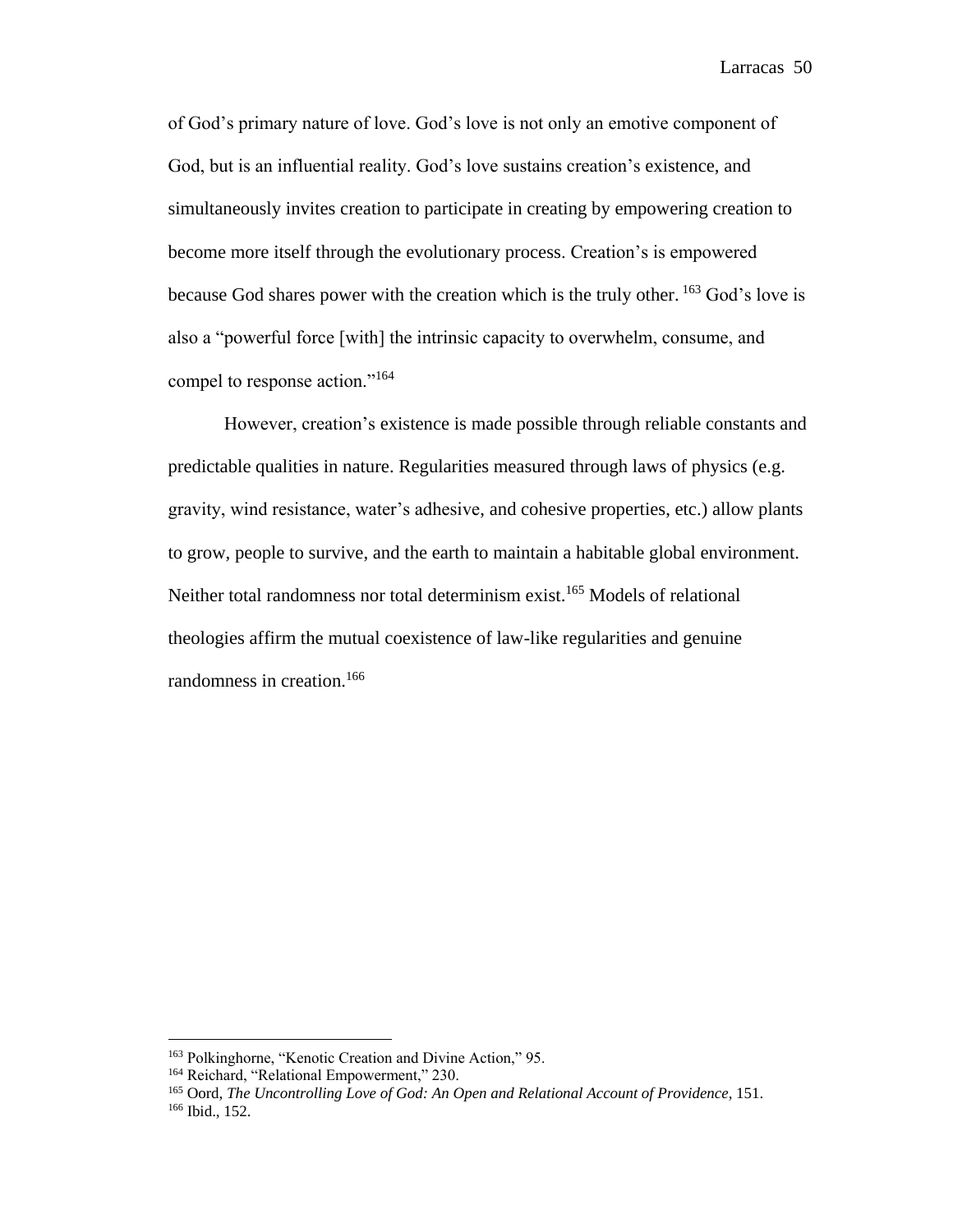## **Conclusion**

Creation's vibrant and complex spectrum of diversity is proposed to be a fruit of God and creation's participation and response to each other in relationship. Through models of relational theology, and placing primacy on God's loving nature the unnecessarily controversial topic of evolution may contribute to paving the way for a refreshingly integrative understanding of God. While evolution comprises of two ongoing processes, genetic variation/random mutation and natural selection, this paper addresses a theological interpretation of the former process. Currently, the causes of these genetic mutations which spur evolution onward remain unknown and emerge randomly.

Through a respectful dialogical approach (found within Ian Barbour's four methods of disciplinary engagement between the empirical sciences and theology), these two disciplines may function as mutually illuminative while remaining within the boundaries of their own disciplines. Critical realism as a philosophical approach recognizes that both science and theology employ metaphors, models, and analogies in their language when referring to their respective areas of investigation and research. Models, metaphors, and analogies may be changed in order to more accurately represent reality as discoveries and research continues. The empirical sciences set out to investigate the nature of *how* natural processes occur through quantitative methods of measurements and observation, and the scientific method. Theology seeks to interpret or identify meaning as centered around God. Theology as a primarily qualitative discipline cannot override quantitative scientific theories. Thoughts, ideas, and beliefs cannot be measured using rulers or scrutinized under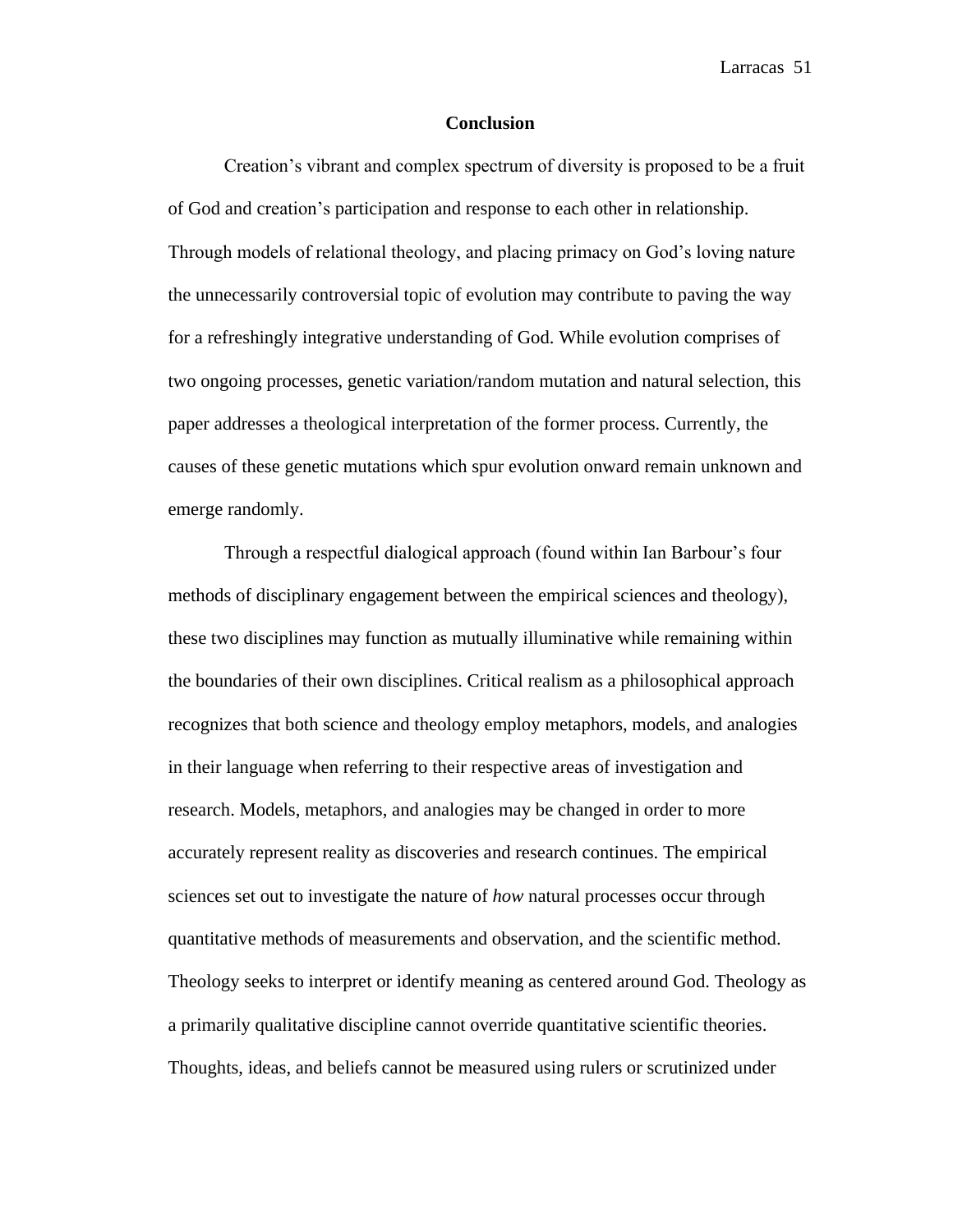microscopes, and neither can theology employ these means when addressing abstract concepts. Similarly, science cannot offer philosophical or theological conclusions to its own discoveries for these queries cease to be quantifiable. Science cannot give philosophical and theological meaning to its mechanisms and processes.

Relational theology affirms God's identity as a primarily loving and relational being whose power is filtered through this quality of love. Love is both self-limiting and self-giving to the other. Because God loves, God engages in kenosis, or voluntary self-limitation, for the purpose of enhancing relationship with creation. God gives by empowering creation to exist freely, and inviting creation to God's self. Creation also panentheistically exists within God without creation becoming like the Divine, or the Divine becoming creation. The kenosis of Christ's incarnation and crucifixion sheds light on the Trinity's nature of love and voluntary self-limitation. Whereas kenosis is God's self-limitation when engaging creation, perichoresis is God's voluntary selflimitation and self-giving within the Trinity. God is consistently self-limiting and self-giving out of love immanently and economically. In God self-limiting, creation is enabled to freely respond to God and God can authentically respond to creation. Relationship requires the inherent freedom of choice in all participants.

God's foundational loving nature as "deep openness, relationship, and interaction with the created world" finds its (though not its only) expression through the evolutionary process.<sup>167</sup> Random genetic mutations and variations within evolution may be contextualized within a consistently loving and relational concept of God without compromising the authority of the empirical sciences to speak

<sup>&</sup>lt;sup>167</sup> Reichard, "Relational Empowerment," 4.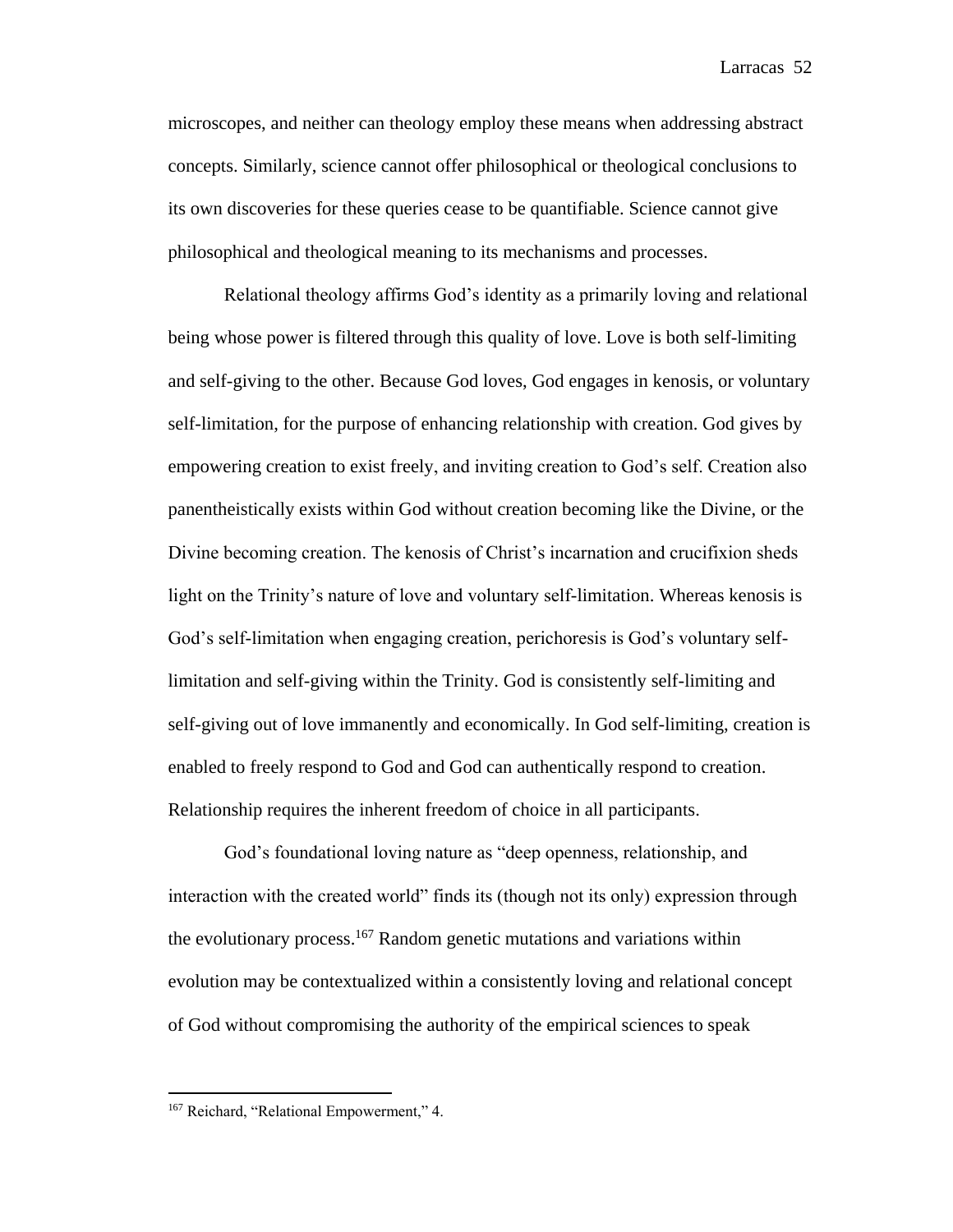concerning transpiring natural phenomena. Randomness can be understood as creation's expression of freedom (through self-organization) to which God freely responds. God's love is further expressed through creation's divinely empowered existence and continuous creation. God is participating with creation in creation's own unfolding. The diversity of creation from plantae and animalia to geographical landscapes may be accounted for through the loving engagement of evolution and God as loving Creator.

# *Continuing Research and Final Thoughts*

As this paper seeks to address the role random genetic changes/mutation in a theological framework, a continuation of this research may involve addressing the theological significance of natural selection within evolution. Though the mechanisms of natural selection operates differently from genetic variations, it occupies a critically vital space within evolutionary theory and warrants an interaction with Christian theology as genetic variations alone do not constitute all of evolutionary theory. Natural selection exists in the flux of life and death between the emergence of new species and the extinction of non-successful populations. Environmental factors placing limitation pressures on habitats restrict how many individuals and populations can coexist in the same habitat. It begs the question of addressing the role of death, and the potential suffering of creation within the framework of a loving God. I hope to tackle this aspect of evolution in the future to properly address the entirety of the evolutionary process through a theological framework of love and relationality.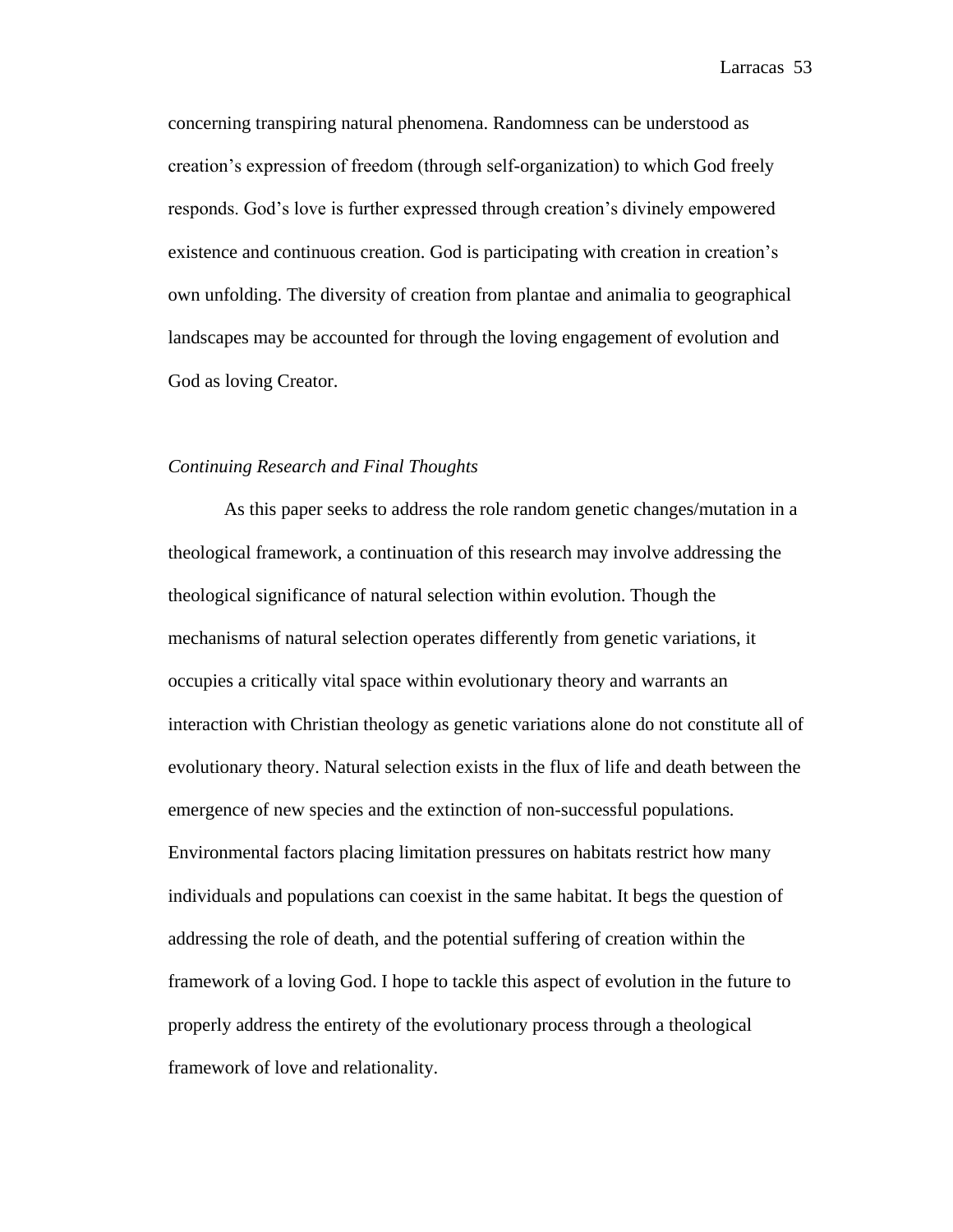Another area of expansion through this discourse includes addressing the theological significance of continuing creation through evolution. Questions that arise include what does an evolving world and universe imply for God and humanity? Can humanity bring demise upon itself and draw the short end of the evolutionary stick, and face extinction? Should humanity cease to be evolutionarily significant, in what ways would this affect God and what theological implications can be drawn? These questions carry ecological implications that await exploration.

Much potential exists for the reconciliation of the empirical sciences with theology. While evolution is a prominently addressed point of conflict with Christian theology, other topics within the empirical sciences and entire disciplines lie in the shadows. In order for theology to be taken seriously as an academic discipline, it must participate in academic discussions along with other disciplines and fulfill its interconnected and interrelated potential. For when the bell tolls for one discipline, it rings for all.<sup>168</sup>

<sup>168</sup> Donne, *Devotions Upon Emergent Occasions Together with Death's Duel*.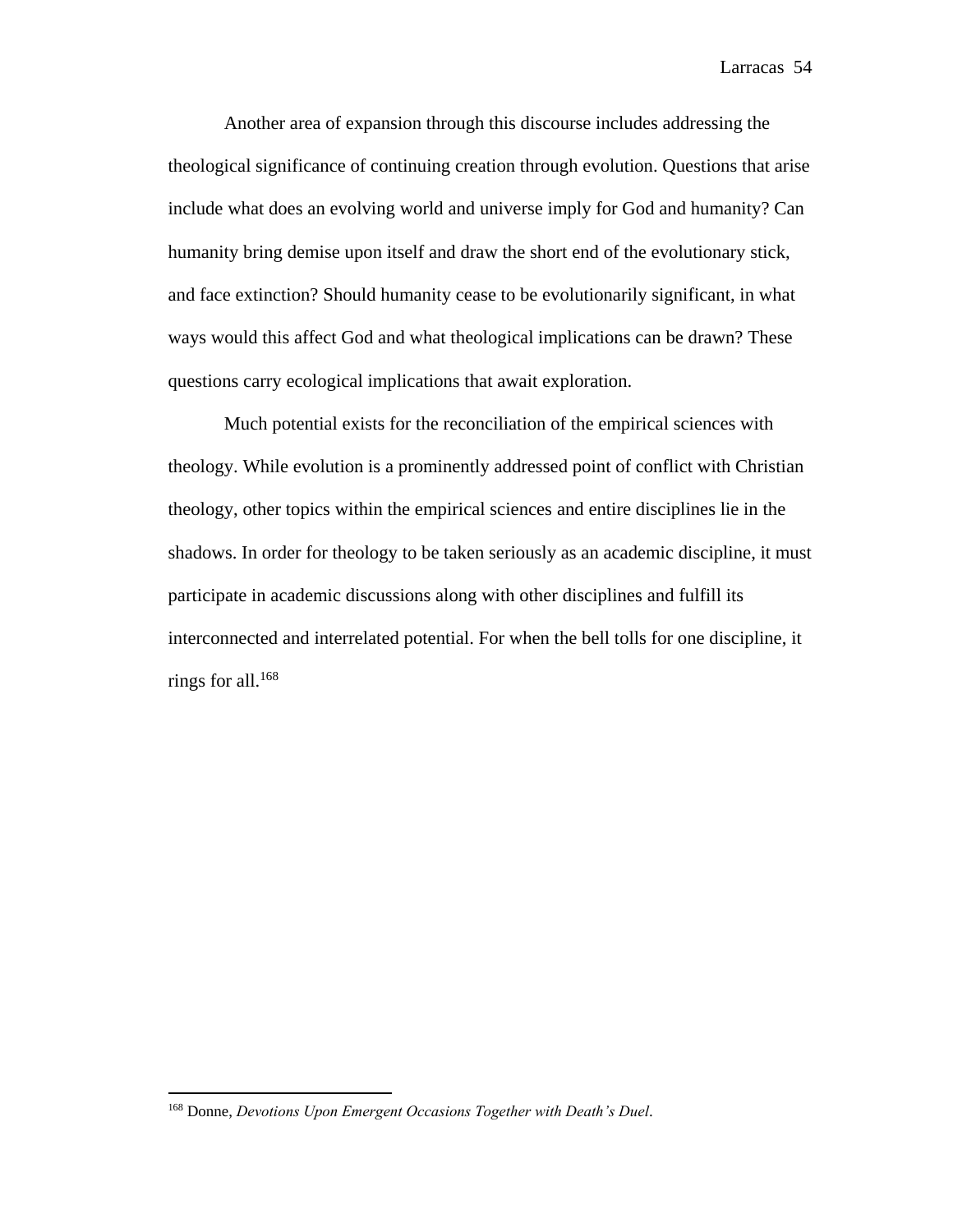#### Bibliography

- Althouse, Peter. "Implications of Kenosis of the Spirit for a Creational Eschatology: A Pentecostal Engagement with Jürgen Moltmann." In *The Spirit Renews the Face of the Earth*. Eugene, OR: Pickwick Publications, 2009.
- Augustine, Daniela C. *Pentecost, Hospitality, and Transfiguration*. Cleveland: CPT Press, 2012.
- Avis, Paul D. *God and the Creative Imagination : Metaphor, Symbol and Myth in Religion and Theology*. London, UK: Routledge, 1999.
- Barbour, Ian. "God's Power: A Process View." In *The Work of Love: Creation as Kenosis*, edited by John Polkinghorne. Grand Rapids, MI: Eerdsman, 2001.

———. *Religion in an Age of Science: The Gifford Lectures, Volume One*. Vol. 1. San Francisco: HarperSanFrancisco, 1990.

———. *Religion and Science: Historical and Contemporary Issues*. Rev. San Francisco: HarperSanFrancisco, 1997.

Bracken SJ., Joseph A. "Trinity: Economic and Immanent." *Horizons* 25, no. 1 (1998): 7–22.

———. "Contributions From Philosophical Theology and Metaphysics." In *The Oxford Handbook of Religion and Science*. Oxford, UK: Oxford University Press, 2006.

- Brierley, Michael W. "Panentheism, Science, and Religion." In *The Oxford Handbook of Religion and Science*, edited by Philip Clayton. Oxford, UK: Oxford University Press, 2006.
- Clayton, Philip. "Panentheist Internalism: Living within the Presence of the Trinitarian God." *Dialog: A Journal of Theology* 40, no. 3 (2001).
- Creegan, Nicola Hoggard. "A Christian Theology of Evolution and Participation." *Zygon* 42, no. 2 (June 2007): 499–518.
- Ditty, Jayna L, and Philip A Rolnick. "Keeping Faith: Evolution and Theology." *Logos* 13, no. 2 (2010): 132–52.
- Donne, John. *Devotions Upon Emergent Occasions Together with Death's Duel*. 1st ed. Michigan: Ann Arbor Paperbacks: The University of Michigan Press, 1959.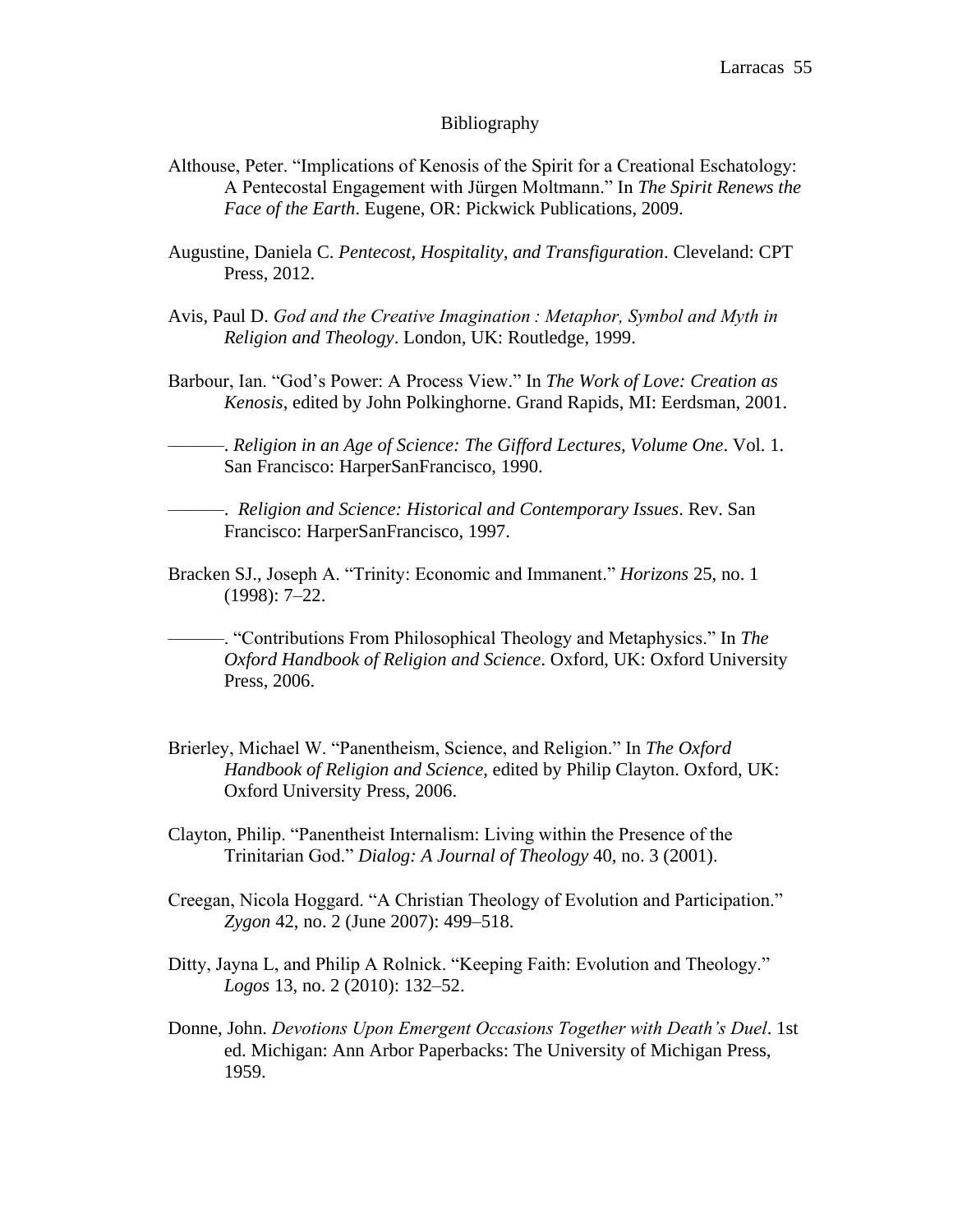- Ehrman, CSC, Terrence. "Evolution and Providence: Discovering Creation as Carmen Dei." *Theology and Science* 13, no. 3 (July 3, 2015): 271–87. doi:10.1080/14746700.2015.1053758.
- Gould, Stephen Jay. *Full House: The Spread of Excellence from Plato to Darwin*. Cambridge, MA and London, England: The Belknap Press of Harvard University Press, 2011.
- Haught, John F. *God after Darwin: A Theology of Evolution*. Boulder: Westview Press, 2000.
- Kilby, Karen. "Perichoresis." Edited by Ian A. McFarland and David A. S. Ferguson. *Cambridge Dictionary of Christian Theology*. Cambridge University Press, 2011.
- Lamoureux, Denis O. *Evolutionary Creation: A Christian Approach to Evolution*. Eugene, OR: The Lutterworth Press, 2008.
- Mahoney, John. "Evolution, Altruism, and the Image of God." *Theological Studies* 71, no. 3 (September 2010): 677–701.
- Moltmann, Jürgen. *God in Creation*. Minneapolis: Fortress Press, 1993.
- ———. *The Crucified God*. 1st ed. New York, NY: Harper & Row, 1974.
- ———. *The Trinity and The Kingdom: The Doctrine of God*. Translated by Margaret Kohl. 1st ed. Minneapolis: Fortress Press, 1993.
- Morris, Henry M. *Scientific Creationism*. 2nd ed. Green Forest, AR: Master Books, 2001.
- National Academy of Sciences. *Teaching About Evolution and the Nature of Science*. Washington, DC: National Academy Press, 1998.
- Murphy, Nancey. "Is Altruism Good? Evolution, Ethics, and the Hunger for Theology." *Zygon: Journal of Religion & Science* 41, no. 4 (December 2006): 985–94. doi:10.1111/j.1467-9744.2006.00793.x.
- Oord, Thomas Jay. *The Uncontrolling Love of God: An Open and Relational Account of Providence*. Downers Grove, IL: IVP Academic, 2015.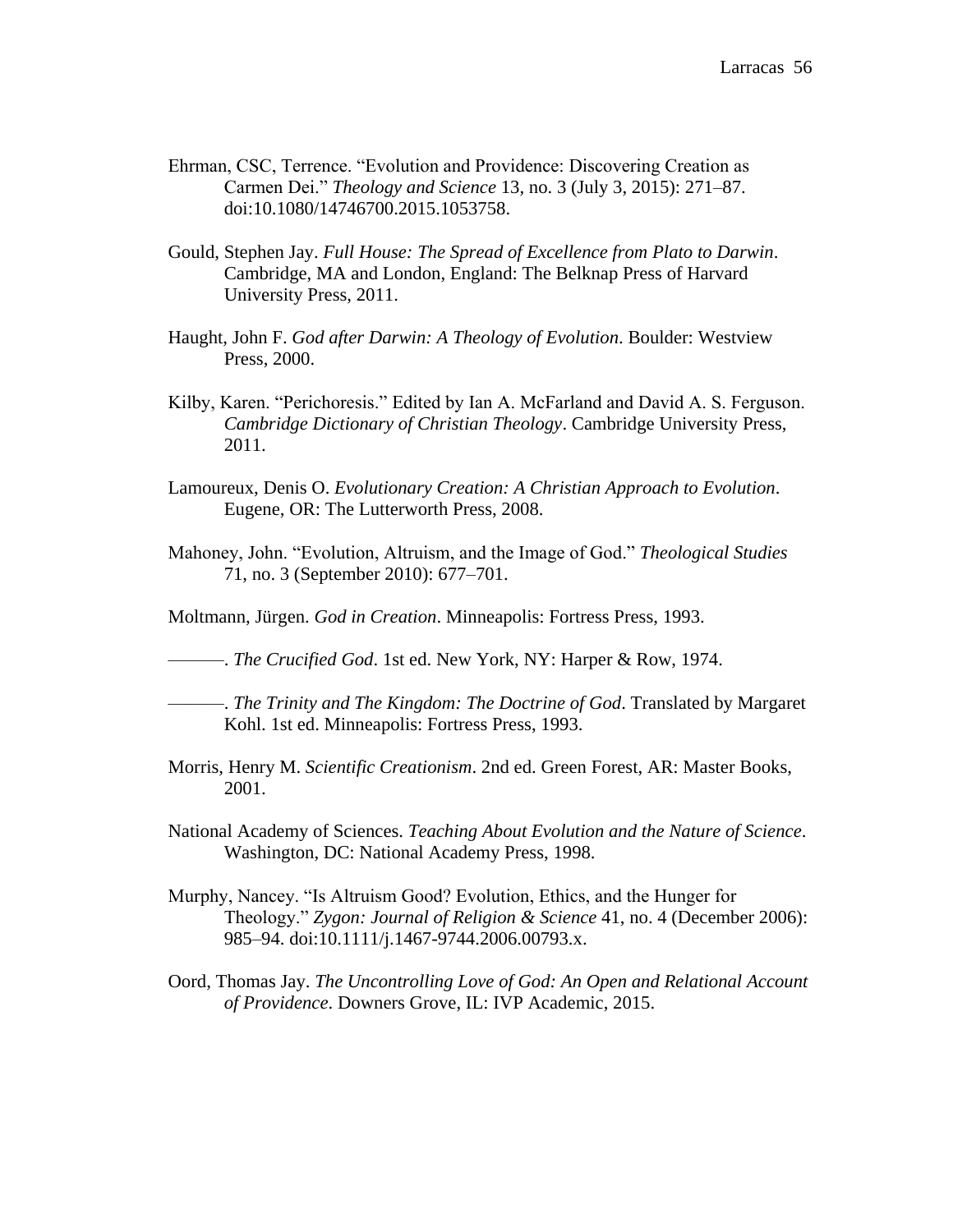- Papineau, David. "Naturalism." In *The Stanford Encyclopedia of Philosophy*, edited by Edward N. Zalta, Winter 2016. Metaphysics Research Lab, Stanford University, 2016. https://plato.stanford.edu/archives/win2016/entries/naturalism/.
- Peacocke, A. R. (Arthur Robert). "Biology and a Theology of Evolution." *Zygon* 34, no. 4 (December 1999): 695–712.
- ———, A R. (Arthur Robert). "Science and God the Creator." *Zygon* 28, no. 4 (December 1993): 469–84.
- Peterson, Gregory R. "Whose Evolution? Which Theology?" *Zygon* 35, no. 2 (June 2000): 221–32.
- Polkinghorne, John. *Faith, Science, and Understanding*. New Haven, CT.: Yale University Press, 2000.
- ———. "Kenotic Creation and Divine Action." In *The Work of Love: Creation as Kenosis*. Grand Rapids, MI: William B. Eerdsmans Publishing Company, 2001.
- Power, David N. *Love Without Calculation*. New York: The Crossroad Publishing Company, 2005.
- Rahner, Karl. *The Trinity*. Translated by Joseph Danceel. Great Britain: Herder & Herder, 1970.
- Reichard, Joshua D. "Relational Empowerment: A Process-Relational Theology of the Spirit-Filled Life." *Pneuma: The Journal of the Society for Pentecostal Studies* 36, no. 2 (September 2014): 226–45. doi:10.1163/15700747- 03602004.
- Schaab, Gloria L. "Evolutionary Theory and Theology: A Mutually Illuminative Dialogue." *Zygon* 43, no. 1 (March 2008): 9–18.
- Studebaker, Steven M. *From Pentecost to the Triune God: A Pentecostal Trinitarian Theology*. Grand Rapids, MI: William B. Eerdsmans Publishing Company, 2012.
- Van Slyke, James A. "Cognitive and Evolutionary Factors in the Emergence of Human Altruism." *Zygon* 45, no. 4 (December 2010): 841–59.
- Ware, Bishop Kallistos. *The Orthodox Way*. New rev. ed. Crestwood, NY: St. Vladimir's Seminary Press, 1996.